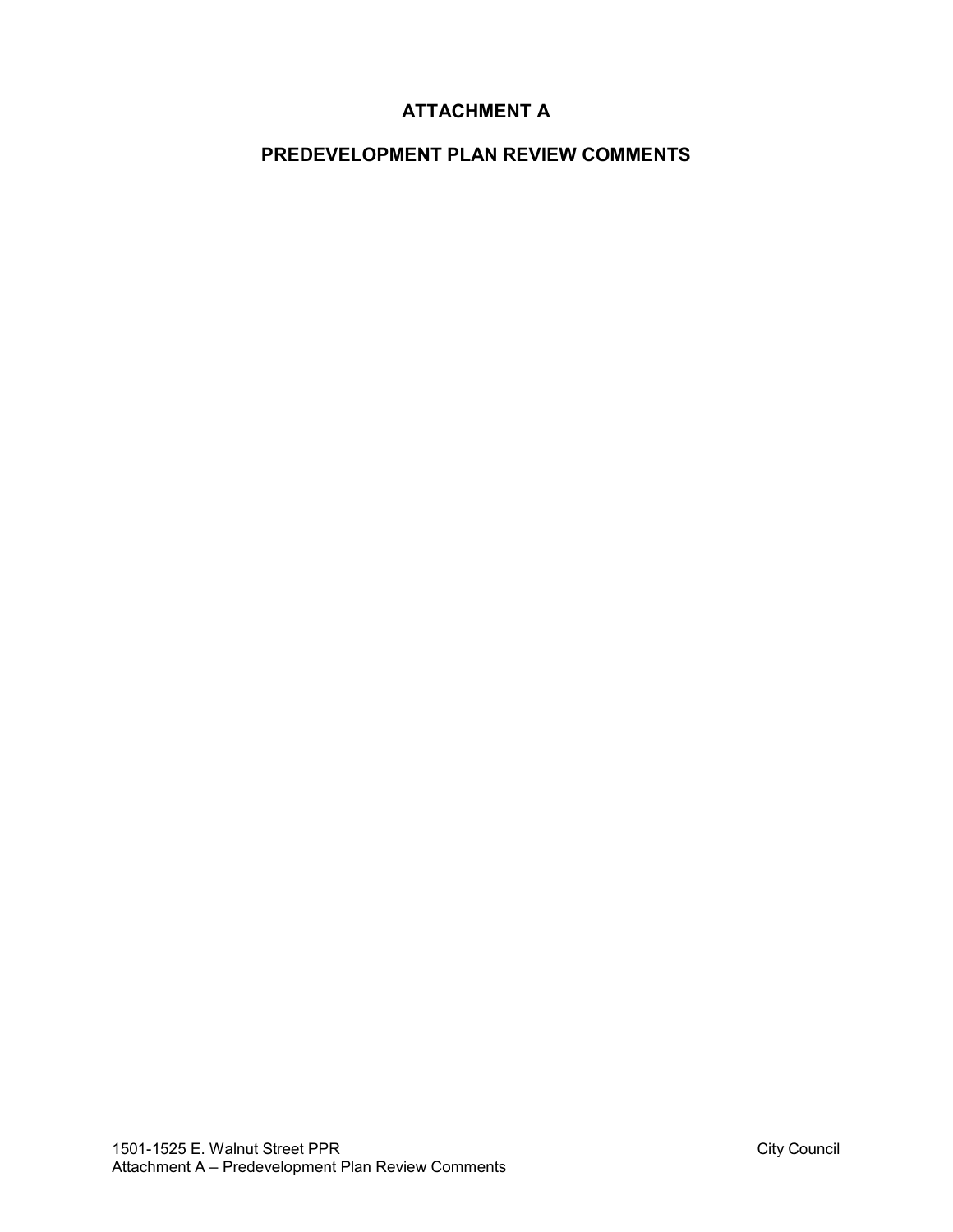

# **PREDEVELOPMENT PLAN REVIEW COMMENTS**

Predevelopment Plan Review (PPR) is a preliminary evaluation of a project by staff from various City departments and divisions. The information derived from a PPR does not constitute any approval of a project. PPR meetings are not public hearings.

| <b>Project Number:</b>                          | PPR2021-00014                                                                                                                             | <b>Date: January 21, 2022</b> |
|-------------------------------------------------|-------------------------------------------------------------------------------------------------------------------------------------------|-------------------------------|
| <b>Project Address:</b>                         | 1501-1525 E. Walnut Street                                                                                                                |                               |
| <b>Project Description:</b>                     | Predevelopment Plan Review for the construction of a four-story, 81-unit<br>(80 Single-Room Occupancy and one caretaker's unit) building. |                               |
| <b>Project Applicant:</b>                       | Tajen Lee (1501 Walnut LLC)                                                                                                               |                               |
| <b>Case Manager:</b><br><b>Phone:</b><br>Email: | David Sinclair<br>626-744-6766<br>dsinclair@cityofpasadena.net                                                                            |                               |

| DETERMINATION OF COMMUNITYWIDE SIGNIFICANCE REQUIRING PRESENTATION<br>TO THE CITY COUNCIL:        |  |   |
|---------------------------------------------------------------------------------------------------|--|---|
| 1. Greater than 50,000 square feet of gross floor area with at least one<br>discretionary permit. |  |   |
| 2. Fifty or more housing units.                                                                   |  | 冈 |
| 3. Other:                                                                                         |  |   |
| ⊠ YES<br><b>Presentation to the City Council required:</b><br>$\Box$ NO, not applicable.          |  |   |

| <b>Department / Division</b>     | <b>Plan Reviewer</b>  | E-mail<br>@cityofpasadena.net | <b>Phone</b><br>(626) 744- | Page           |
|----------------------------------|-----------------------|-------------------------------|----------------------------|----------------|
| <b>Addressing Section</b>        | Angie Jackson         | ajackson                      | x6903                      | $\overline{2}$ |
| <b>Building &amp; Safety</b>     | Arnold Barreda        | abarreda                      | x6887                      | $\overline{2}$ |
| <b>Community Planning</b>        | Andre Sahakian        | asahakian                     | x6707                      | $\overline{3}$ |
| <b>Cultural Affairs</b>          | Corey Dunlap          | cdunlap                       | x7547                      | $\overline{I}$ |
| <b>Current Planning</b>          | <b>David Sinclair</b> | dsinclair                     | x6766                      | $\overline{7}$ |
| Design & Historic Preservation   | <b>Edwar Sissi</b>    | esissi                        | X6738                      | <u> 16</u>     |
| Development                      | David Klug            | dklug                         | x7353                      | <u> 19</u>     |
| <b>Fire Department</b>           | Pari Bagayee          | pbagayee                      | x7596                      | 19             |
| <b>First Source Local Hiring</b> | Antonio Watson        | awatson                       | x8382                      | 21             |
| <b>Health Department</b>         | <b>Carly Williams</b> | cwilliams                     | x6061                      | 21             |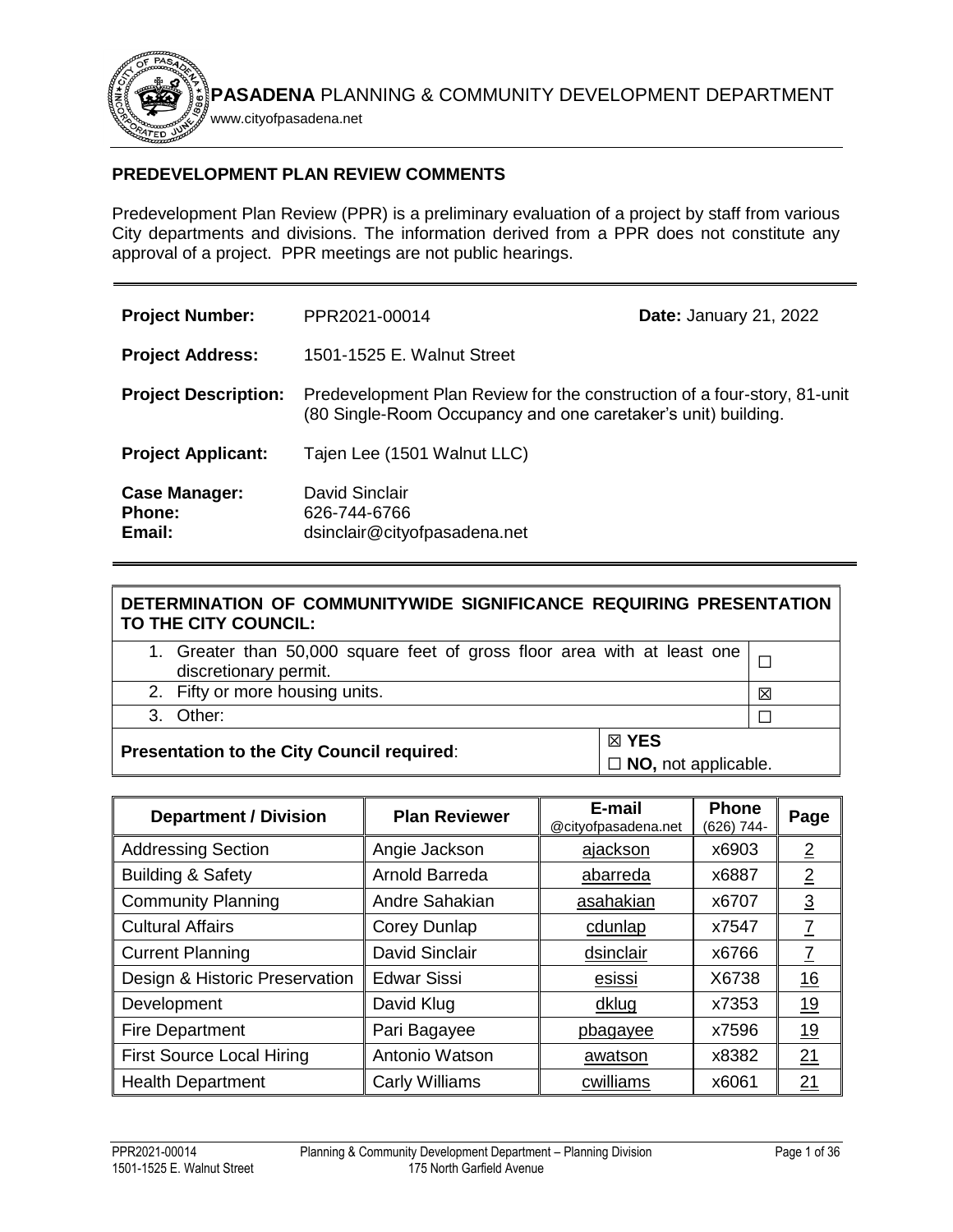| <b>Department / Division</b> | <b>Plan Reviewer</b>      | E-mail<br>@cityofpasadena.net | <b>Phone</b><br>(626) 744- | Page            |
|------------------------------|---------------------------|-------------------------------|----------------------------|-----------------|
| <b>Housing Department</b>    | James Wong                | jwong                         | x8316                      | 22              |
| Northwest Programs           | Lola Osborne              | losborne                      | x4791                      | 23              |
| <b>Public Works</b>          | Yannie Wu-Bowman          | ywu-bowman                    | x3762                      | 23              |
| Transportation               | <b>Conrad Viana</b>       | cviana                        | x7424                      | 28              |
| Water & Power: Power         | <b>Eduard Avakyan</b>     | eavakyan                      | x7826                      | $\overline{29}$ |
| Water & Power: Water         | <b>Natalie Ouwersloot</b> | nouwersloot                   | x7011                      | 32              |

#### <span id="page-2-0"></span>**BUILDING DIVISION: ADDRESSING:** Contact: Angie Jackson Phone: (626) 744-6903

www.cityofpasadena.net

### Email: [ajackson@cityofpasadena.net](mailto:ajackson@cityofpasadena.net)

**General Comments:** The available addresses for the proposed new 4-story, 41,756 square foot building with 80 residential single room occupancy units and one caretaker unit are: 1505, 1507 and 1513 E. Walnut Street. The unit numbers for the residential units shall be numbered consecutively, 1st floor unit numbering will start as, #101, 103, 103, etc, starting on the 2nd floor residential unit numbering will start, #201, 202, 203, etc., 3rd floor #301, 302, 303, etc. and this number pattern will continue for residential units on each above floor. No fractional numbers or alphabetical designations are allowed for residential unit numbering. In addition, it is the responsibilities of the owner to ensure that directional signage of the units on each floor are located off the elevator lobbies and near any exit stairwells.

The letter that authorizes you to use the address will be sent to you after the requirements listed below are met and after the building permit is issued. Copies of the letter will be sent to the relevant agencies within and outside of the City.

**Governing Codes:** Pasadena Municipal Code Chapter 12.20 Building Numbering.

**Estimated Fees:** The address fee will be calculated after receiving the following: An address application, an 8  $\frac{1}{2}$ " x 11" site plan and a floor plan for each above ground level. The site plan needs to show the main front door entrance into the building, the streets, indicate the N/S direction as well as the orientation of the building to the street. The floor plans need to show path of travel, elevators, stairwells and main front door entry into each unit before submittal into plan check.

<span id="page-2-1"></span>

| <b>BUILDING &amp; SAFETY DIVISION:</b> | Plan Reviewer: Arnold Barreda      |
|----------------------------------------|------------------------------------|
|                                        | Phone: (626) 744-6793              |
|                                        | Email: abarreda@cityofpasadena.net |

**Governing Codes:** Current Edition of the California Building, Mechanical, Electrical, Plumbing, Energy, and Green Building Standards Codes. The governing edition is based on the date in which the project is submitted to the City for review.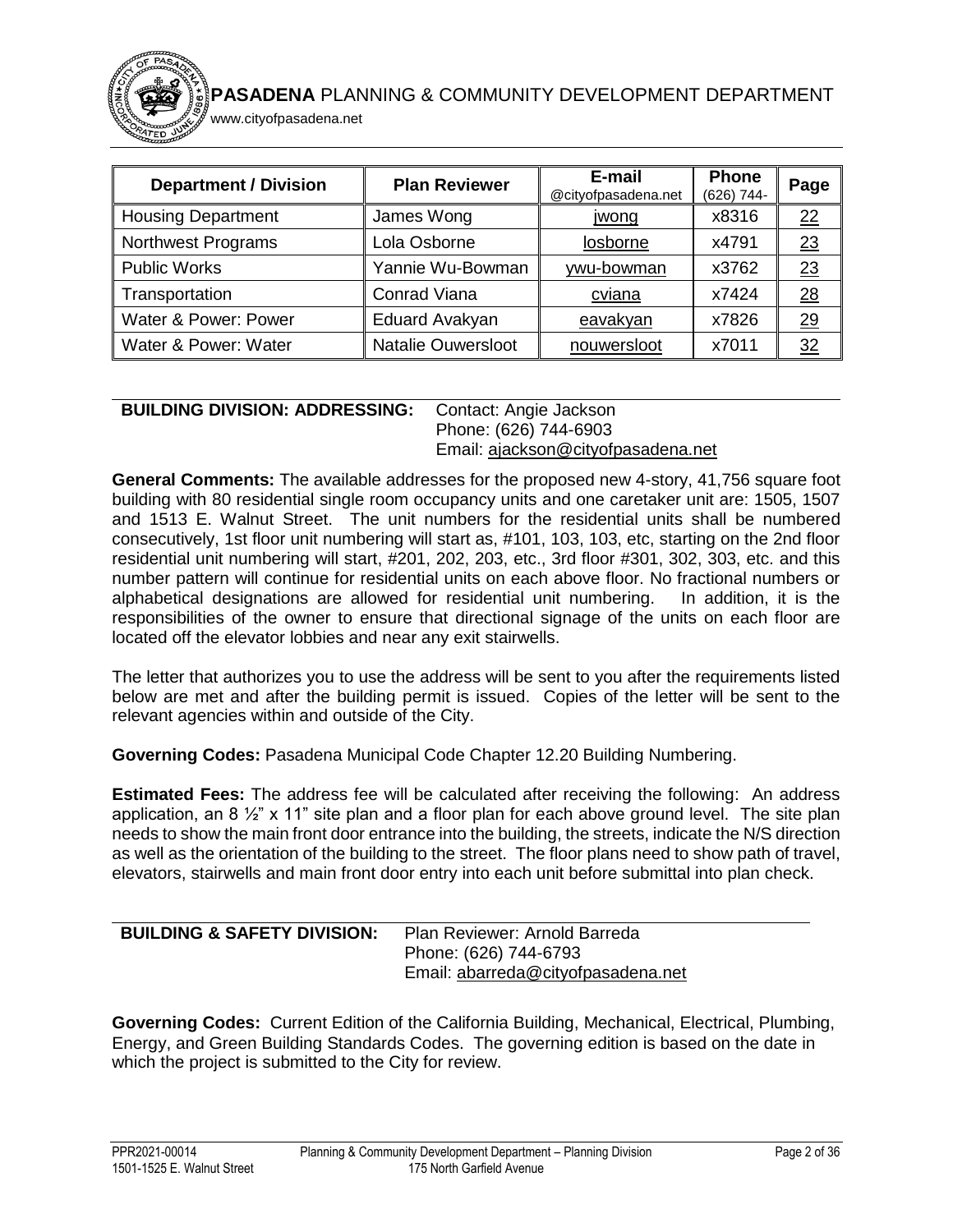

### **FYI – The current edition is the 2016 series effective January 1, 2017 until December 31, 2019.**

**Soils Report:** Soils report is required for the project.

# **Property Land Survey:**

**Grading:** If greater than 50 cubic yard (excluding excavation for foundation), Grading/Drainage Plans shall be prepared by a registered engineer. Grading shall conform to the provisions of Chapter 14.05 of City's Municipal Code.

**Building Code Analysis:** Document on the plans the Allowable Height & Area, Occupancy Group(s), Type of Construction, and occupant load.

**Means of Egress (Exiting):** Provide Occupant Load Calculations for all areas, and provide an "Exit Plan". Identify exit separation and travel distance.

**California Disabled Access Requirements:** Project to be accessible to the disabled in accordance with Chapter 11B of the CBC. Stage and seating must be accessible.

**LID** will be required.

**Permit(s):** Separate permits are required for grading (if applicable), fire sprinkler, mechanical, electrical, and plumbing.

<span id="page-3-0"></span>

| <b>PLANNING DIVISION -</b>         | Plan Reviewer: Andre Sahakian       |
|------------------------------------|-------------------------------------|
| <b>COMMUNITY PLANNING SECTION:</b> | Phone: (626) 744-6916               |
|                                    | Email: asahakian@cityofpasadena.net |

**General Plan Consistency:** According to the General Plan Land Use Diagram, the subject property is designated as Low Commercial (0.0-1.0 FAR) which is characterized by a limited range of retail and service uses. These uses are located and designed to foster pedestrian use, primarily serve the needs of adjacent neighborhoods and maintain compatibility with residential uses in the immediate area.

The project site is approximately 40,000 square feet in size and is located along the north side of E. Walnut Street, about two blocks south of the I-210 freeway, and within a half-mile radius of the Metro L Line Allen Station. The project site is currently developed with three auto repair buildings and surface parking. Based on the submitted plans, the project proposes development of a new four-story, 41,756 square foot building with 80 single-room occupancy (SRO) units and one manager's unit. The SRO units would range in size from 330 to 375 square feet, with the majority of units at the 330 square foot size. 30 of the SRO units are proposed to be affordable, including 9 at the very low income level, and 21 at the moderate income level. The project would have a height of 45 feet, and a total of 60 parking spaces located at grade, 15 of which would be located within the covered structure, with the remainder located in the rear of the proposed building in a parking lot.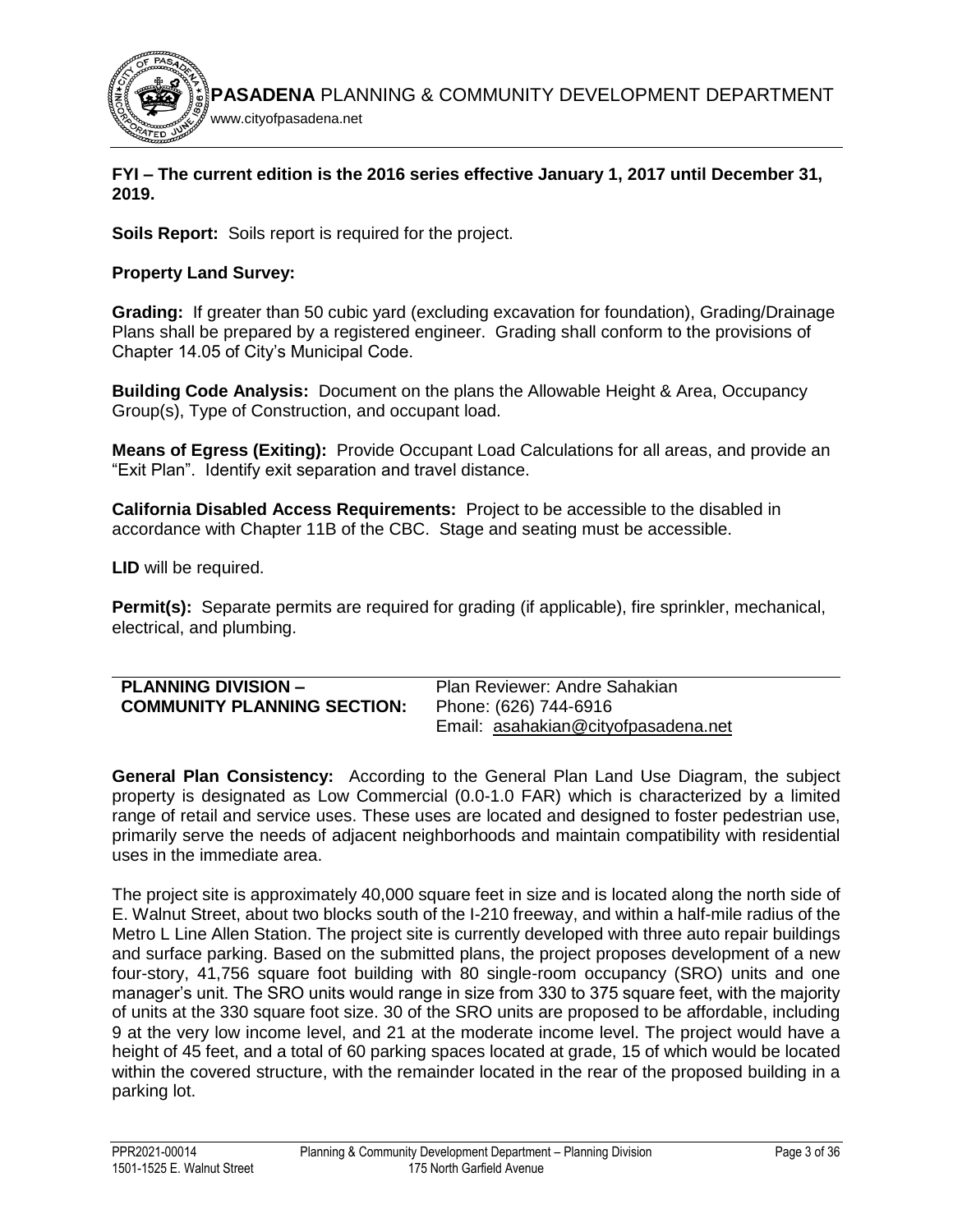

The project includes a pool and spa with BBQ and cabanas in the center of the ground floor level behind the residential structure and a dog park at the northwest corner of the parcel. Individual units are provided with modest balconies, although it is unclear from the plans whether the proposed dimensions would make them usable to individual tenants. Other common amenity areas are provided indoors on the ground floor, with a shared lounge, office, kitchen/dining area, and gym.

The Low Commercial General Plan land use category allows a maximum development intensity of 1.0 FAR. Based on the lot size, the subject property would allow up to 31,413 square feet of floor area. The proposed gross floor area of 41,756 square feet result in an FAR of 1.06, which exceeds the allowable maximum under the General Plan. However, the project proposes to utilize State Density Bonus Law and the City's local Affordable Housing Concession Menu, which allows a concession to exceed the otherwise applicable FAR by an additional 0.5, for a total potential of 1.5 FAR. Therefore, the intensity of the proposed project is consistent with the General Plan Land Use Map.

The Land Use Element of the General Plan provides the following policies that are particularly relevant to the proposed project:

*Policy 1.1 – Basic Growth Policy. Accommodate growth that is consistent with community values and that complements the scale and character of Pasadena's unique residential neighborhoods, business districts, and open spaces.*

*Policy 1.2 – Targeted Growth. Target growth and new construction in infill areas and away from Pasadena's residential neighborhoods and open spaces by redeveloping underutilized commercial and industrial properties, especially within the Central District, Transit Villages, Neighborhood Villages, and along selected corridors.*

*Policy 2.1 – Housing Choices. Provide opportunities for a full range of housing types, densities, locations, and affordability levels to address the community's fair share of regional, senior, and workforce housing needs and provide a stronger customer base sustaining the economic vitality of Pasadena's commercial land uses. The types, densities, and location of housing shall be determined by the Land Use Diagram and reflect the projected needs specified in the Housing Element.*

*Policy 2.6 – Transit-Related Land Uses. Promote the development of uses that support and capture the economic value induced by the presence of transit corridors and stations.*

*Policy 4.4 – Transit Villages. Accommodate and intensify a mix of local and regional commercial, residential, and public uses close to the Metro Gold Line stations. Design these areas to accommodate safe and convenient walking, bicycling, and transit use. Include gathering places and amenities to enhance their quality and livability.*

*Policy 4.10 – Architecture that Enhances. Locate and design buildings to relate to and frame major public streets, open spaces, and cityscape. New development at intersections should consider any number of corner treatments, and should balance safety and accessibility concerns with the vision of the area and the need for buildings to engage the street and create a distinct urban edge.*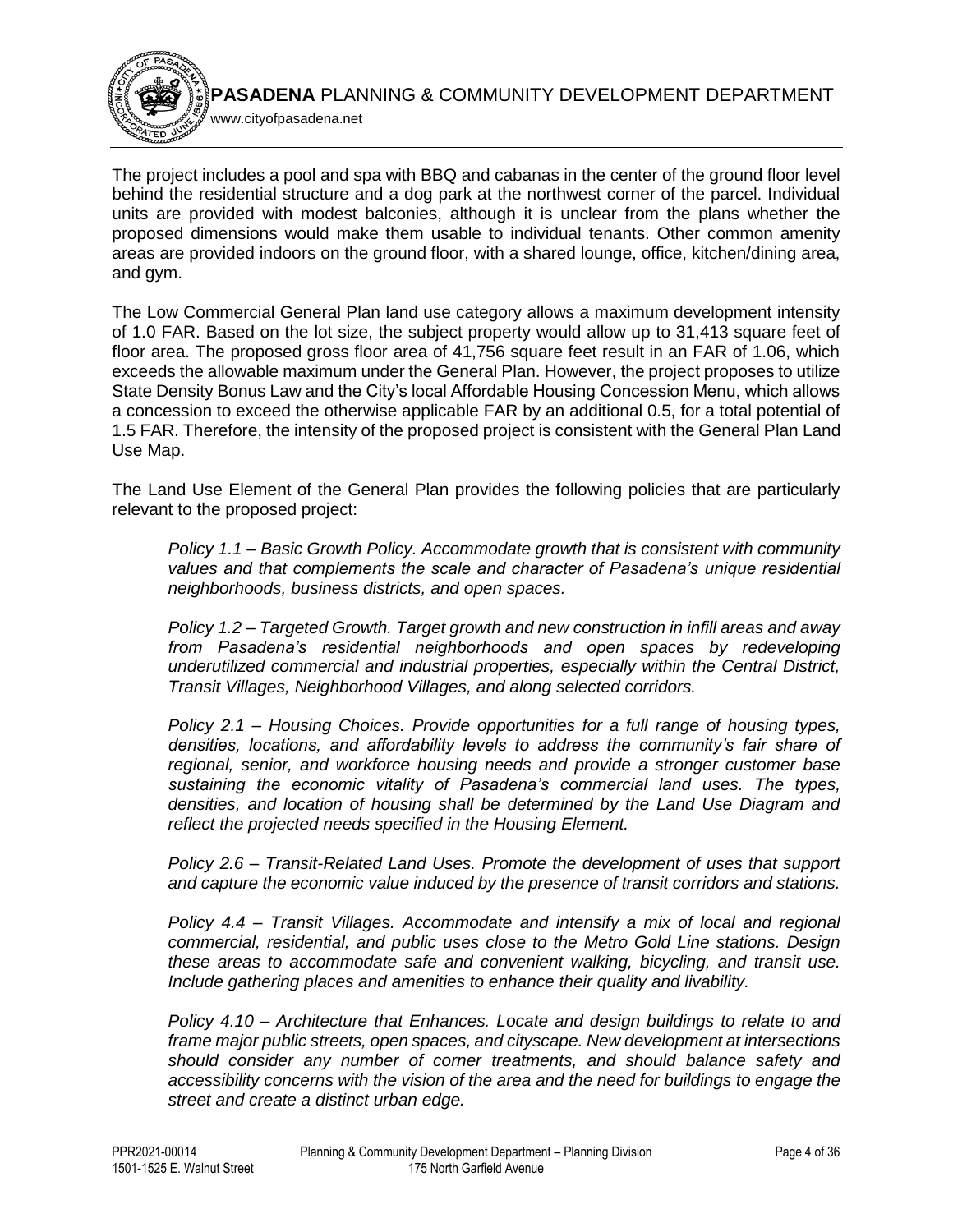

*Policy 4.11 – Development that is Compatible. Require that development demonstrates a contextual relationship with neighboring structures and sites addressing such elements as building scale, massing, orientation, setbacks, buffering, the arrangement of shared and private open spaces, visibility, privacy, automobile and truck access, impacts of noise and lighting, landscape quality, infrastructure, and aesthetics.*

*Policy 6.1 – Sense of Place and History. Require new development and changes to existing development to be located and designed to respect the defining elements of Pasadena's character and history such as its grid street pattern, block scale, public realm, courtyards, paseos, alleys, neighborhoods and districts, building massing and heights, significant architecture, and relationship to the mountains and Arroyo Seco.*

*Policy 12.4 – Revitalization of Commercial Areas. Encourage the revitalization of commercial and industrial areas by attracting private investment.*

*Policy 25.1 – Diversity of Uses. Encourage the development of a broad range of commercial uses that reduce the need to travel to adjoining communities, while capturing a greater share of local spending.*

*Policy 25.2 – Compact Infill Development. Encourage commercial uses along major corridors, in Neighborhood Villages, and as infill development adjacent to existing commercial uses and on surface parking lots to improve commercial services, maximize revenue generation, and leverage concentrating commercial uses.*

*Policy 25.3 – Cohesive Development. Encourage the cohesive development and/or master planning of large commercial sites and corridors.*

*Policy 25.4 – Architecture and Site Design. Require that new development protect community character by providing architecture, landscaping, and urban design of equal or greater quality than existing and by respecting the architectural character and scale of adjacent buildings.*

*Policy 25.7 – Buffering Adjoining Residential Areas. Ensure commercial uses adjoining residential neighborhoods or mixed residential and commercial uses are designed to be compatible with each other.*

*Use and Development Intensity:* Although the project site is not located within a Specific Plan area, its location on an underutilized commercial property and within a half mile of the Metro L Line Allen Station makes the proposed SRO use and density generally appropriate. The site is in close proximity to the North Hill Avenue and East Colorado Boulevard corridors, both of which are walkable commercial streets with numerous amenities that would likely reduce the need for driving and support overall pedestrian activity in the neighborhood. It is also located in close proximity to Pasadena City College, which has a large student population that is likely to benefit from the type and affordability of the SRO units that are proposed. Although the General Plan calls for a retail and service oriented commercial character at this location, it also emphasizes a desire for fostering pedestrian uses and compatibility with residential uses in the immediate area. The proposed projects proximity to transit, nearby commercial uses, and the PCC campus, are likely to encourage walking for future residents, and the SRO use is compatible with the multi-family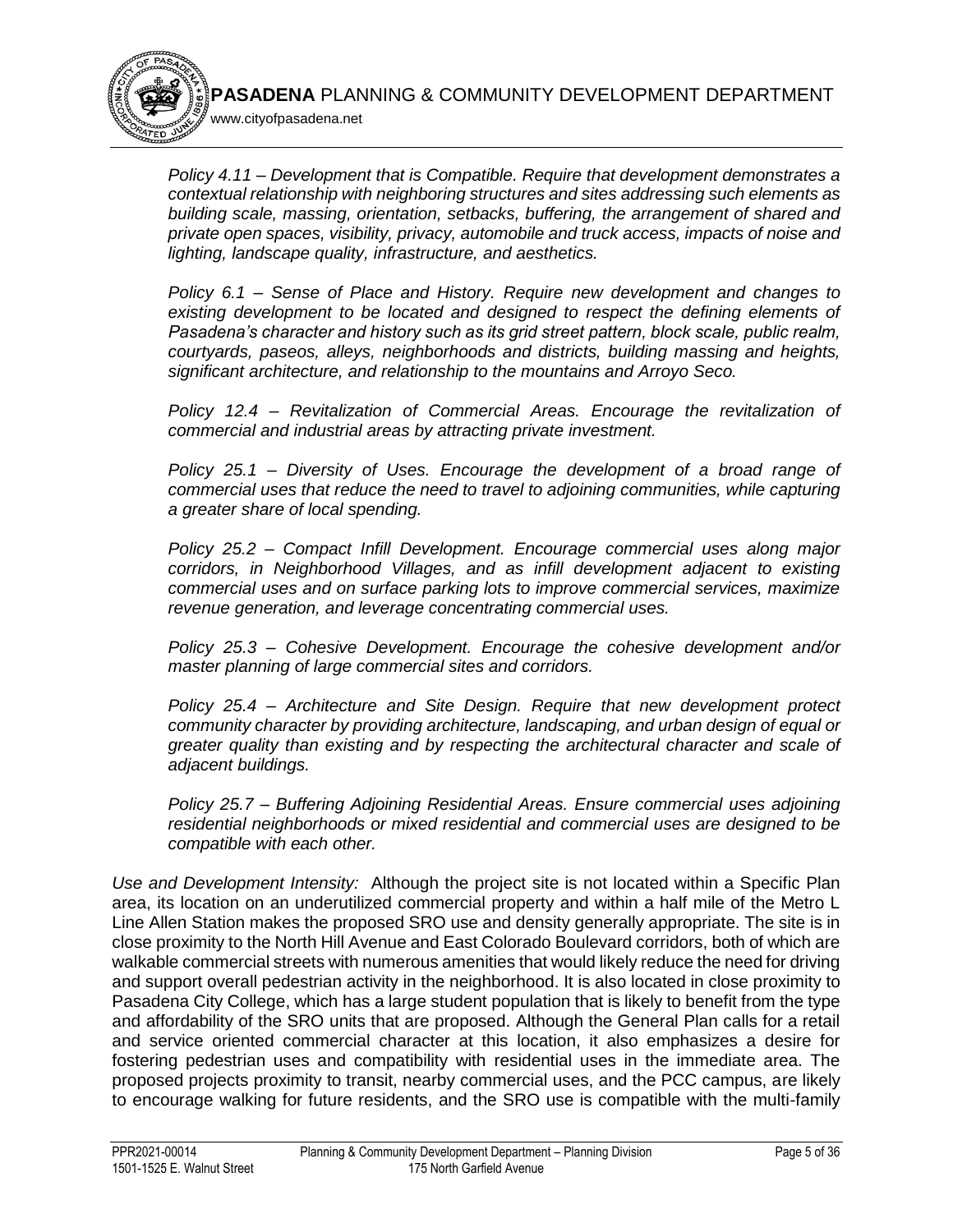www.cityofpasadena.net

uses that exist adjacent to the project site to the north. Although the proposed intensity exceeds the maximum FAR identified in the General Plan, the exceedance is minor and is allowable under State Density Bonus Law through the provision of 30 on-site affordable units. These features make the project generally consistent with Policies 1.1, 1.2, 2.1, 2.6, 4.4, 12.4, 25.1, and 25.2.

*Scale, Massing, and Context:* The proposed project is four stories in height, with all of the building massing located in the front half of the subject property toward E. Walnut Street, leaving an approximately 87 foot buffer from the RM-16 zoned properties located to the rear. The siting of the building greatly reduces the appearance of the overall height and massing from the adjacent residential uses, while positioning the building close to the street along E. Walnut Street, thereby maintaining a streetwall consistent with a desirable commercial corridor. Existing buildings in the immediate vicinity of the project site are predominantly one or two stories in height, however the proposed building height is within the maximum allowable for the applicable zoning district. The applicant should work closely with the Design and Historic Preservation staff to ensure that the building's scale, massing, and design is compatible with applicable design guidelines and the surrounding architectural context, with a focus on consistency with General Plan Land Use Element Policies 4.10, 4.11, 6.1, 12.4, 25.3, 25.4, and 25.7.

*Open Space and Parking:* The proposed project includes common open space amenities such as a pool and BBQ area and dog park, as well as smaller private balconies for each residential unit, although it is unclear whether the proposed dimensions of the private open space balconies make them functional. Although the project plans indicate that the amount of open space provided complies with Zoning Code requirements for SRO projects, it may be worthwhile to consider increasing the size of the private balconies. This would serve to provide more usable private open space amenities for such a dense development, and also create opportunities for increasing building modulation and reduce the appearance of massing from the street. All parking for the proposed project is located at grade, which is accessed from two driveways located on E. Walnut Street. Although the driveways are along the primary frontage of the site, no other access is available, and the proposed project would result in a total reduction of the number of curb cuts for the combined project site. Nonetheless, locating some or all of the required parking underground would create opportunities for more common open space to the rear of the building, thereby making the units more livable.

**Specific Plan:** The subject property is not located in a Specific Plan area.

**Master Development Plan:** The subject property is not located in a Master Development Plan area.

**Planned Development:** The subject property is not located in a Planned Development area.

**Neighborhoods:** The proposed project is located within Council District #2:

 [Council District 2](https://www.cityofpasadena.net/district2/) Councilmember Felicia Williams City Council Liaison: Darla Dyson

The proposed project is not located near any neighborhood associations.

**Estimated Fees:** No fees are anticipated from Community Planning.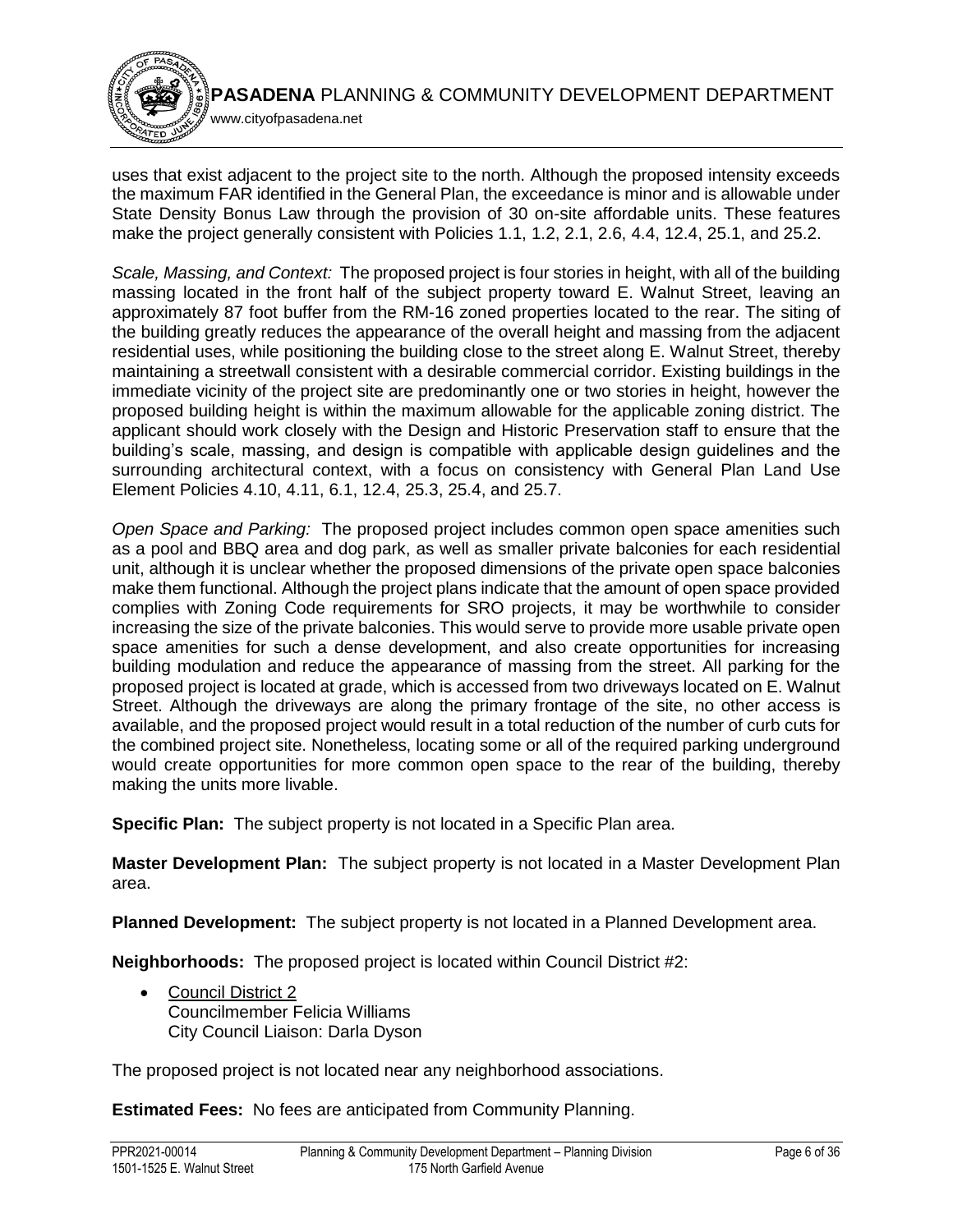www.cityofpasadena.net

# <span id="page-7-0"></span>**CULTURAL AFFAIRS DIVISION:** Plan Reviewer: Corey Dunlap

Phone: (626) 744-7547 Email: [cdunlap@cityofpasadena.net](mailto:cdunlap@cityofpasadena.net)

Based on the information provided, this project is NOT SUBJECT to the City of Pasadena Public Art Requirement at this time.

<span id="page-7-1"></span>

| <b>PLANNING DIVISION -</b>       | <b>Plan Reviewer: David Sinclair</b> |
|----------------------------------|--------------------------------------|
| <b>CURRENT PLANNING SECTION:</b> | Phone: (626) 744-6766                |
|                                  | Email: dsinclair@cityofpasadena.net  |

**General Comments:** Staff advises that in addition to the comments below, the proponent thoroughly review the Zoning Code, Municipal Code and each chapter/section specified.

- [Title 17](https://library.municode.com/ca/pasadena/codes/code_of_ordinances?nodeId=TIT17_ZONING_CODE) Zoning Code
- [Chapter 17.50.300](https://library.municode.com/ca/pasadena/codes/code_of_ordinances?nodeId=TIT17_ZONING_CODE_ART5STSPLAUS_CH17.50STSPLAUS_17.50.300SIROOCSRFA)  Single Room Occupancy (SRO) Facilities
- [Chapter 17.40](https://library.municode.com/ca/pasadena/codes/code_of_ordinances?nodeId=TIT17_ZONING_CODE_ART4SIPLGEDEST_CH17.40GEPRDEUSST) General Property Development and Use Standards
- [Chapter 17.44](https://library.municode.com/ca/pasadena/codes/code_of_ordinances?nodeId=TIT17_ZONING_CODE_ART4SIPLGEDEST_CH17.44LA) Landscaping
- [Chapter 17.46](https://library.municode.com/ca/pasadena/codes/code_of_ordinances?nodeId=TIT17_ZONING_CODE_ART4SIPLGEDEST_CH17.46PALO) Parking and Loading
- [Chapter 8.52](https://library.municode.com/ca/pasadena/codes/code_of_ordinances?nodeId=TIT8HESA_CH8.52CITRTRPROR) City Trees and Tree Protection Ordinance

**Advisement:** Although plans are preliminary in nature, comments provided herein are intended to alert the applicant of applicable zoning standards. The applicant is required to demonstrate compliance with all applicable standards. Neither the predevelopment plan review nor information or pertinent policies provided by the City Departments shall be construed as a City recommendation for approval or disapproval of the application/project.

There is an existing telecommunications tower on the site. Although not explicitly called out, it appears neither it nor its antennas would be replaced on-site. If they are to be replaced on-site, a Conditional Use Permit for a telecommunications monopole or Minor Conditional Use Permit for the co-location of the antennas may be required.

- **1. Zoning District (**[PMC §17.24](https://library.municode.com/ca/pasadena/codes/code_of_ordinances?nodeId=TIT17_ZONING_CODE_ART2ZODIALLAUSZOECST_CH17.24COINZODI)**):** The project site is located in the [CG \(Commercial, General\)](https://library.municode.com/ca/pasadena/codes/code_of_ordinances?nodeId=TIT17_ZONING_CODE_ART2ZODIALLAUSZOECST_CH17.24COINZODI) zoning district. This zoning district is intended to, "…provide opportunities for the full range of retail and service businesses deemed suitable for location in Pasadena, including businesses not permitted in the CL district because they attract heavy vehicular traffic or traffic not destined for Pasadena residential areas or have certain adverse impacts; and provide opportunities for certain limited manufacturing uses that have impacts comparable to those of permitted retail and service uses to occupy space not in demand for retailing or services."
- **2. General Plan [\(Land Use Diagram,](https://ww5.cityofpasadena.net/planning/wp-content/uploads/sites/56/2018/03/Land-Use-Diagram_2016-11-14.pdf) [Land Use Element\)](https://ww5.cityofpasadena.net/planning/wp-content/uploads/sites/56/2017/07/Land-Use-Element-2016-01-25.pdf):** The site is designated Low Commercial (0.0-1.0 FAR) on the Land Use Diagram of the General Plan. Please refer to the Community Planning comments for additional information and the Land Use Element of the General Plan.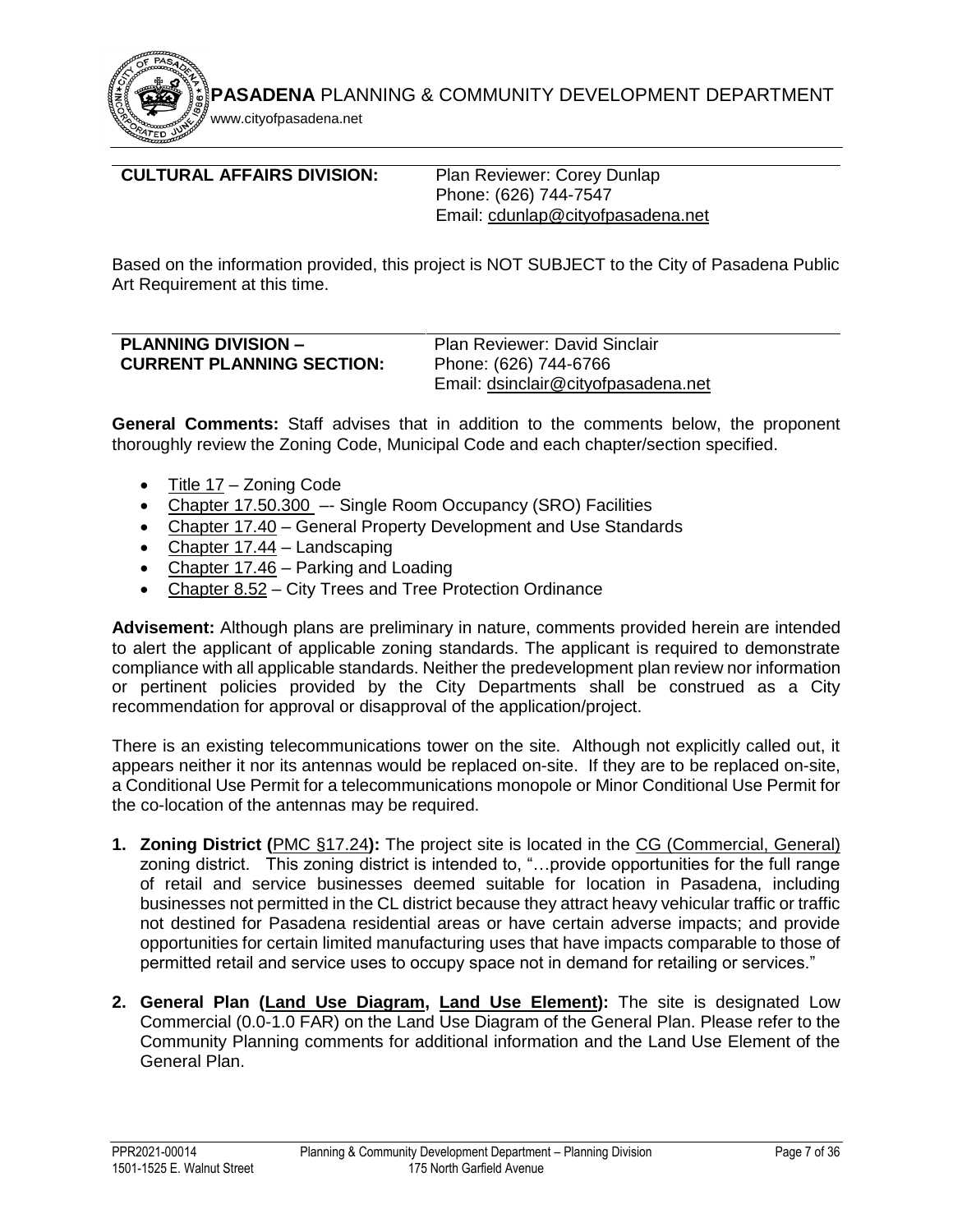**3. Overlay Zoning Districts / Transit-Oriented Development [\(17.50.340\)](https://library.municode.com/ca/pasadena/codes/code_of_ordinances?nodeId=TIT17_ZONING_CODE_ART5STSPLAUS_CH17.50STSPLAUS_17.50.340TRIEDETO):** The property is not located in an overlay zoning district. However, the property is located between  $\mathcal{U}$  mile and  $\mathcal{V}_2$ mile of the Allen Avenue Gold Line Station, and as such, may voluntarily utilize the Transit-Oriented Development standards on the Zoning Code.

www.cityofpasadena.net

- **4. Land Use [\(PMC §17.24.040\)](https://library.municode.com/ca/pasadena/codes/code_of_ordinances?nodeId=TIT17_ZONING_CODE_ART2ZODIALLAUSZOECST_CH17.24COINZODI_17.24.040COINDIGEDEST):** The proposed project is a combination of 80 single-room occupancy units and one resident-manager unit. SRO units are defined in the City's Zoning Code as, "*A facility providing dwelling units where each unit has a minimum floor area of 150 square feet and a maximum floor area of 375 square feet. These dwelling units may have kitchen or bathroom facilities and shall be offered on a monthly basis or longer.*" Single-room occupancy units, with a resident-manager unit are permitted by-right in the CG zoning district.
- **5. Residential Density [\(PMC §17.24.040\)](https://library.municode.com/ca/pasadena/codes/code_of_ordinances?nodeId=TIT17_ZONING_CODE_ART2ZODIALLAUSZOECST_CH17.24COINZODI_17.24.040COINDIGEDEST):** There is not a maximum residential density in the CG zoning district. Further, the maximum number of single-room occupancy units is limited by the maximum Floor Area ration (FAR) for the site and not units per acre (see Floor Area Ratio discussion below).
- **6. Inclusionary Housing [\(PMC §17.42\)](https://library.municode.com/ca/pasadena/codes/code_of_ordinances?nodeId=TIT17_ZONING_CODE_ART4SIPLGEDEST_CH17.42INHORE):** This Chapter applies to new construction of a project consisting of 10 or more residential units, where a minimum of 20 percent of the total number of dwelling units in a residential project shall be developed, offered to, and sold or rented to households of very low, low, and moderate-income, at an affordable housing cost. For a rental project such as this, the affordability requirements are: five percent of the units must be rented to very low-income households; five percent rented to very low- or low-income households; and 10 percent rented to very low, low, or moderate-income households.

If the developer does not wish to provide the full 20 percent of on-site Inclusionary Housing units, options such as an in-lieu fee, off-site units, and land donation are options. Please read [17.42.050 \(Alternatives to Units with Project\)](https://library.municode.com/ca/pasadena/codes/code_of_ordinances?nodeId=TIT17_ZONING_CODE_ART4SIPLGEDEST_CH17.42INHORE_17.42.050ALUNWIPR) of the Zoning Code for more information.

As indicated in the application materials, the base number of single-occupancy units is 60 units. As a result the minimum number and type of inclusionary units is three very-low income units, three low income units, and 12 moderate income units. Therefore, the proposal to provide three very-low income units, three low income units, and 24 moderate income units will meet, and exceed, the minimum number of Inclusionary Units required.

- **7. Setbacks [\(PMC §17.24.040\)](https://library.municode.com/ca/pasadena/codes/code_of_ordinances?nodeId=TIT17_ZONING_CODE_ART2ZODIALLAUSZOECST_CH17.24COINZODI_17.24.040COINDIGEDEST):** Setback requirements from the specified streets/property lines are as follows:
	- E. Walnut Street (front): Five feet minimum

Note: A building proposed as an infill project may be allowed no setback through the Design Review process if the review authority determines that a reduced front setback would allow the proposed structure to match the established building placement pattern of the block.

- Northern property line (rear): 15 feet minimum, as the adjacent zoning district to the north is RM-16. The encroachment plane requirement [\(17.40.160.D.3\)](https://library.municode.com/ca/pasadena/codes/code_of_ordinances?nodeId=TIT17_ZONING_CODE_ART4SIPLGEDEST_CH17.40GEPRDEUSST_17.40.160SEENPLREEX) also applies as the adjacent zoning district to the north is RM-16.
- All other property lines (side): None required, as none of the adjacent zoning districts to the side property lines are zoned RM. The encroachment plane requirement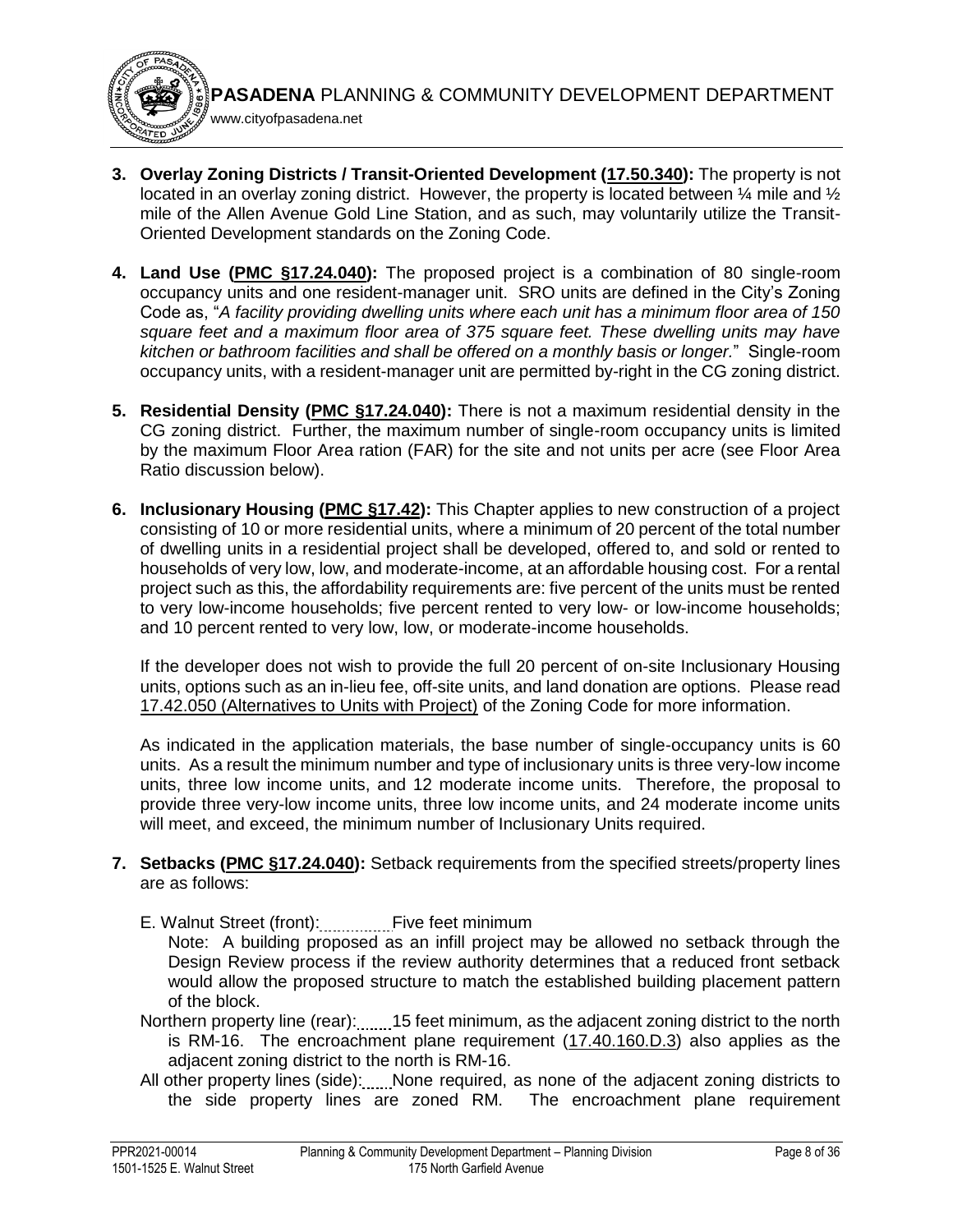

[\(17.40.160.D.3\)](https://library.municode.com/ca/pasadena/codes/code_of_ordinances?nodeId=TIT17_ZONING_CODE_ART4SIPLGEDEST_CH17.40GEPRDEUSST_17.40.160SEENPLREEX) will not apply as none of the adjacent zoning districts to the side property lines are RM.

According to the plans provided, the proposed building is dimensioned as having a five foot setback from the Walnut Street property line (front) and 86'-10" from the north (rear) property line. The side setbacks on the east and west sides of the building are dimensioned at 7'-10", although an additional dimension of 8'-5" is also shown on the west side of the building. Although both dimensions demonstrate compliance, clarification may be needed on future submittals.

**8. Height [\(PMC §17.24.040\)](https://library.municode.com/ca/pasadena/codes/code_of_ordinances?nodeId=TIT17_ZONING_CODE_ART2ZODIALLAUSZOECST_CH17.24COINZODI_17.24.040COINDIGEDEST), [§17.40.060\)](https://library.municode.com/ca/pasadena/codes/code_of_ordinances?nodeId=TIT17_ZONING_CODE_ART4SIPLGEDEST_CH17.40GEPRDEUSST_17.40.060HEREEX):** The maximum allowed building height is 45 feet. Height is measured from the lowest elevation of the existing grade at an exterior wall of the structure to the highest point of the structure pursuant to Zoning Code Section 17.40.060.C (Height Requirements and Exceptions - Height measurement). The highest point of the structure shall be considered its highest ridge or parapet. Refer to Zoning Code Section 17.40.060.D for height limit exceptions.

According to the plans provided, the lowest elevation of the building to the highest point is labeled as 45 feet, with what appear to be appurtenances, such as mechanical equipment, above this point. Appurtenances are permitted to exceed the maximum allowed height of a building, provided they are less than 15 feet in height and cover no more than 25 percent of the total area of the roof.

The appurtenance analysis on Sheet G-100 identifies two appurtenances, totaling 312 square feet, or 2.3 percent of the 13,306 square foot roof area. However, based on the elevation drawings, there appear to be as many as eleven appurtenances that extend above the parapet height of 45 feet. Although it is not expected that the total area of these would exceed 25 percent of the roof area, additional information/clarification would be helpful.

**9. Floor Area Ratio (FAR) [\(PMC §17.24.040,](https://library.municode.com/ca/pasadena/codes/code_of_ordinances?nodeId=TIT17_ZONING_CODE_ART2ZODIALLAUSZOECST_CH17.24COINZODI_17.24.040COINDIGEDEST)** [§17.43](https://library.municode.com/ca/pasadena/codes/code_of_ordinances?nodeId=TIT17_ZONING_CODE_ART4SIPLGEDEST_CH17.43DEBOWAIN)**):** The maximum allowable floor area ratio is 0.8. FAR is the numerical value obtained by dividing the *aboveground* gross floor area of a building or buildings located on a lot by the total area of the lot. Gross floor area means the total enclosed area of all floors of a building measured to the inside face of the exterior walls including halls, stairways, elevator shafts at each floor level, service and mechanical equipment rooms and basement or attic areas having a height of more than seven feet, but excluding area used exclusively for vehicle parking or loading.

In addition, to achieve correlation between the development caps identified in the Land Use Element of the General Plan and the FAR's assigned by this Chapter, floor area devoted to parking facilities shall not apply in the calculation of permissible building floor area. Be advised, if a street dedication is required, the FAR calculation shall be based on the total area of the lot before the street dedication. Based on a lot size of 39,267 square feet (per plan), the maximum allowed gross floor area is 31,413 square feet. According to the plans provided, the total floor area would be 41,756 square feet, which equates to a FAR of 1.06.

As noted earlier, single-room occupancy units are regulated by FAR and not by residential density. Therefore, in order to access density bonus, as allowed by State Law, the City's practice has been to allow for a percentage increase in FAR based on the percentage of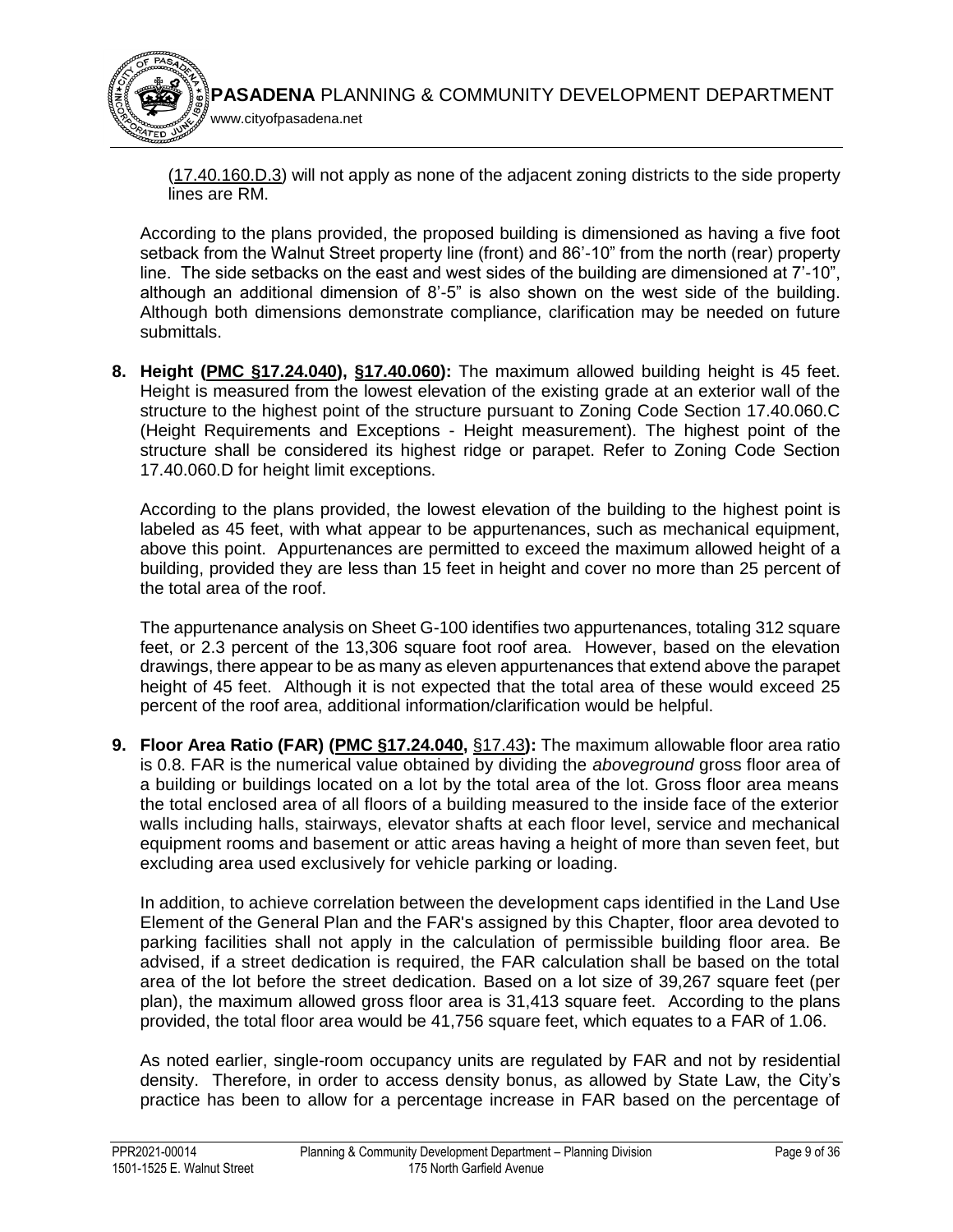

affordable units that are proposed; a percentage increase that is equivalent to the percentage increase in can be found in [California Government Code 65915-65918.](https://leginfo.legislature.ca.gov/faces/codes_displaySection.xhtml?sectionNum=65915&lawCode=GOV)

The proposed FAR 1.06 and a maximum allowable of 0.8 would be an increase of approximately 32.5 percent. However, the application materials provided, would seem to indicate that the applicant has concluded that a density bonus of 34 percent is needed, based on the provision of 24 moderate income units (or 39 percent of 60 base density units). Although the project does appear to qualify for the FAR bonus to achieve the proposed FAR, further discussions between the applicant team and City staff are needed in order to ensure there is no confusion as the project proceeds through the applicable review processes.

- **10. Single Room Occupancy (SRO) Facilities [\(PMC §17.50.300\)](https://library.municode.com/ca/pasadena/codes/code_of_ordinances?nodeId=TIT17_ZONING_CODE_ART5STSPLAUS_CH17.50STSPLAUS_17.50.300SIROOCSRFA):** The development standards of this Section shall apply. Refer to the Section for more information and the following.
	- **a. Unit size and occupancy [\(PMC §17.50.300.C\)](https://library.municode.com/ca/pasadena/codes/code_of_ordinances?nodeId=TIT17_ZONING_CODE_ART5STSPLAUS_CH17.50STSPLAUS_17.50.300SIROOCSRFA):** The minimum size of a unit shall be 150 square feet and the maximum size shall be 375 square feet which may include bathroom and/or kitchen facilities.

On the submitted plans, four types of single-room occupancy are shown, which range in size from 330 square feet to 375 square feet.

**b. Common area (PMC §17.50.300.D):** A minimum of 10 square feet for each unit or 250 square feet, whichever is greater, shall be provided for a common area. All common area shall be within the structure. Dining rooms, meeting rooms, recreational rooms, or other similar areas approved by the Zoning Administrator may be considered common areas. Shared bathrooms and kitchens shall not be considered as common areas.

The proposed plans indicate a total of 2,884 square feet of 'Open Space' is proposed, although it appears the 'Open Space' term was used interchangeably with the 'Common Space. On future submittals, the term 'Common Space' can be used instead for clarity and ease of review.

**c. Management [\(PMC §17.50.300.E](https://library.municode.com/ca/pasadena/codes/code_of_ordinances?nodeId=TIT17_ZONING_CODE_ART5STSPLAUS_CH17.50STSPLAUS_17.50.300SIROOCSRFA)):** A single-room occupancy management plan shall be submitted to, reviewed, approved and enforced by the Housing Administrator of the Housing and Development Department. The management plan shall be approved before issuance of a Certificate of Occupancy. The management plan shall be comprehensive and contain management policies and operations, rental procedures and rates, maintenance plans, residency and guest rules and procedures, security procedures and staffing needs including job descriptions. The approved management plan shall be in recordable form as approved by the City Attorney and recorded before issuance of a Certificate of Occupancy. A 24-hour resident manager shall be provided for any singleroom occupancy use with 12 or more units.

Please work with the appropriate staff in the Housing and Development Department to ensure compliance.

**d. Kitchen facilities [\(PMC §17.50.300.H\)](https://library.municode.com/ca/pasadena/codes/code_of_ordinances?nodeId=TIT17_ZONING_CODE_ART5STSPLAUS_CH17.50STSPLAUS_17.50.300SIROOCSRFA):** Each unit shall be provided a kitchen sink serviced with hot and cold water with a garbage disposal and a counter top measuring a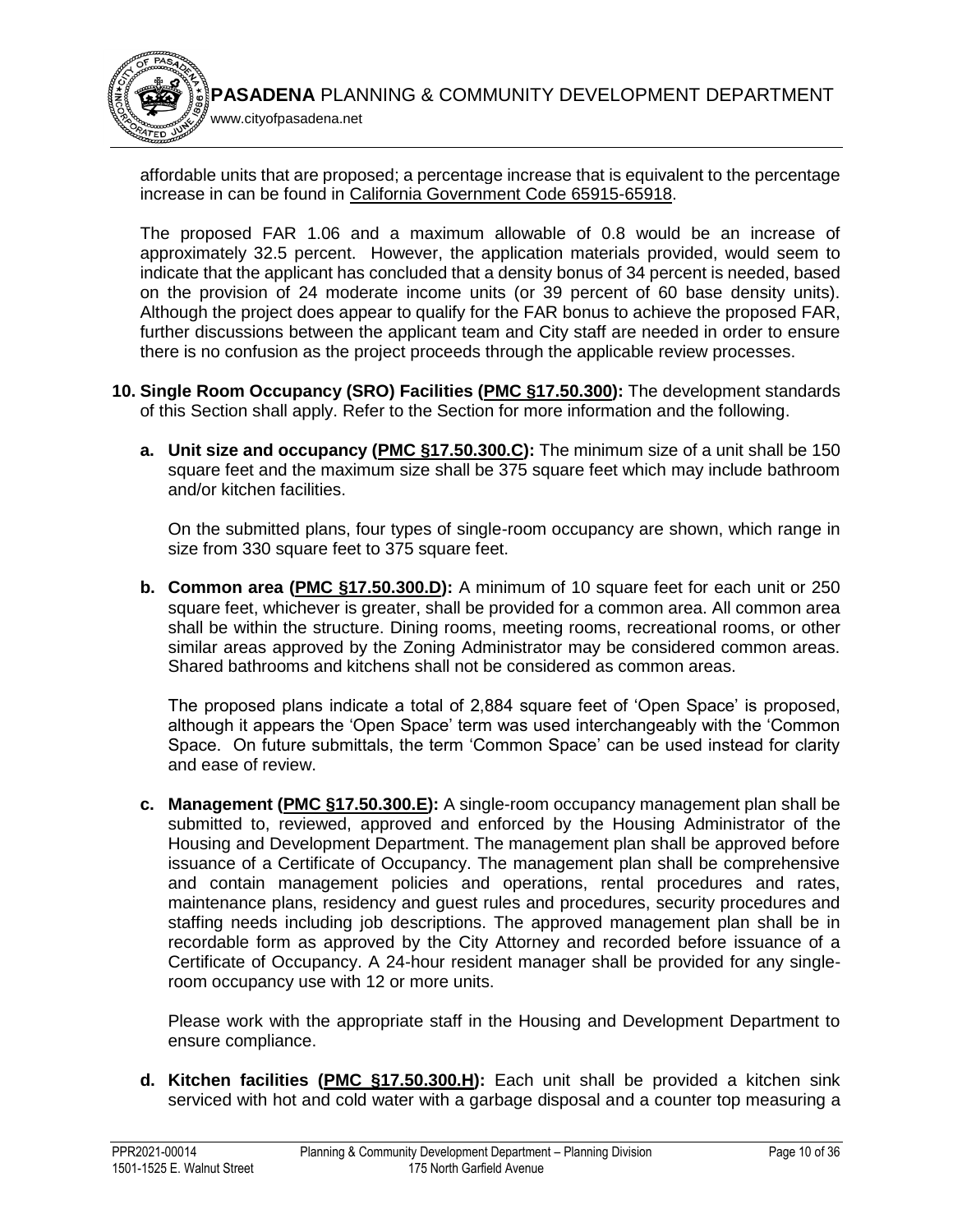

minimum of 18 inches wide by 24 inches deep. A complete kitchen facility available for residents shall be provided on each floor of the structure, if each individual unit is not provided with a minimum of a refrigerator and a microwave oven.

On the submitted plans kitchen facilities are shown for the single-room occupancy units. Please continue to include the dimension and amenity details, as described above, on future submittals.

**e. Bathroom facilities [\(PMC §17.50.300.I\)](https://library.municode.com/ca/pasadena/codes/code_of_ordinances?nodeId=TIT17_ZONING_CODE_ART5STSPLAUS_CH17.50STSPLAUS_17.50.300SIROOCSRFA):** For each unit a private toilet in an enclosed compartment with a door shall be provided. This compartment shall be a minimum of 15 square feet. If private bathing facilities are not provided for each unit, shared shower or bathtub facilities shall be provided at a ratio of one for every seven units or fraction thereof. The shared shower or bathtub facility shall be on the same floor as the units it is intended to serve and shall be accessible from a common area or hallway. Each shared shower or bathtub facility shall be provided with an interior lockable door.

On the submitted plans compliant private bathroom facilities are shown for the single-room occupancy units.

- **11. Outdoor Lighting [\(PMC §17.40.080\)](https://library.municode.com/ca/pasadena/codes/code_of_ordinances?nodeId=TIT17_ZONING_CODE_ART4SIPLGEDEST_CH17.40GEPRDEUSST_17.40.080OULI):** Exterior lighting on private property shall comply with the requirements of this Section. Refer to requirements for any exterior lighting proposed. Plans should provide a level of detail that demonstrates compliance with these standards, where applicable. This may include the provision of a photometric survey.
- **12. Reflective Surfaces [\(PMC §17.40.110\)](https://library.municode.com/ca/pasadena/codes/code_of_ordinances?nodeId=TIT17_ZONING_CODE_ART4SIPLGEDEST_CH17.40GEPRDEUSST_17.40.110RESU):** For new structures, mirror or highly reflective glass shall not cover more than 20 percent of a structure's surface visible from a street. Plans should provide a level of detail that demonstrates compliance with these standards, where applicable.
- **13. Refuse Storage [\(PMC §17.40.120\)](https://library.municode.com/ca/pasadena/codes/code_of_ordinances?nodeId=TIT17_ZONING_CODE_ART4SIPLGEDEST_CH17.40GEPRDEUSST_17.40.120RESTFA):** A refuse storage area for the collection of trash and recycled goods shall be provided at the time any structure is constructed. Where there are 20 or more units the minimum size of trash storage areas shall be determined by the Director of Public Works, based on the type of use, the size of the refuse area proposed, and the frequency of refuse collection. In each required refuse storage area, space shall be provided for recyclable materials. A separate bin for each type of recyclable material collected in the area in which the site is located shall be provided. The bins shall be clearly marked as to the types of recyclable materials which are to be placed in the bins, and a list of materials for which the bin is provided shall be attached to the bin.

The minimum height of the trash enclosure shall be six feet, and there shall be solid wood or metal doors. Please note that the doors shall not be visible from a street. Refer to the Section for additional requirements. Plans should provide a level of detail that demonstrates compliance with these standards, where applicable.

There is a labeled 'Trash' area accessible from the western parking area. Please include dimension details on future submittals.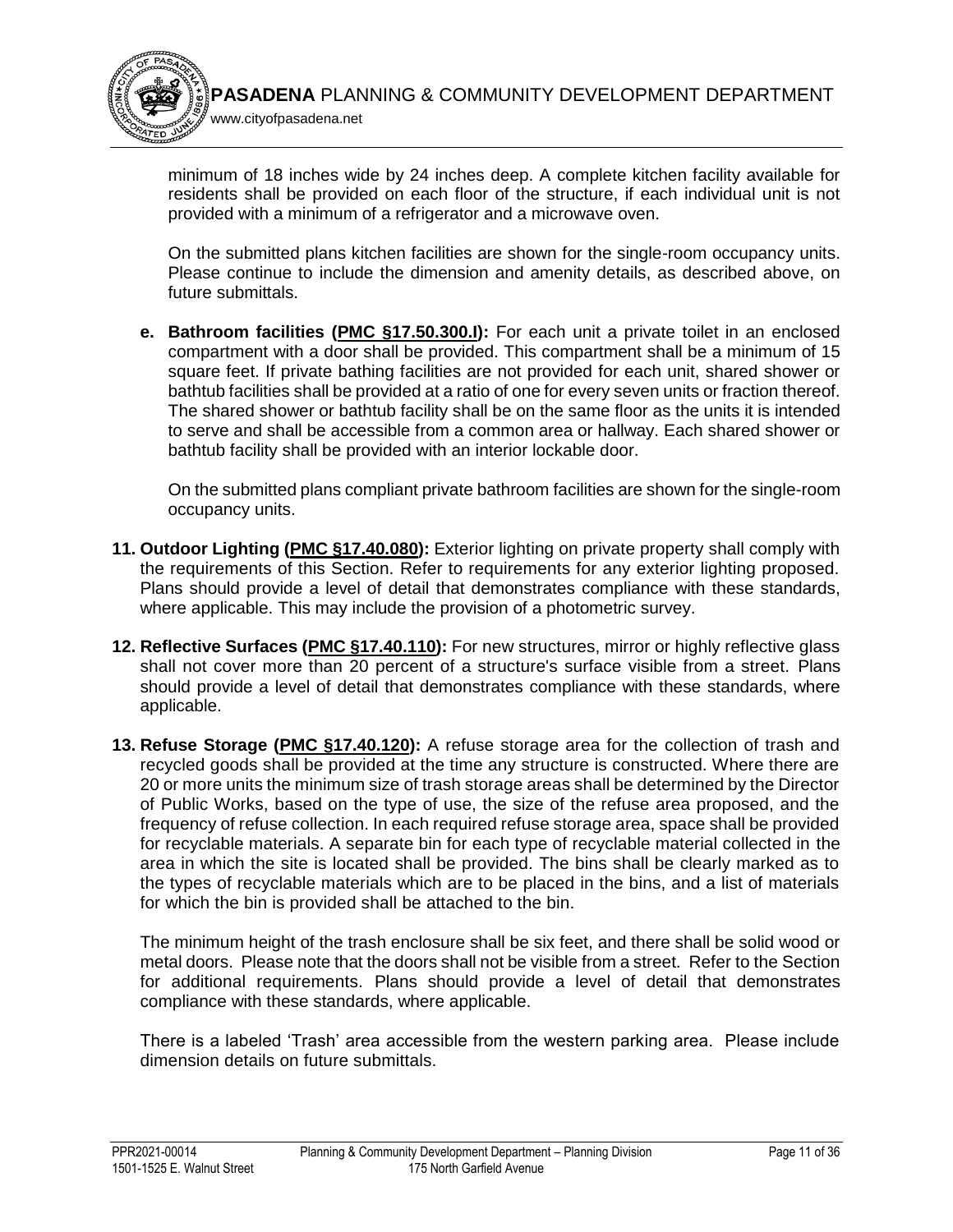**14. Screening [\(PMC §17.40.150\)](https://library.municode.com/ca/pasadena/codes/code_of_ordinances?nodeId=TIT17_ZONING_CODE_ART4SIPLGEDEST_CH17.40GEPRDEUSST_17.40.150SC):** All new exterior mechanical equipment, except solar collectors, shall be screened or located out of view from public rights-of-way. At a minimum, screening materials shall have evenly distributed openings or perforations not exceeding 50 percent of surface area and shall effectively screen mechanical equipment. In addition, aboveground utility meters shall not be located between the building occupancy and a street property line. Refer to the Section for additional requirements. Plans should provide a level of detail that demonstrates compliance with these standards, where applicable. This may include the provision of a line of sight exhibit.

www.cityofpasadena.net

- **15. Underground Utilities [\(PMC §17.40.190\)](https://library.municode.com/ca/pasadena/codes/code_of_ordinances?nodeId=TIT17_ZONING_CODE_ART4SIPLGEDEST_CH17.40GEPRDEUSST_17.40.190UNUT):** The project shall provide for the undergrounding of all utility facilities (e.g., cable television, data network, electrical, telephone, and similar distribution lines providing direct service to the site) within the site in compliance with the requirements of this Section. Plans should provide a level of detail that demonstrates compliance with these standards, where applicable.
- **16. Landscaping [\(PMC §17.44\)](https://library.municode.com/ca/pasadena/codes/code_of_ordinances?nodeId=TIT17_ZONING_CODE_ART4SIPLGEDEST_CH17.44LA):** All projects shall provide and maintain landscaping in compliance with the provisions of this Chapter. A preliminary landscape plan shall be submitted as part of an application for any necessary land [use](http://ww2.cityofpasadena.net/zoning/P-8.html#USE) entitlement. The preliminary landscape plan shall meet the purpose of this Chapter by exhibiting a design layout that demonstrates the desired landscaping program in terms of function, location, size/scale, theme, and similar attributes. Preliminary landscape plans shall be prepared by a Californiaregistered landscape architect, or the architect that designed the [on-site](http://ww2.cityofpasadena.net/zoning/P-8.html#ONSITE) [structures](http://ww2.cityofpasadena.net/zoning/P-8.html#STRUCTURE) and improvements. At a minimum, landscape plans shall include plant names, quantities, sizes, irrigation systems, and plans for tree retention and removal. Landscaping shall be a combination of trees, shrubs, groundcover and turf. All areas not devoted to building coverage, walkways, or driveways shall be landscaped. Refer to the Chapter for additional requirements.

Please note, new construction projects with 500 square feet or more of landscaped area will be subject to compliance with the State Model Water Efficient Landscape Ordinance (MWELO). Additional information regarding compliance is available on the City's website, [www.cityofpasadena.net/planning/water-efficient-landscape-ordinance/.](https://ww5.cityofpasadena.net/planning/water-efficient-landscape-ordinance/) Plans should provide a level of detail that demonstrates compliance with these standards where applicable.

**17. Tree Retention, Removal and Protection [\(PMC §17.44.090,](https://library.municode.com/ca/pasadena/codes/code_of_ordinances?nodeId=TIT17_ZONING_CODE_ART4SIPLGEDEST_CH17.44LA_17.44.090TRRE) [17.44.100,](https://library.municode.com/ca/pasadena/codes/code_of_ordinances?nodeId=TIT17_ZONING_CODE_ART4SIPLGEDEST_CH17.44LA_17.44.100STTR) [8.52\)](https://library.municode.com/ca/pasadena/codes/code_of_ordinances?nodeId=TIT8HESA_CH8.52CITRTRPROR):** Where healthy trees exist on [site,](http://ww2.cityofpasadena.net/zoning/P-8.html#SITE) maximum effort shall be given for their retention. All existing trees shall be protected during construction in compliance with the City Tree Protection Ordinance. This includes public/street trees located in the public right-of-way. The City's Tree Protection Ordinance includes a list of protected native and specimen species. Removal of protected species and/or mature trees are subject to the approval or a tree removal permit. Mature trees are an otherwise non-protected tree with a diameter-at-breast-height (DBH) of 19 inches or greater (≥ 19). A tree removal permit is a discretionary application required of each protected tree planned for removal. Tree removal permits would be reviewed concurrent with any zoning entitlements, or where none were proposed, concurrent with the design review process.

In addition, street trees shall not be removed without first obtaining permission from the [Department](http://ww2.cityofpasadena.net/zoning/P-8.html#DEPARTMENT) of Public Works. The City's Tree Protection Ordinance prohibits the applicant from pruning, injuring or removing a public tree located anywhere in the city unless expressly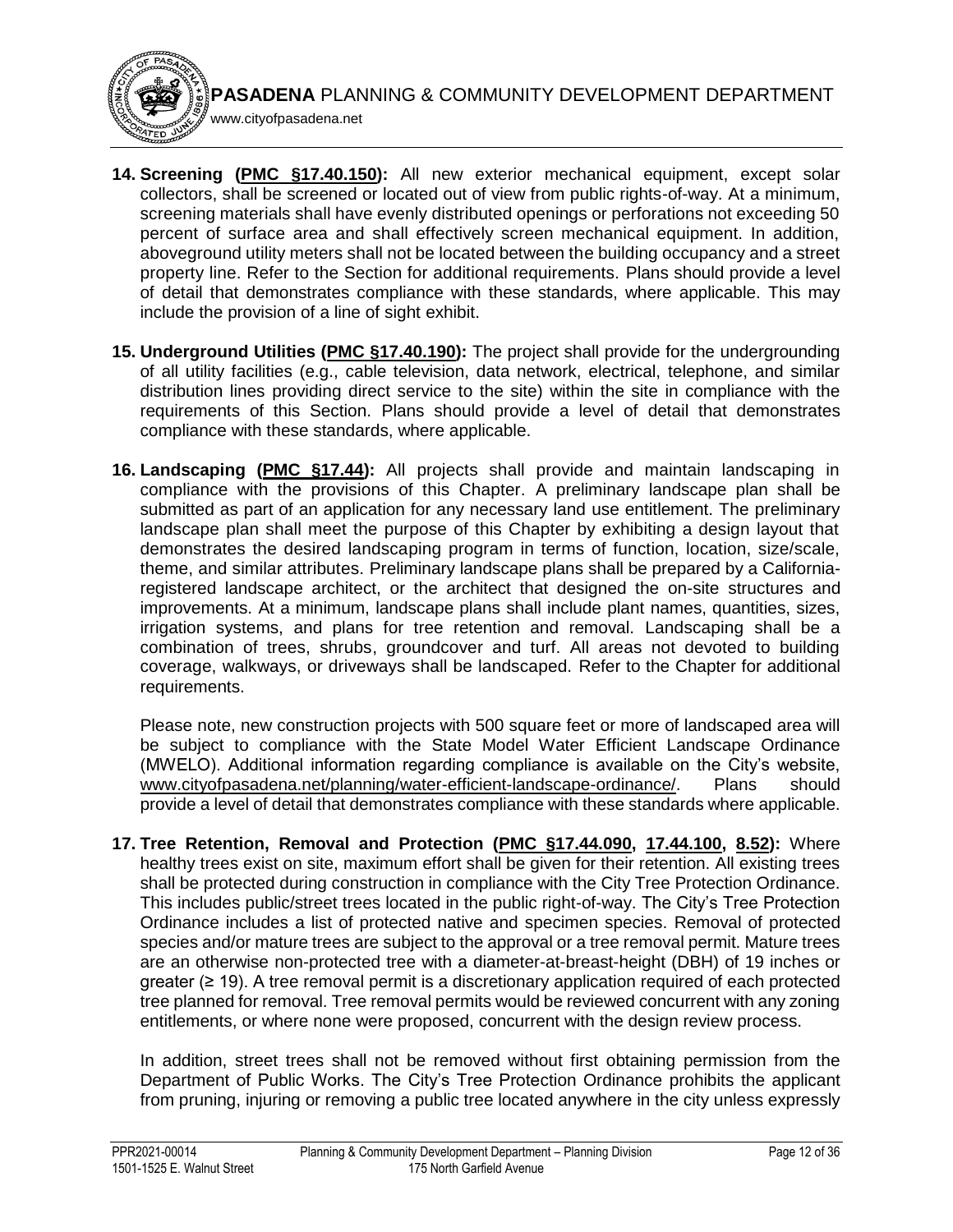

exempted. When removal is absolutely necessary, trees shall be replaced in a manner consistent with the prevailing pattern on the [street,](http://ww2.cityofpasadena.net/zoning/P-8.html#STREET) as determined by the [Department](http://ww2.cityofpasadena.net/zoning/P-8.html#DEPARTMENT) of Public Works. Refer to Sections referenced and comments from the Public Works Department.

To demonstrate tree protection (on-site, off-site, street trees), the applicant shall provide a tree protection plan as part of any land use entitlement. The City requires that protected trees be preserved through a tree protection plan that adheres to tree protection guidelines (available upon request). In general, the root protection zone defines the area of protection. The Tree Protection Zone (TPZ) shall be established to the extent of the tree's dripline plus four radial feet. The root protection zone is defined as the area within a circle with a radius equal to the greatest distance from the trunk to any overhanging foliage in the canopy. Alternative protection may be acceptable where provided by a Certified Arborist. Plans shall provide a level of detail that demonstrates compliance with these standards where applicable (e.g. tree protection plan).

According to the plans there are several trees on the site that will remain in place. However, it is not clear if any trees are proposed to be removed. Please submit detailed tree information in future submittals.

- **18. Parking [\(PMC §17.46\)](https://library.municode.com/ca/pasadena/codes/code_of_ordinances?nodeId=TIT17_ZONING_CODE_ART4SIPLGEDEST_CH17.46PALO_17.46.250CEDIADSTPA):** Parking shall comply with all applicable standards of this Chapter, and the project shall adhere to parking standards specified in Zoning Code Section [17.50.340](https://library.municode.com/ca/pasadena/codes/code_of_ordinances?nodeId=TIT17_ZONING_CODE_ART5STSPLAUS_CH17.50STSPLAUS_17.50.340TRIEDETO) (Transit-Oriented Development), where applicable.
	- **a. Number of Off-Street Parking Spaces Required [\(PMC §17.46.040, Table 4-6\)](https://library.municode.com/ca/pasadena/codes/code_of_ordinances?nodeId=TIT17_ZONING_CODE_ART4SIPLGEDEST_CH17.46PALO_17.46.040NUOREPASPRE):** Table 4-6 identifies the minimum number of required parking spaces by land use category, including residential and non-residential uses. Please note that any disabled accessible parking spaces are included as part of fulfilling off-street parking requirements and are not an additional requirement.

Single-Room Occupancy (Affordable): One parking space for every four single-room occupancy units, plus two spaces for the resident manager.

Single-Room Occupancy (Market Rate): One parking space for every one single-room occupancy unit, plus two spaces for the resident manager.

30 affordable units are proposed, which results in a minimum parking requirement of eight spaces. Adding 50 parking spaces for the 50 market-rate units and two spaces for the resident manager unit results in an overall minimum requirement of 60 parking spaces. 60 parking spaces are proposed.

- **b. Compact Parking Spaces Prohibited [\(PMC §17.46.090\)](https://library.municode.com/ca/pasadena/codes/code_of_ordinances?nodeId=TIT17_ZONING_CODE_ART4SIPLGEDEST_CH17.46PALO_17.46.090COPASPPR):** Compact parking spaces shall not be allowed anywhere in the City. Though compact spaces do not appear to be proposed, please keep this prohibition in mind as the projects progresses through the applicable entitlement and building permit processes.
- **c. Dimensional Requirements [\(PMC §17.46.110,](https://library.municode.com/ca/pasadena/codes/code_of_ordinances?nodeId=TIT17_ZONING_CODE_ART4SIPLGEDEST_CH17.46PALO_17.46.110PASPDI) [17.46.120,](https://library.municode.com/ca/pasadena/codes/code_of_ordinances?nodeId=TIT17_ZONING_CODE_ART4SIPLGEDEST_CH17.46PALO_17.46.120APDIRE) [17.46.130\)](https://library.municode.com/ca/pasadena/codes/code_of_ordinances?nodeId=TIT17_ZONING_CODE_ART4SIPLGEDEST_CH17.46PALO_17.46.130AIDI):** Parking spaces shall measure a minimum of 8.5 feet wide by 18 feet deep  $(8.5' \times 18')$ . An additional width of one foot shall be provided for each [parking space](http://ww2.cityofpasadena.net/zoning/P-8.html#PARKINGSPACE) the length of which is contiguous to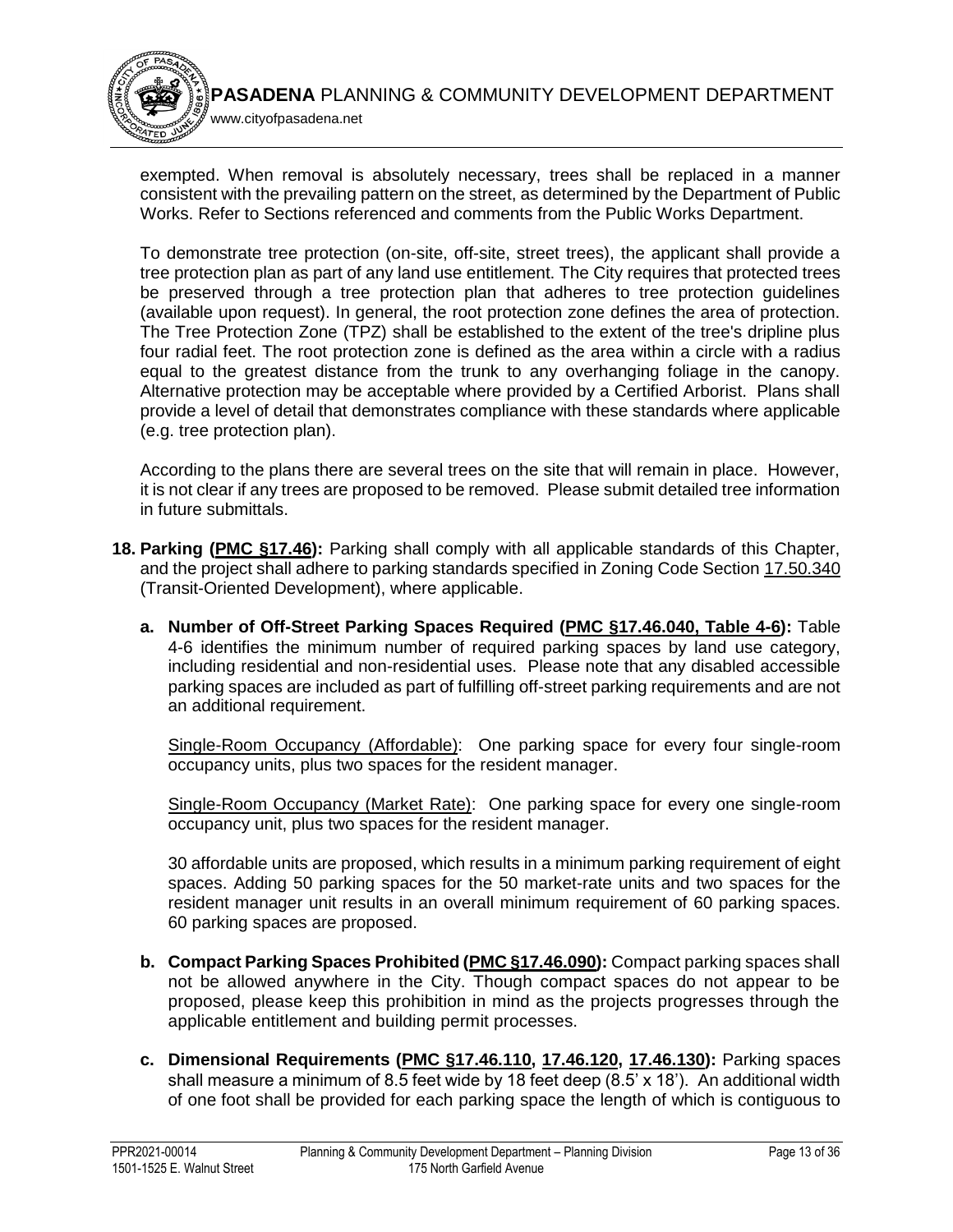

a fence, [structure,](http://ww2.cityofpasadena.net/zoning/P-8.html#STRUCTURE) wall, or other obstruction. However, if columns are [set back](http://ww2.cityofpasadena.net/zoning/P-8.html#SETBACK) away from the aisles, the one-foot additional width required may be lessened three inches for each foot the columns are [set back](http://ww2.cityofpasadena.net/zoning/P-8.html#SETBACK) from the aisles.

At the end of an aisle providing access to a [parking space](http://ww2.cityofpasadena.net/zoning/P-8.html#PARKINGSPACE) perpendicular to the aisle, the aisle shall extend two feet beyond the side of the last [parking space](http://ww2.cityofpasadena.net/zoning/P-8.html#PARKINGSPACE) in the aisle. Vertical clearance for all [parking spaces,](http://ww2.cityofpasadena.net/zoning/P-8.html#PARKINGSPACE) including entrances, shall be a minimum of seven feet in [height.](http://ww2.cityofpasadena.net/zoning/P-8.html#HEIGHT) Vertical clearance for access to and including handicapped spaces, shall be a minimum of eight feet, two inches (8'-2") in [height.](http://ww2.cityofpasadena.net/zoning/P-8.html#HEIGHT)

The minimum aisle dimension is based on the size and angle of a parking space pursuant to Table 4-8 (Aisle Dimensions), of Zoning Code Section 17.46.130 (Aisle Dimensions). Parking spaces shall be double-striped. Please refer to the Sections for additional requirements.

The dimensions included on the submitted plans appear to demonstrate compliance with the dimensional requirements. Please continue to show on future submittals so compliance can continue to be verified.

- **d. Parking Access from Street [\(PMC §17.46.140\)](https://library.municode.com/ca/pasadena/codes/code_of_ordinances?nodeId=TIT17_ZONING_CODE_ART4SIPLGEDEST_CH17.46PALO_17.46.140PAACST):** All spaces in a parking facility shall be accessible without reentering a public right-of-way. As proposed, the project is in compliance with this standard, but please be aware as the project progresses through the entitlement and building permit processes, as applicable.
- **e. Driveway Design, Widths, and Clearances [\(PMC §17.46.150\)](https://library.municode.com/ca/pasadena/codes/code_of_ordinances?nodeId=TIT17_ZONING_CODE_ART4SIPLGEDEST_CH17.46PALO_17.46.150DRDEWICL):** The width of each driveway shall comply with the minimum requirements of this Section and also provide a minimum of one foot of additional clearance on each side of the driveway to a vertical obstruction exceeding one-half foot in height. The minimum width for residential projects with 26 or more parking spaces is ten feet for each of two one-way driveways or 12 feet for one two-way driveway.

Two driveways are proposed. The western one has a dimensioned width of 20 feet, and while the eastern one has an overall dimensioned width of 20 feet, it is not clear if the transformer vault is fully below ground or partially above such that it could obstruct the driveway. Please clarify on future submittals, and if it would obstruct the driveways, please demonstrate compliance with minimum driveway width requirements.

**f. Loading Spaces [\(PMC §17.46.260\)](https://library.municode.com/ca/pasadena/codes/code_of_ordinances?nodeId=TIT17_ZONING_CODE_ART4SIPLGEDEST_CH17.46PALO_17.46.260NULODEORELOSP):** Off-street loading is not required for residential uses.

There do not appear to be any loading spaces proposed in the project.

- **g. Paving [\(PMC §17.46.300\)](https://library.municode.com/ca/pasadena/codes/code_of_ordinances?nodeId=TIT17_ZONING_CODE_ART4SIPLGEDEST_CH17.46PALO_17.46.300PA):** All parking areas, circulation aisles, and accessways shall be paved with Portland cement concrete. Plans should provide a level of detail that demonstrates compliance with these standards where applicable.
- **h. Bicycle Parking [\(PMC §17.46.320\)](https://library.municode.com/ca/pasadena/codes/code_of_ordinances?nodeId=TIT17_ZONING_CODE_ART4SIPLGEDEST_CH17.46PALO_17.46.320BIPAST):** Bicycle parking facilities shall be provided for any new structure. Multi-family residential structures (three or more dwelling units) require one bicycle space for every six dwelling units. All required bicycle parking facilities must be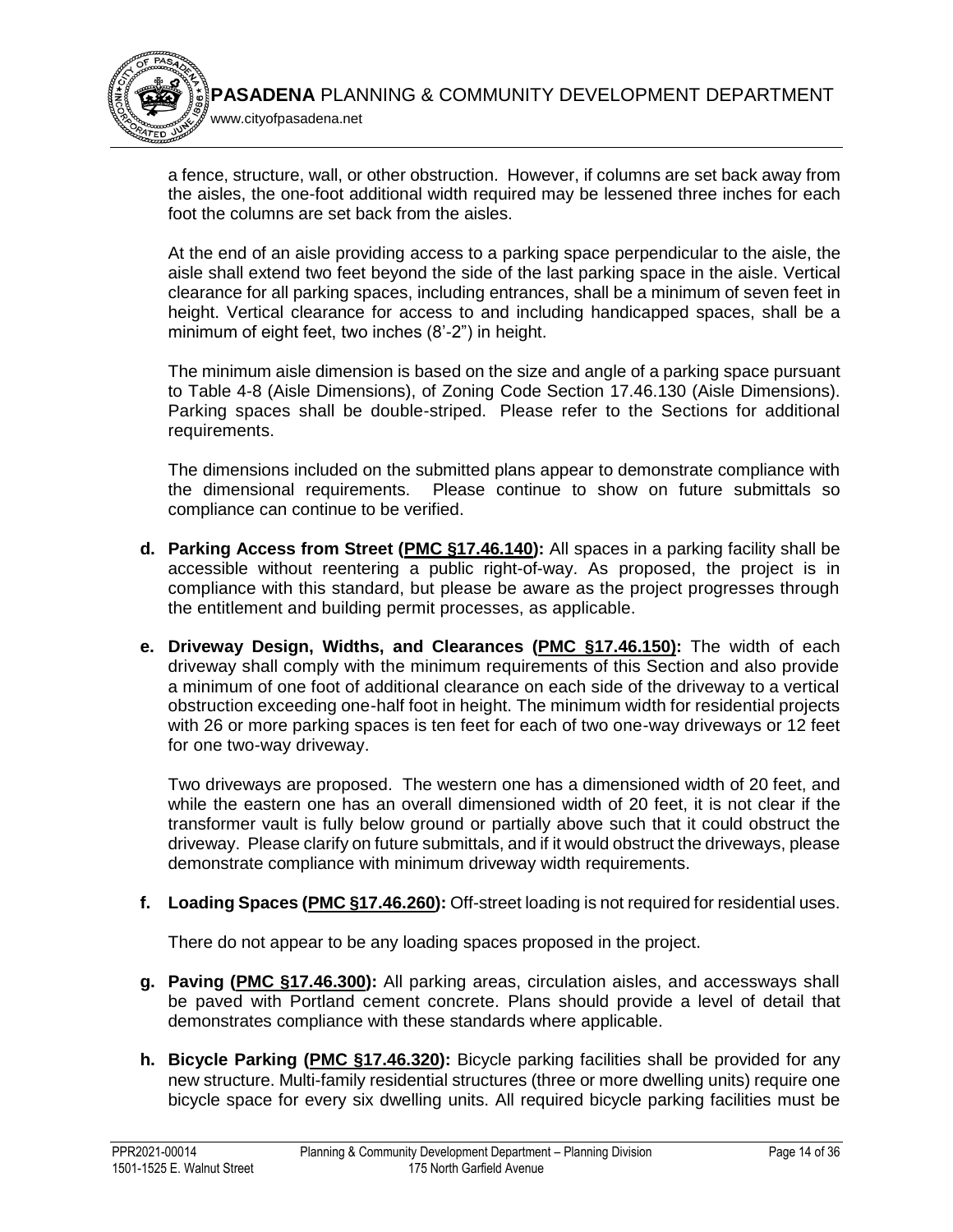

Class 1 bicycle facilities (garages or accessible indoor areas count). Refer to the Section referenced for other facilities that qualify as Class 1 as well as location and design requirements.

Based on 81 units, at least 14 facilities for bicycles are required. The submitted plans indicate that 14 bicycle parking spaces are proposed, but the two indoor bicycle storage rooms (which classify as Class 1 facilities) appear to only show ten bicycles. There is a set of outdoor bicycle racks for four bicycles, but these do not appear to count as Class 1 facilities, as they are outdoor racks. Please add indoor space for at least four bicycles on future submittals.

- **19. Signs [\(PMC §17.48\)](https://library.municode.com/ca/pasadena/codes/code_of_ordinances?nodeId=TIT17_ZONING_CODE_ART4SIPLGEDEST_CH17.48SI):** Any signs proposed are subject to this Chapter, where applicable. Depending on the number of signs proposed, a Master Sign Plan and Design Review may be required. Plans do not provide any information regarding signs. Plans should provide a level of detail that demonstrates compliance with these standards where applicable.
- **20. Environmental Review [\(PMC §17.60.070\)](https://library.municode.com/ca/pasadena/codes/code_of_ordinances?nodeId=TIT17_ZONING_CODE_ART6LAUSDEPEPR_CH17.60APFIPR_17.60.070ENAS):** This project will be subject to the California Environmental Quality Act (CEQA). An environmental review will occur after acceptance of a complete application. Depending on the final design, size, location, nature of the construction of the project, an Initial Study may be required to determine whether a Negative Declaration, Mitigated Negative Declaration, or an Environmental Impact Report (EIR) would be required for the project. Otherwise, the project may qualify for a categorical exemption under CEQA if found not to have a significant effect on the environment. The environmental determination may require the preparation of technical studies (e.g. air quality, noise, cultural resources, biological, etc.).
- **21. Climate Action Plan [\(CAP\)](https://ww5.cityofpasadena.net/planning/wp-content/uploads/sites/56/2018/03/Final-Pasadena-Climate-Action-Plan_3.5.2018.pdf):** The City of Pasadena has an adopted Climate Action Plan (CAP). The overall purpose of the CAP is to present measures that will reduce local greenhouse gas emissions and align the City's reduction goals with statewide targets. In 2006, with the passage of the Global Warming Solutions Act, Assembly Bill (AB) 32, California became the first state in the U.S. to mandate state-wide reductions in GHG emissions as an effort to combat climate change. AB 32 sets a state-wide target to reduce GHG emissions to 1990 levels by 2020. In 2016, the enactment of Senate Bill (SB) 32 extended this commitment by raising the state-wide emissions target to 40 percent below 1990 levels by 2030. Overall, California's state-wide target is to reduce emissions 80 percent below 1990 levels by 2050. Discretionary projects requiring an EIR, MND, ND, SCEA, Addendums, or qualifying under the Class 32 exemption are subject to the CAP.

The City has made available a [CAP Consistency Checklist](https://ww5.cityofpasadena.net/planning/wp-content/uploads/sites/56/2017/12/D-CAP-Consistency-Checklist.pdf) that is intended to be a tool for new development projects to demonstrate consistency with Pasadena's CAP. The applicant may be required to complete/apply one of three options (A, B, or C) to the project

**22. Mitigation/Condition Monitoring:** Upon completion of the project's CEQA compliance documentation, some form of mitigation monitoring may be required. Condition monitoring may also be required for the discretionary permits. Fees are associated with both mitigation and condition monitoring for the project.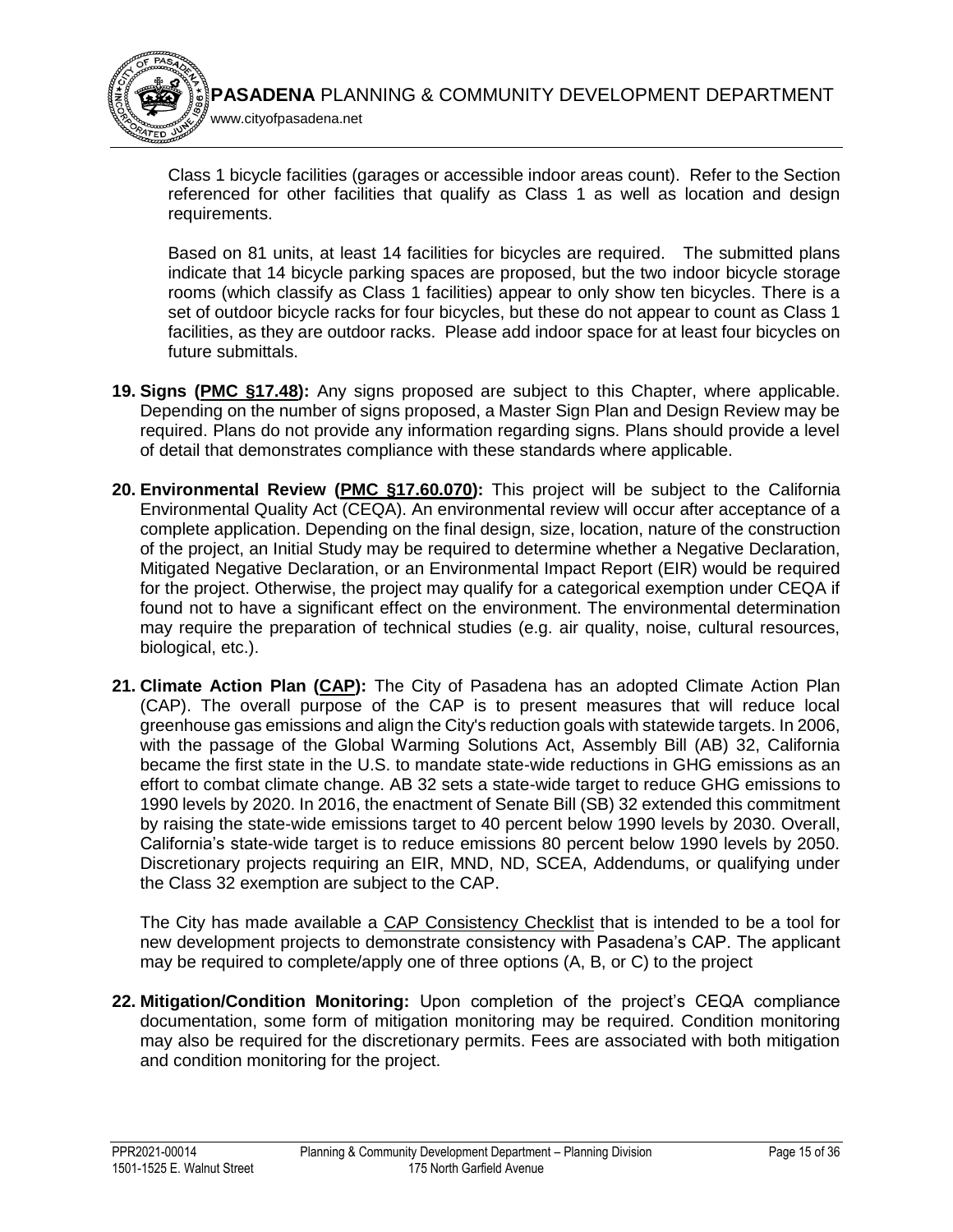www.cityofpasadena.net

**23. Estimated Fees (FY2022) [\(PMC §17.60.050\)](https://library.municode.com/ca/pasadena/codes/code_of_ordinances?nodeId=TIT17_ZONING_CODE_ART6LAUSDEPEPR_CH17.60APFIPR_17.60.050APFE):** Although no Zoning Code-related entitlements are envisioned at this time, the following application fees are provided as a courtesy.

- Conditional Use Permit: \$5,471
- **Minor Conditional Use Permit: \$2,704**
- Variance: \$5,071
- Minor Variance: \$4,014
- Tentative Tract Map: \$5.242
- Vesting Tentative Tract Map: \$5,642
- Each Land and/or Air Parcel: \$192
- Certificate of Exception (Lot Line Adjustment): \$4,838
- Certificate of Compliance (added step with Certificate of Exception only): \$1,592
- **•** Environmental Study/Reviews: At cost
- Records Management Fee: 3% added to total fees
- Public Hearing Notice Board: \$12 (fee charged per board)

Fees are subject to change and are based on actual rates at the time of formal submittal. Rates referenced run through June 30, 2022.

<span id="page-16-0"></span>

| <b>PLANNING DIVISION -</b>                                      | Plan Reviewer: Edwar Sissi       |
|-----------------------------------------------------------------|----------------------------------|
| <b>DESIGN &amp; HISTORIC PRESERVATION</b> Phone: (626) 744-6738 |                                  |
| <b>SECTION:</b>                                                 | Email: esissi@cityofpasadena.net |

**HISTORIC PRESERVATION REVIEW:** Demolition of designated or eligible historic structures must be reviewed by the City as part of an environmental study or as an application for a Certificate of Appropriateness (permit) for demolition.

The project site consists of five adjoining parcels, three developed, and two vacant. A portion of the site, and the two vacant parcels are part of the former Atchison, Topeka, and Santa Fe Railroad right-of-way. The three parcels that front the northern street edge of East Walnut Street are developed with non-residential buildings constructed in 1947, 1967, and 1973 respectively from west to east. Due to the age of the buildings and their proposed demolition, a Historic Resource Evaluation will be required, pursuant to PMC Section 17.62.080, to determine if the buildings are eligible historical resources.

**Demolition without a Building Permit for a Replacement Project:** In addition to the demolition review, the municipal code also prohibits demolition unless the City has already issued a building permit for a replacement project on the site.

The Code allows a developer or property owner to apply for an approval to demolish a building prior to issuance of a building permit for a replacement project through an application for a Relief from Replacement Building Permit Requirement. The application may be approved if the necessary findings can be made to determine that the building does not qualify as a landmark, that the demolition of the building does not result in the loss of habitable dwelling units on a property zoned for residential use, and that the demolition would not disrupt a continuous grouping of significant buildings or create an inappropriate void in the character of the area OR a single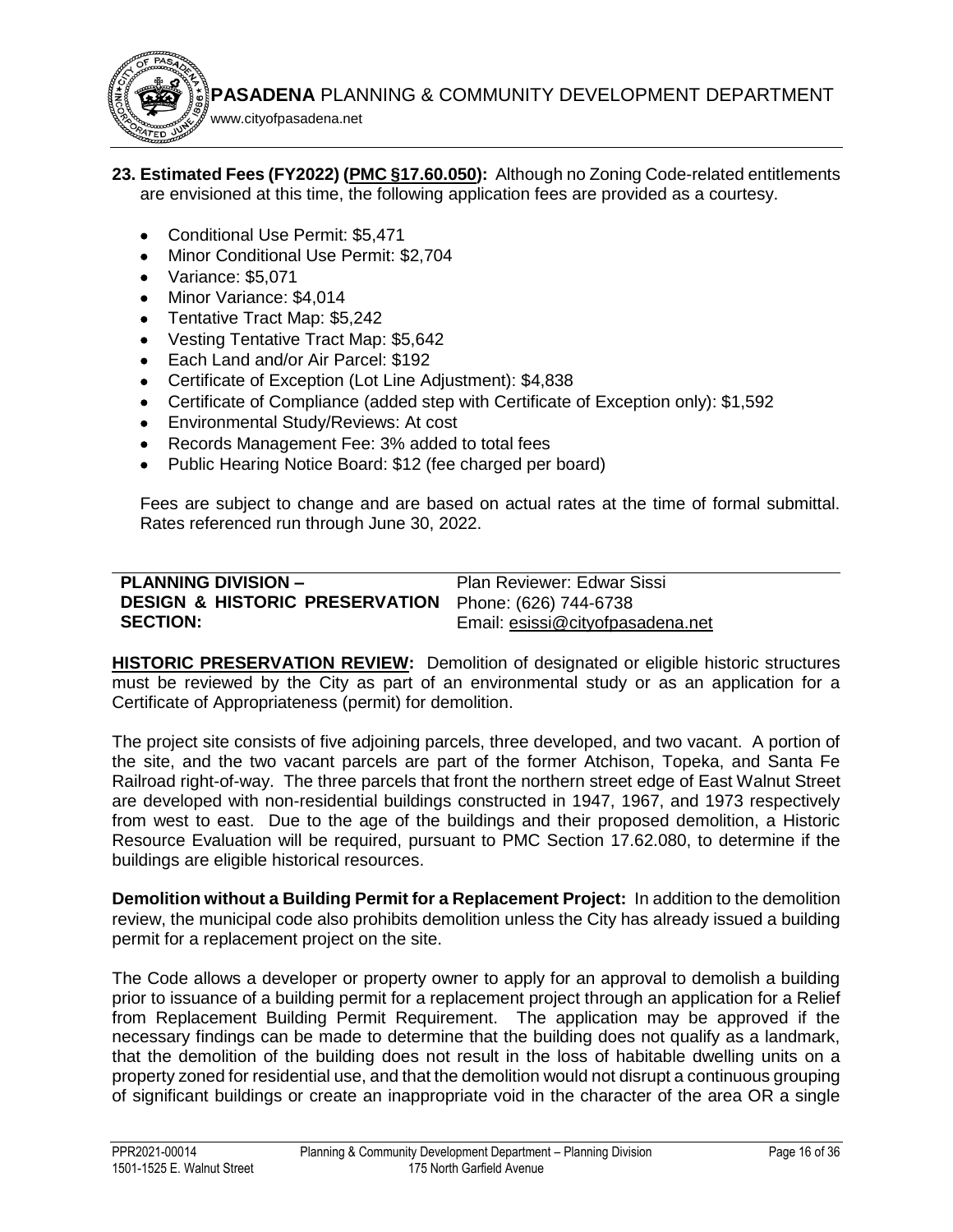

finding may be adopted, that the demolition serves an overriding public benefit and will not be detrimental to surrounding property. The application may be denied if these findings cannot be met. Decisions on these applications may be appealed to or called for review by Historic Preservation Commission or the City Council.

**DESIGN REVIEW:** The project will be subject to design review before the Design Commission because the proposal consists of a new 80-unit SRO residential project along a Major Corridor that is proposed to be over 25,000 square feet in size. The design of the proposed project will be evaluated to ensure compatibility with the City's design guidelines which, for this project will consist of the following:

- The design-related goals and policies outlined in the City's Land Use Element of the General Plan
- The Design Guidelines for Neighborhood Commercial & Multi-Family Residential Districts

If no zoning entitlements are required for the project, environmental review pursuant to the California Environmental Quality Act (CEQA) will be conducted in conjunction with design review. Prior to filing an application for design review, it is recommended that the applicant consult with the Transportation Department to begin preparation of any necessary traffic assessment or study that may be required. At a minimum, air quality and noise/vibration studies will likely also be required for the project. The full scope of the CEQA review will be determined upon submittal of an application for Concept Design Review.

Design review for this project will be a three-step procedure before the Design Commission:

- 1) **Preliminary Consultation;**
- 2) **Concept Design Review** (schematic-level); and
- 3) **Final Design Review**.

**Preliminary Consultation:** Requires an application with a filing fee and materials indicated in the Preliminary Consultation submittal requirements list, including conceptual plans and elevations with surrounding context, photographs of the site and surrounding context, a conceptual digital 3D model and a design narrative that answers questions specified in the submittal requirements list. Preliminary Consultation is intended to allow architects to obtain input on their design concept prior to investing in detailed design drawings that would be difficult to modify. The process yields advisory comments which the architect should consider in subsequent phases of design review. Preliminary Consultation will be conducted by the Design Commission.

**Concept Design Review:** Requires an application with a filing fee and additional materials indicated in the Concept Design Review submittal requirements list. For a project of this scale, we suggest including some or all of the following visual materials:

- 1) A massing model;
- 2) Rendered elevations; and
- 3) An eye-level perspective drawings or computer models, concentrating on all three street elevations.

Concept design review addresses basic project design, including massing, modulation, siting, proportions, solid-to-void relationships, compatibility with surroundings, and compliance with design guidelines.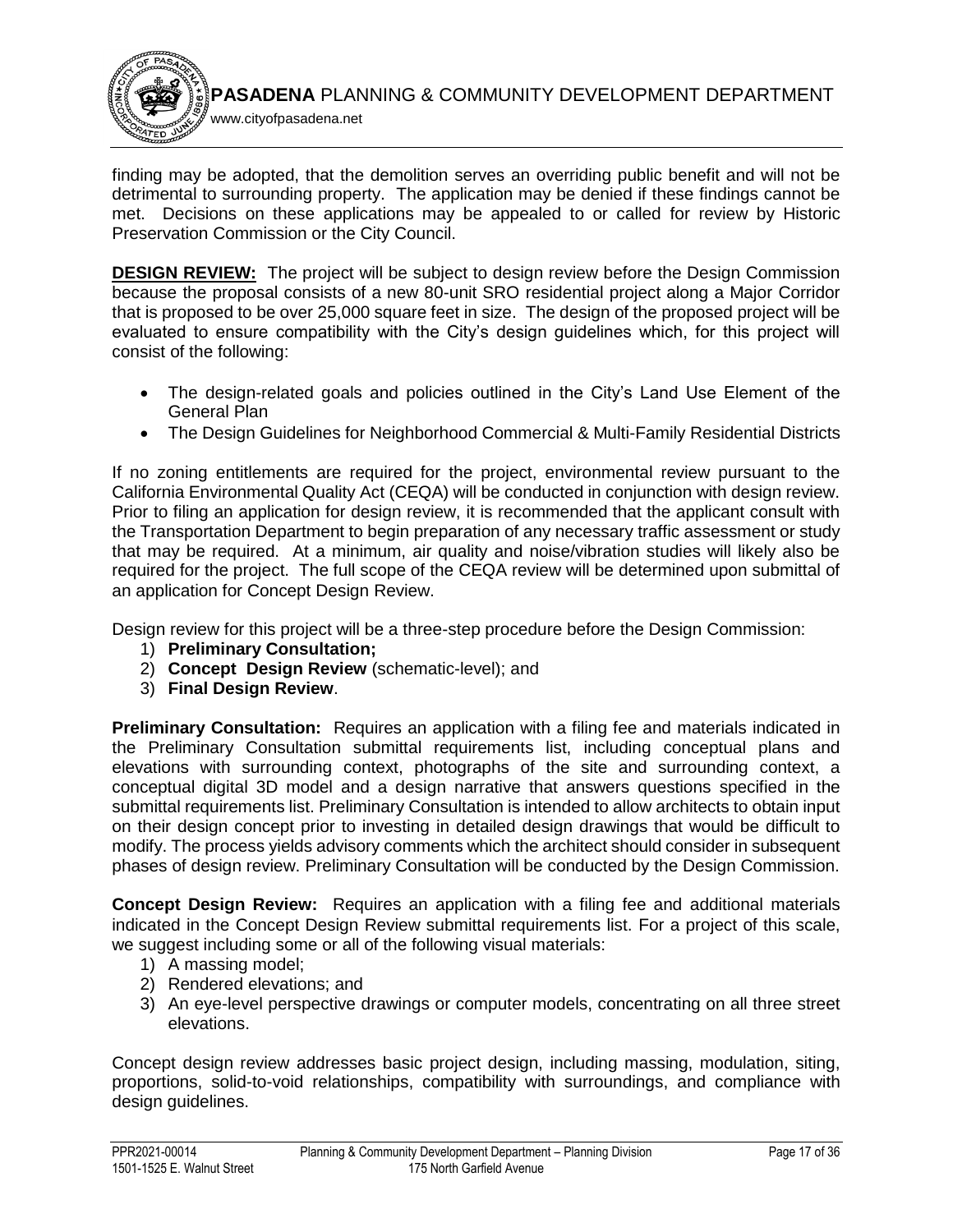**Final Design Review:** Requires an application with a filing fee and the additional materials indicated in the Final Design Review submittal requirements list. Although the staff may conduct final design review, the Commission, during concept design review, is likely to request that it conduct final review in place of the staff. You may file for building plan check (for possible building and fire safety corrections) while awaiting approval for the application for Final Design review.

Final Design review focuses on compliance with the conditions of approval (if any) of concept design review and on construction details, paint colors, finishes, doors and windows, landscaping, exterior lighting, location/screening of mechanical equipment, etc.

### Appeals/Calls for Review

www.cityofpasadena.net

Any person affected by the Design Commission decision may appeal it to the City Council. The City Council may also call a Design Commission decision for its review. Appeals or calls for review must be filed during the ten-day appeal period before the decisions become effective (which is on the 11<sup>th</sup> day following a decision).

#### Preliminary Design Issues

Based on the information contained in the preliminary plans, the following issues are likely to be analyzed during design review:

- The scale, massing, materials, solid-to-void relationships, the interplay of horizontal and vertical elements of the new construction and the modulation of the exterior walls facing public streets.
- The introduction of design features that are "human scaled" and inviting to pedestrians. The treatment of private entrances and common entrances facing the streets is part of this review.
- The quality of materials and finishes, the proportions of window/door openings, the modulation of building walls, shade and shadow.
- Landscaping—especially in the setbacks along the sidewalks—and screening of mechanical equipment.
- Views from the interior of the site (and elevations facing the interior courtyard).

### **Specific Comments on Proposed New Construction**

The Preliminary Consultation review for the project was held on January 11, 2022, by the Design Commission. Please refer to the Preliminary Consultation comment letter, dated January 12, 2022, for the Design Commission comments.

**Additional Information:** Below are links to the design guidelines that apply to the project:

- General Plan Land Use Element: [https://ww5.cityofpasadena.net/planning/wp-content/uploads/sites/56/2017/07/Land-Use-](https://ww5.cityofpasadena.net/planning/wp-content/uploads/sites/56/2017/07/Land-Use-Element-2016-01-25.pdf)[Element-2016-01-25.pdf](https://ww5.cityofpasadena.net/planning/wp-content/uploads/sites/56/2017/07/Land-Use-Element-2016-01-25.pdf)
- Design Guidelines for Neighborhood Commercial & Multi-Family Residential Districts [https://www.cityofpasadena.net/wp-content/uploads/sites/30/neighborhood-commercial](https://www.cityofpasadena.net/wp-content/uploads/sites/30/neighborhood-commercial-and-multi-family-residential-districts.pdf?v=1590176184379)[and-multi-family-residential-districts.pdf?v=1590176184379](https://www.cityofpasadena.net/wp-content/uploads/sites/30/neighborhood-commercial-and-multi-family-residential-districts.pdf?v=1590176184379)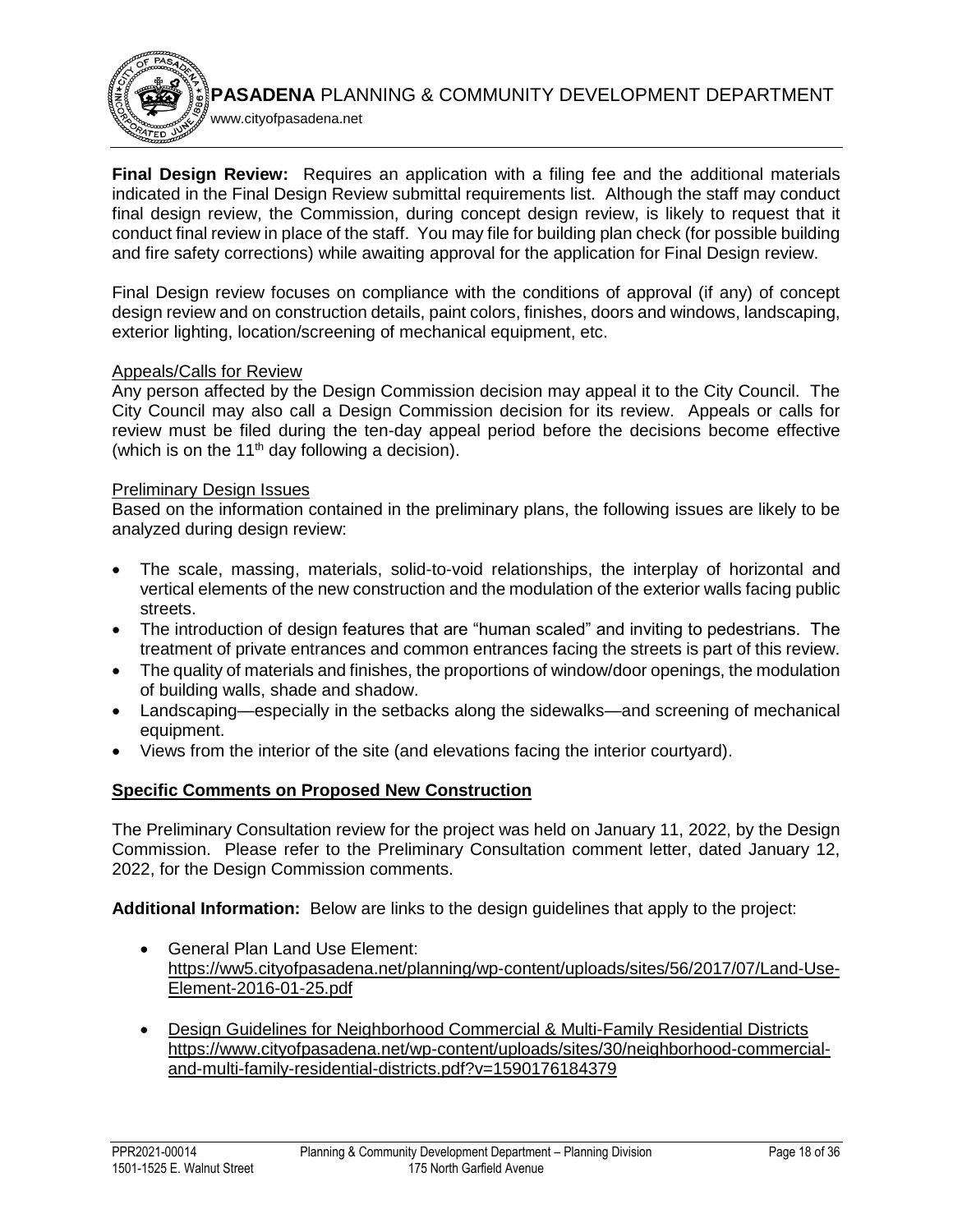

**Estimated Fees:** Fees are subject to change and are based on actual rates at the time of formal submittal. A 3% records management charge is added to each fee. The current Fiscal Year 2022 application fees for this project are as follows:

- Preliminary Consultation (w/ Design Commission): \$757.00
- Concept Design Review (w/ Design Commission): \$5,043.00
- Final Design Review (w/ Design Commission): \$2,154.00

<span id="page-19-0"></span>

| <b>DEVELOPMENT:</b> | Plan Reviewer: David Klug       |
|---------------------|---------------------------------|
|                     | Phone: (626) 744-6748           |
|                     | Email: dklug@cityofpasadena.net |

Comments were not provided. Please contact the division directly to discuss its requirements.

<span id="page-19-1"></span>

| <b>FIRE DEPARTMENT:</b> | Plan Reviewer: Pari Bagayee        |
|-------------------------|------------------------------------|
|                         | Phone: (626) 744-7596              |
|                         | Email: pbagayee@cityofpasadena.net |

**Plan shall comply with the requirements of 2016 California codes and Pasadena Municipal Code (PMC).**

**Mixed Use and Occupancy:** Where a building contains more than one occupancy group, the building or portion thereof shall comply with applicable provision of CBC Section 508.

**Interior exit stairways:** Interior exit stairways shall terminated at an exit discharge or a public way. CBC Section 1023.3

**Exit discharge:** Exit discharge shall comply with the requirements of CBC Section 1028.1

**Medical Emergency Service Elevator:** At least one elevator shall be provided for fire department emergency access to all floors. The medical emergency service elevator shall comply with gurney size per CBC Section 3002.4.

**Elevator lobby and hoistway opening protection:** Hoistway opening protection is required for group R-2 occupancy per CBC Section 3006.

**Structures and outdoor parking underneath high voltage lines:** Outdoor parking within easement underneath high- voltage transmission lines shall be limited to combustible material. CFC Section 316.6.2

**Emergency escape or rescue window:** In dwelling units and every sleeping room below the fourth story shall have at least one operable window or door approved for emergency escape or rescue that shall open directly into public street, public alley, yard or exit court. The emergency door or window shall be operable from the inside to provide a full, clear opening without the use of separate tools. (CBC Sec. 1030.1).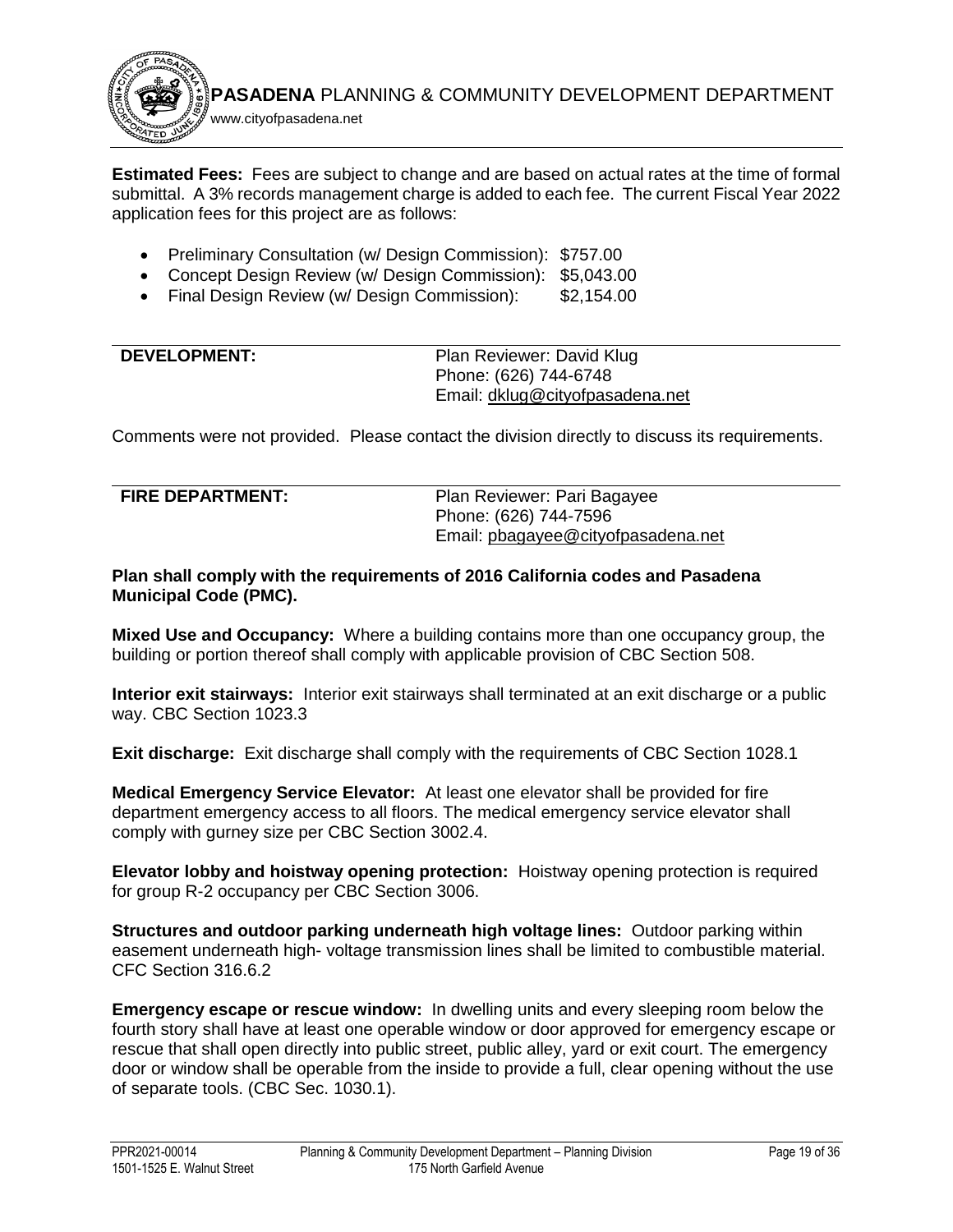

A minimum of 5 feet clearance on the ground shall be provided for rescue windows and doors located in first and second floor and 10 feet if located on third floor.

**Emergency Responder Radio Coverage:** Building shall have approved radio coverage for emergency responders within the building based upon the existing coverage level of the public safety communication system per California Fire Code Section 510.

**Minimum Fire Flow/Fire Hydrants:** All structures shall have the minimum fire flow (GPM) required by Appendix B Table B 105.1 and the quantity and spacing of fire hydrants as required by Appendix C Table C105.1 of Title 24, California Fire Code. Plans shall be submitted to the Pasadena Fire Department for review and approval prior the review and approval of the building plans.

### **NOTE: A current fire flow report (not older than 6-months), performed by the Pasadena Water Department, shall be provided to the Fire Department when applying for building permits to construct or add to any structures.**

**Fire Apparatus Access Road:** Fire Department Access shall be provided to within 150-feet of all exterior portions of any structure. All access roads exceeding 150-feet shall be provided with an approved Fire Department Hammerhead or Turnaround. Fire department access shall be constructed of an all weather surface to support a minimum of 75,000 pounds, with a minimum of 20-feet wide and unobstructed height of 13'-6", with No Parking on Either Side. No roadway way shall exceed 10% slope.

All access gates across roadways or entrances to facilities shall fail unlocked/open in the event of any loss of power. All access gates and main entrance doors shall have a Know Box or Knox Control Key Switch installed. Obtain Knox Box Applications from the Pasadena Fire Department Permit Desk.

**Automatic Fire Sprinkler System or Standpipe:** An automatic sprinkler system shall be provided throughout building per CBC Section 903.2.1 and PMC amended CFC section 903.

Stand pipe system shall comply with the requirements of CBC Section 905.

Fire Department Fire Sprinkler Connections: Shall be comprised of:

- FDC shall be located a minimum of 25-feet from the building or surface mounted to 2 hours rated wall with no opening within 10 feet and FDC shall be located within 150 feet of a fire hydrant.
- (2) 2-1/2" CLAPPERED internal swivel outlet X 2-1/2" CLAPPERED internal swivel outlet X 4" FDC
- 4" CLAPPERED internal swivel outlet X 4" FDC
- Shall be clearly labeled to indicate FDC for Fire Sprinklers and Standpipes.
- A clear dimension of 3-feet shall be maintained around the perimeter of each fire department appliance.
- All fire appliances except for fire hydrants shall be cleaned, primed, and painted fire engine red enamel or krylon.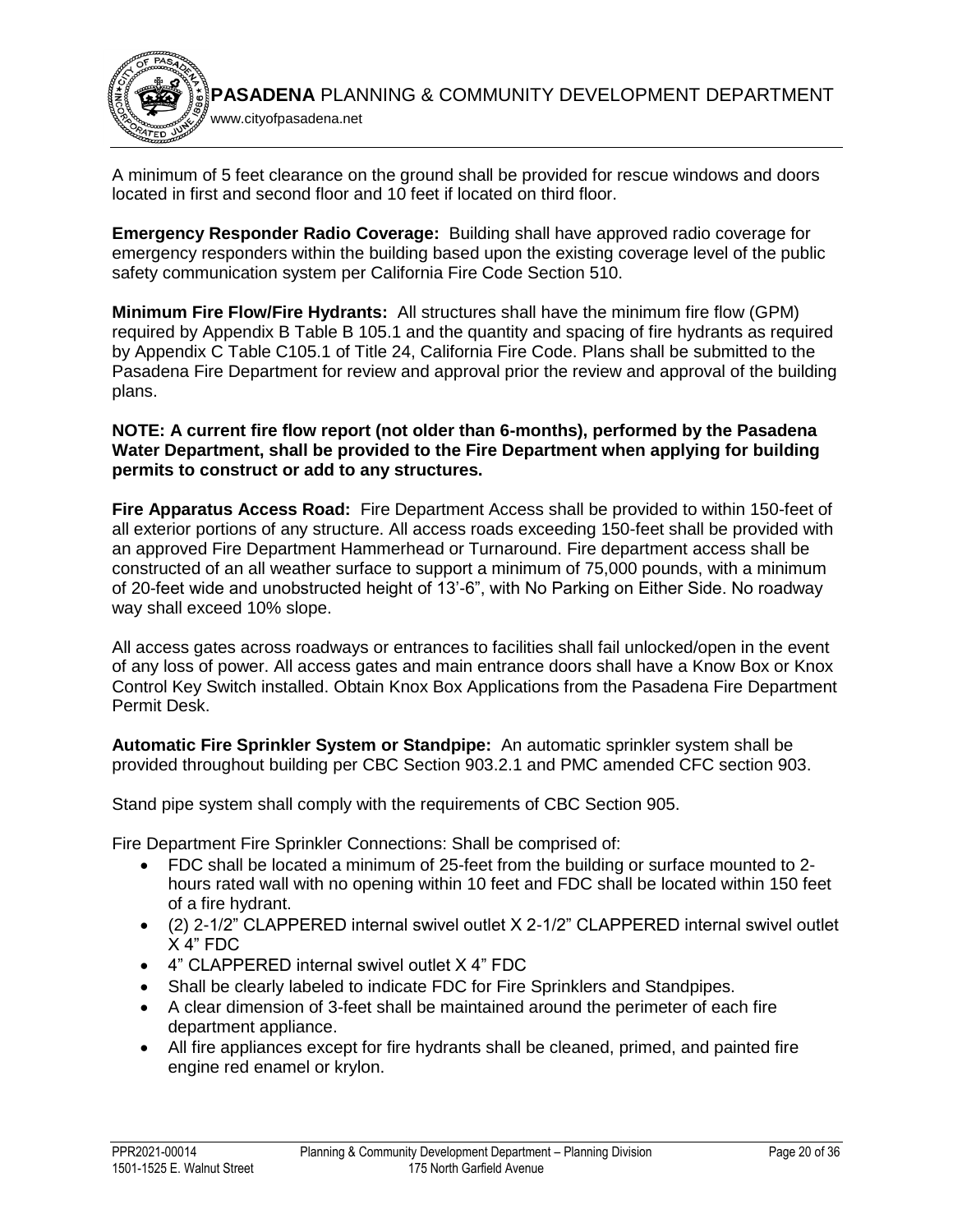**PASADENA** PLANNING & COMMUNITY DEVELOPMENT DEPARTMENT www.cityofpasadena.net

**Automatic Fire Alarm/Detection System:** All structures 10,000 square feet or any structure required by Title 24, California Building or Fire Codes, shall be provided with a fully automatic and manual fire detection and notification system. Shop drawings to be submitted by contractor for review and approval prior to construction. PMC amended CFC Section 907.

**Emergency Vehicle Traffic Signal Preemption Systems:** Traffic signaling systems serving this complex are required to have emergency vehicle signal preemption controls installed.

The specific signals requiring this system is to be determined by both Pasadena Fire Department and Pasadena Department of Transportation. The fees for these systems will be determined based on the quantities and types of traffic signals being used and/or being retrofitted for the emergency vehicle controls.

| <b>FIRST SOURCE LOCAL HIRING:</b> | Plan Reviewer: Antonio Watson     |
|-----------------------------------|-----------------------------------|
|                                   | Phone: (626) 744-8382             |
|                                   | Email: awatson@cityofpasadena.net |

**General Comments:** The City of Pasadena has a First Source Local Hiring Ordinance (PMC 14.80). If there is no financial assistance being provided to this project from the City of Pasadena, and it is paying a construction tax to the City; then it would qualify for the City's local hiring incentive. This incentive could result in a rebate of up to 75% of the project's construction tax. Please contact Antonio Watson (626-744-8382) to discuss options for the City's First Source Local Hiring Incentive.

<span id="page-21-0"></span>

| <b>HEALTH DEPARTMENT:</b> | <b>Plan Reviewer: Carly Williams</b> |
|---------------------------|--------------------------------------|
|                           | Phone: (626) 744-6061                |
|                           | Email: cwilliams@cityofpasadena.net  |
|                           |                                      |

Plan submittal to the Health Department will be required for construction of any retail food facility within this development. All food and beverage facilities must comply with PMC 8.12 and the California Retail Food Code. Refer to the Plan Check Construction Guidelines. This document provides an overview of the plan check process and an outline of the structural requirements that the California Retail Food Code requires for all retail food facilities. Contact Food Facility Plan Check Specialist Carly Williams at [CWilliams@cityofpasadena.net](mailto:CWilliams@cityofpasadena.net) or at (626) 744-6061 for details.

Food facilities shall adhere to the regulations established in the Tobacco Use Prevention Ordinance (PMC 8.78). Smoking in outdoor public areas is prohibited throughout the City of Pasadena. Refer to the following link for more information: 8.78.071 - [Prohibition of smoking in](https://library.municode.com/ca/pasadena/codes/code_of_ordinances?nodeId=TIT8HESA_CH8.78TOUSPROR_8.78.071PRSMCEOUPUPL)  [certain outdoor public places.](https://library.municode.com/ca/pasadena/codes/code_of_ordinances?nodeId=TIT8HESA_CH8.78TOUSPROR_8.78.071PRSMCEOUPUPL)

If pools or spas are planned in this development, plan submittal to Environmental Health is likely to be required. Contact Pool Plan Check Specialist Elaine Zita at [EZita@cityofpasadena.net](mailto:EZita@cityofpasadena.net) or Carmina Chavez at [cachavez@cityofpasadena.net](mailto:cachavez@cityofpasadena.net) or either of them may be reached at (626) 744-6004 for details.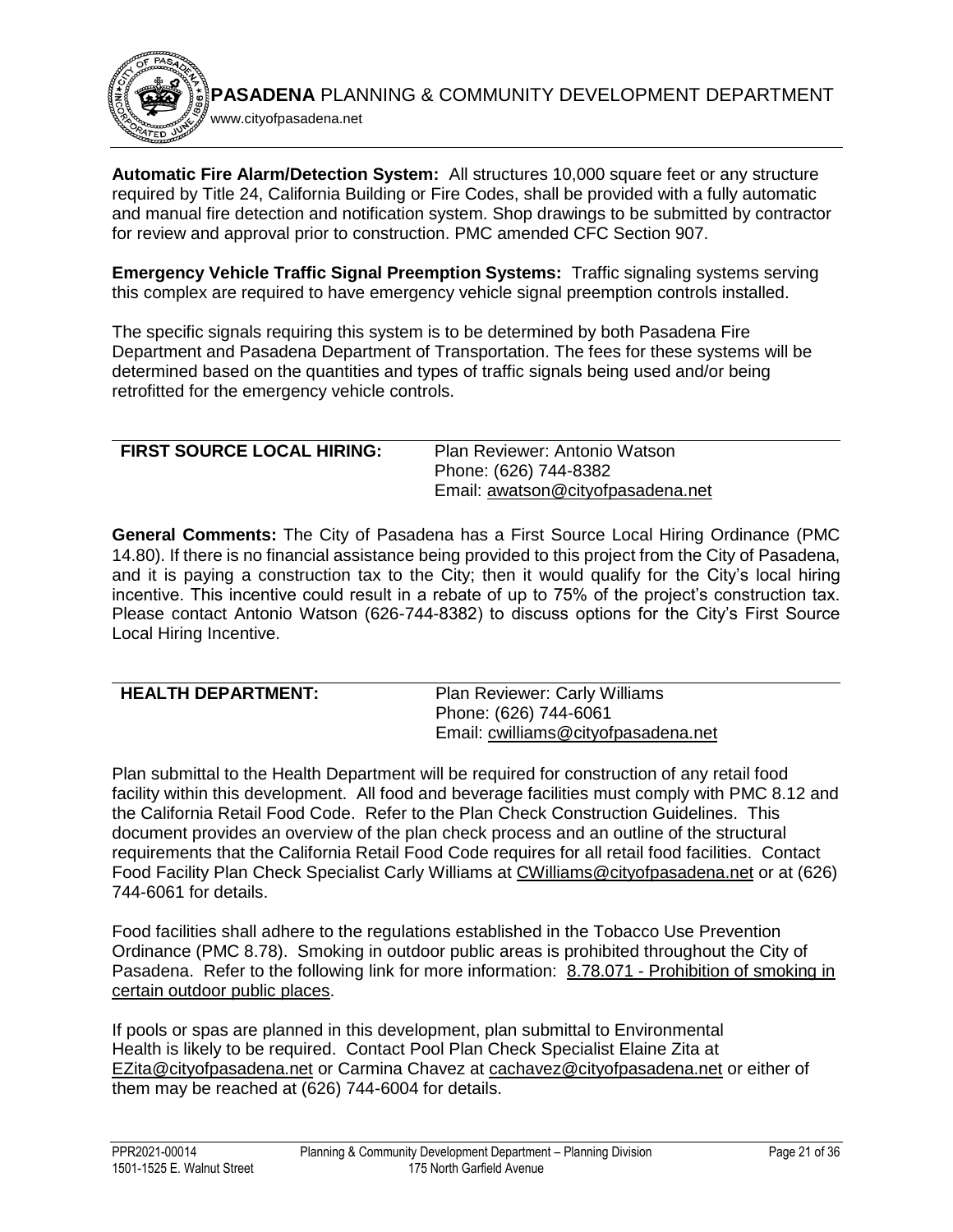www.cityofpasadena.net

<span id="page-22-0"></span>**HOUSING DEPARTMENT:** Plan Reviewer: James Wong

Phone: (626) 744-8316 Email: [jwong@cityofpasadena.net](mailto:jwong@cityofpasadena.net)

- **PPR/AHC Waiver**
- **Rental Housing**
- **Density Bonus**
- **On-Site Inclusionary**
- **No TPO**

The proposed Project consists of the new construction of 81 units of single-room occupancy (SRO) rental housing. Per the Applicant, the applicant is proposing Density Bonus based on an equivalency of California Density Bonus provision under Pasadena Single Room Occupancy. Since there will be no demolition of existing multifamily units, the Project is not subject to the City's Tenant Protection Ordinance.

Per the Applicant, in order to satisfy the affordable housing requirement for a Density Bonus, the Applicant is proposing 24 affordable rental units at Moderate Income, which if approved by Planning, would allow for a 34% density bonus or total of 81 units. The Applicant is proposing 30 total affordable units on-site. The applicant will need to confirm with Planning the number of affordable units, along with the income level/affordability of these units, that would be required to increase project density.

As this development consists of 10 or more new units, the Project is subject to the City's Inclusionary Housing Requirements ("IHR") per Chapter 17.42 of the Zoning Code.

Rental projects under the IHR are required to provide a minimum of 20% of the total units as affordable Inclusionary Units. Under the IHR, 5% of the Inclusionary Units shall be rented to Very Low Income households, 5% of these Inclusionary Units shall be rented to Very Low or Low Income households, and 10% shall be rented to Very Low, Low, or Moderate Income households.

Per the applicant, the base density of the Project is 60 units, meaning that **twelve (12) Inclusionary Units** are required under the IHR (20% x 60 units = 12). **Therefore, in order to satisfy the Inclusionary requirements, this Project would need to provide a total twelve (12) affordable units, as follows:**

- **Three (3) units rented to Very Low Income Households at the Inclusionary affordable housing cost standard;**
- **Three (3) units rented to Low (or Below) Income Households at the Inclusionary affordable housing cost standard;**
- **Six (6) units rented to a Moderate (or Below) Income Household at the Inclusionary affordable housing cost standard.**

The Applicant will need to confirm with the Planning Department that the equivalent base density of 60 units is correct. Provided that the 60-unit base density is correct, the applicant's current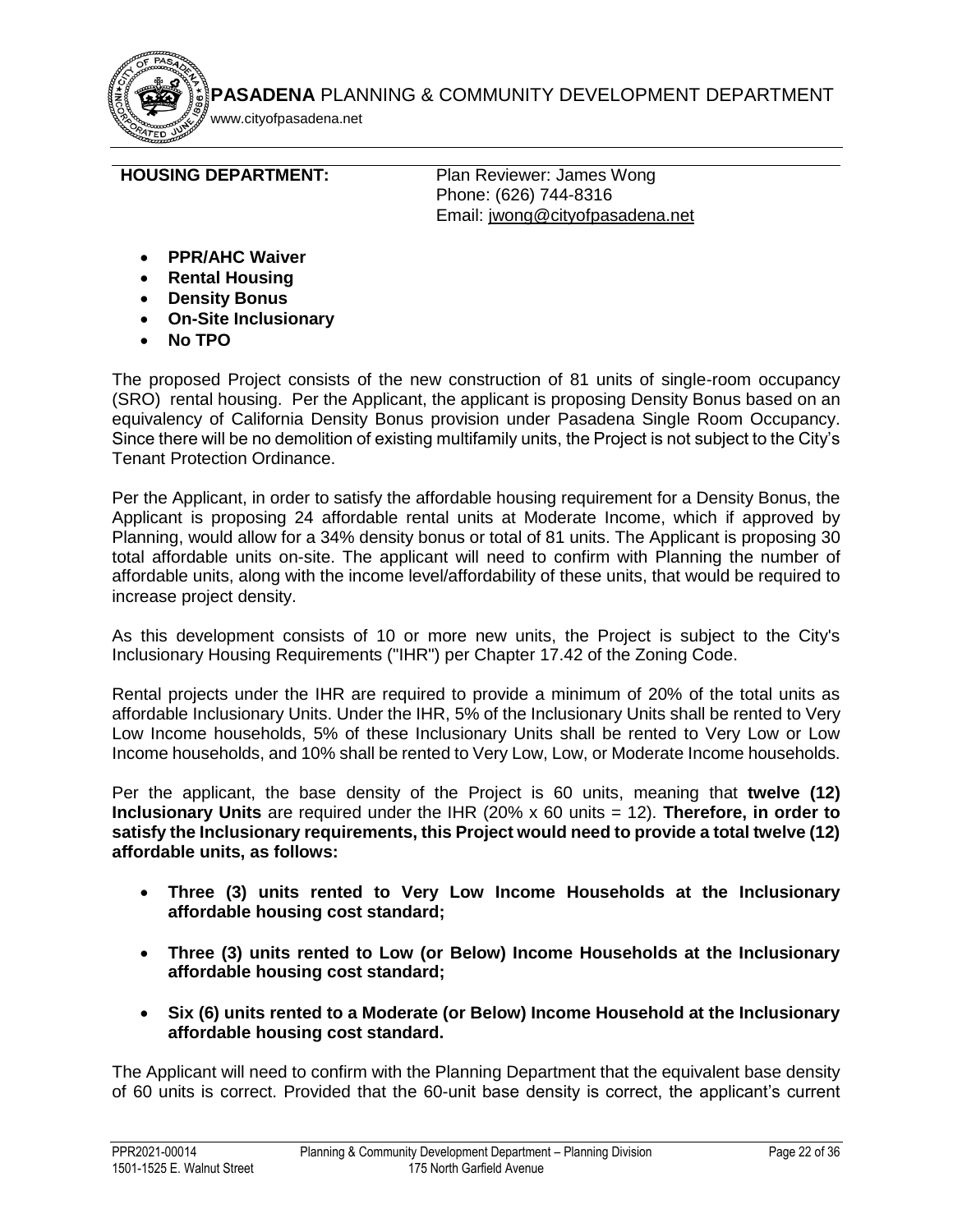

proposal to provide 3 Very Low Income units, 3 Low Income units, and 24 Moderate Income units would meet the Inclusionary Housing Requirements.

All affordable units shall be restricted by income and rent in perpetuity, in accordance with the IHR. All designated affordable units shall comply with dispersal and unit-type proportionality requirements as set forth in the Inclusionary Housing Requirements and Regulations.

A formal Inclusionary Housing Plan must be submitted to the Housing Department for approval prior to any discretionary action that may be required for the Project (e.g., AHCP, MCUP, Concept Design). Please contact the Housing Department regarding the preparation of the Inclusionary Housing Plan.

When the Project enters the plan check phase, an affordable housing regulatory agreement in favor of the City (the "Inclusionary Housing Agreement") will be prepared by the Housing Department for execution by the City and Owner, and it will be recorded against the Project as a condition of building permit issuance. The Inclusionary Housing Agreement sets forth marketing and applicant selection requirements, and it restricts the designated affordable units for incomeeligible households at affordable rents that do not exceed the applicable Affordable Housing Cost limits.

This SRO project is required to submit for City approval a single-room occupancy management plan ("SRO Management Plan") in accordance with Section 17.50.300E of Zoning Code. The SRO Management Plan will be incorporated in the Inclusionary Housing Agreement.

The provision of affordable units within the Project may qualify the Applicant for certain fee incentives which include reduced Residential Impact Fee, reduced Transportation/Traffic Impact Fee, and an Affordable Housing Fee Waiver. These incentives are applied at the time of building permit issuance.

For completed projects with affordable rental units, the City will assess a Compliance Monitoring Fee in the amount of \$175.97 (FY 2022) per affordable rental unit. This fee is not charged for affordable for-sale units.

<span id="page-23-0"></span>

| <b>NORTHWEST PROGRAMS:</b> | Plan Reviewer: Lola Osborne        |
|----------------------------|------------------------------------|
|                            | Phone: (626) 744-4791              |
|                            | Email: losborne@cityofpasadena.net |

Comments were not provided. Please contact the division directly to discuss its requirements.

<span id="page-23-1"></span>

| <b>DEPARTMENT OF</b> | Plan Reviewer: Yannie Wu-Bowman, P.E. |
|----------------------|---------------------------------------|
| <b>PUBLIC WORKS:</b> | Phone: (626) 744-3762                 |
|                      | Email: ywu-bowman@cityofpasadena.net  |

**Dedication:** Walnut Street along the frontage of the subject property has a substandard sidewalk width of seven (7) feet. In order to provide for a standard ten (10) feet wide sidewalk, the applicant shall dedicate to the City a 3-foot strip of land along the subject frontage for street purposes. The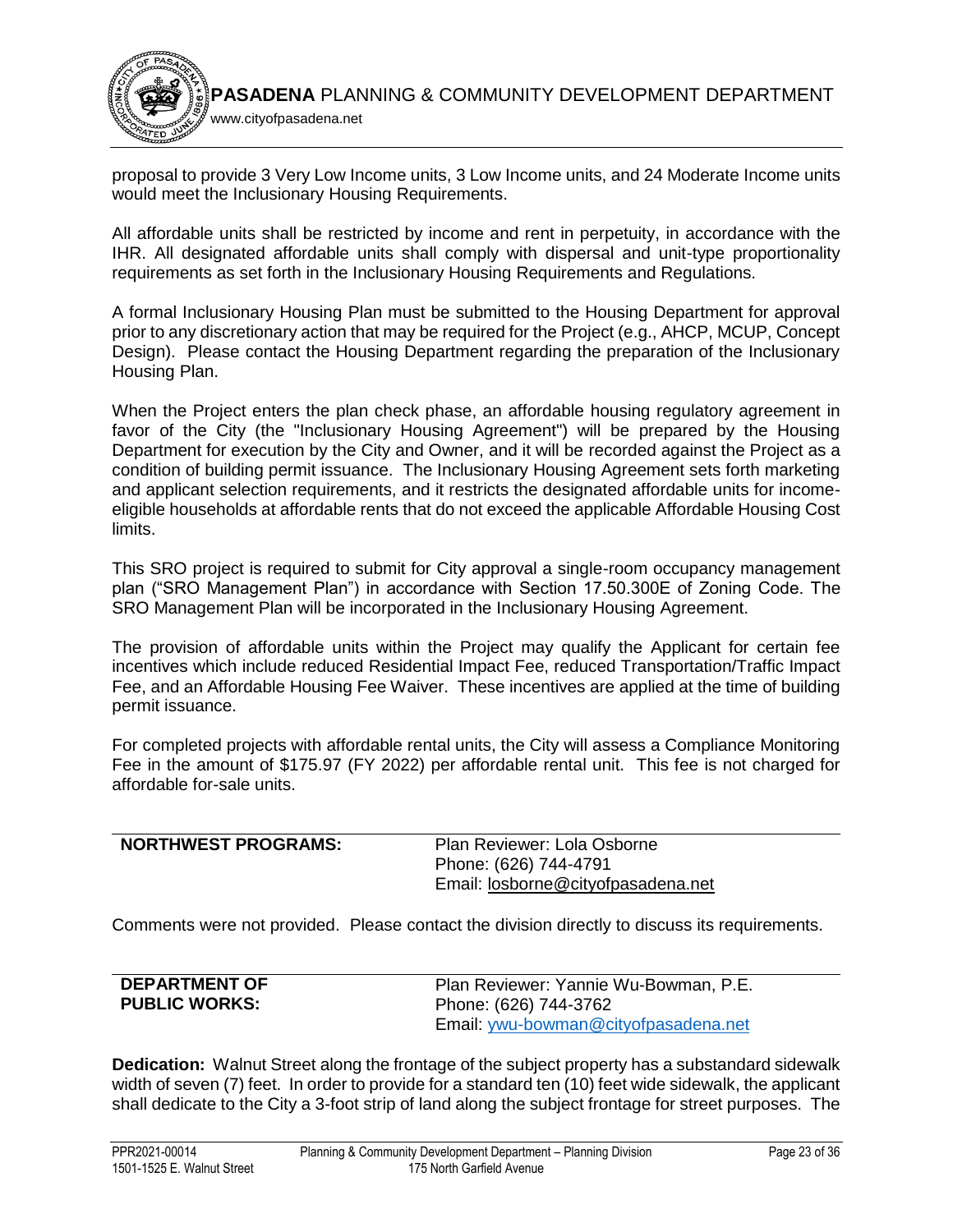

applicant shall be responsible for all the costs required to complete the dedication. The dedication document and processing fee shall be submitted to this office, at least three to four (3-4) months prior to the issuance of any permits. The dedication documents shall be executed and recorded prior to the issuance of the Certificate of Occupancy. The applicant shall construct new concrete sidewalk for all the above-mentioned dedicated areas in accordance with Standard Plans S-421.

**License Agreement:** No private improvements may be placed within the public right-of-way, including, but not limited to, soldier beams, tie-backs, utility conduits, backflow preventers, transformers, fire sprinkler valve, decorative sidewalk and applicable parade post holes on Colorado Boulevard per Standard Drawing S-419. Private improvements may only be placed in the public right-of-way by submitting a license agreement, which must be approved by the City. The license agreement application for any private improvement within the public right-of-way shall be submitted to the Department of Public Works for review and shall be approved by the City before any permits are granted.

The applicant shall submit the application, plan and processing fee, associated with processing the license agreement, at least three to four (3-4) months prior to the issuance of any permits. An approved license agreement will allow the applicant to install and maintain the private improvements within the public right-of-way with conditions.

A license agreement for shoring requires an indemnity bond in order to guarantee that shoring and tie-backs are free from defect due to faulty material, workmanship and failure. Upon review of the license agreement exhibits, an indemnity bond estimate will be prepared and forwarded to the applicant. The estimated amount is equivalent to the cost of reconstructing the public right of way, including all affected utilities, public facilities, and infrastructures, based on the plane of failure at a 45-degree angle from the lowest point of excavation. The indemnity bond shall be submitted to the City prior to the execution of the agreement and the issuance of any building or demolition permits.

All steel rods in every tie-back unit shall be relieved of all tension and stresses, and any portion of soldier beams and any portion of the tie-backs located be removed entirely from the public right-of-way. A monthly monitoring report stamped and certified by a licensed surveyor shall be submitted to indicate that the deflection from any piles or soldier beams does not exceed one inch. Upon completion of construction, the developer or his contractor shall remove all tie-back rods within the public right-of-way. The removal shall be documented by a report certified by a licensed deputy inspector. The report shall be submitted to the City for review and approval. The applicant will be charged a penalty of \$7,000 for each tie-back rod not removed from the public right-of-way. For temporary tie-backs or shoring, the maximum width of the license area fronting the development frontage(s) shall only extend to the centerline of the public right-of-way.

**Public Improvements:** Walnut Street pavement restoration, fronting the subject development, shall be a full width (from gutter to gutter) cold milling and resurfacing of asphalt concrete roadway per Standard Plan S-415. The street restoration shall be completed prior to the issuance of Certificate of Occupancy.

The applicant shall demolish existing and construct the following public improvements along the subject development frontage of Walnut Street, including concrete drive approach per Standard S-403; concrete sidewalk per Standard Plan S-421; concrete curb and gutter per Standard Plan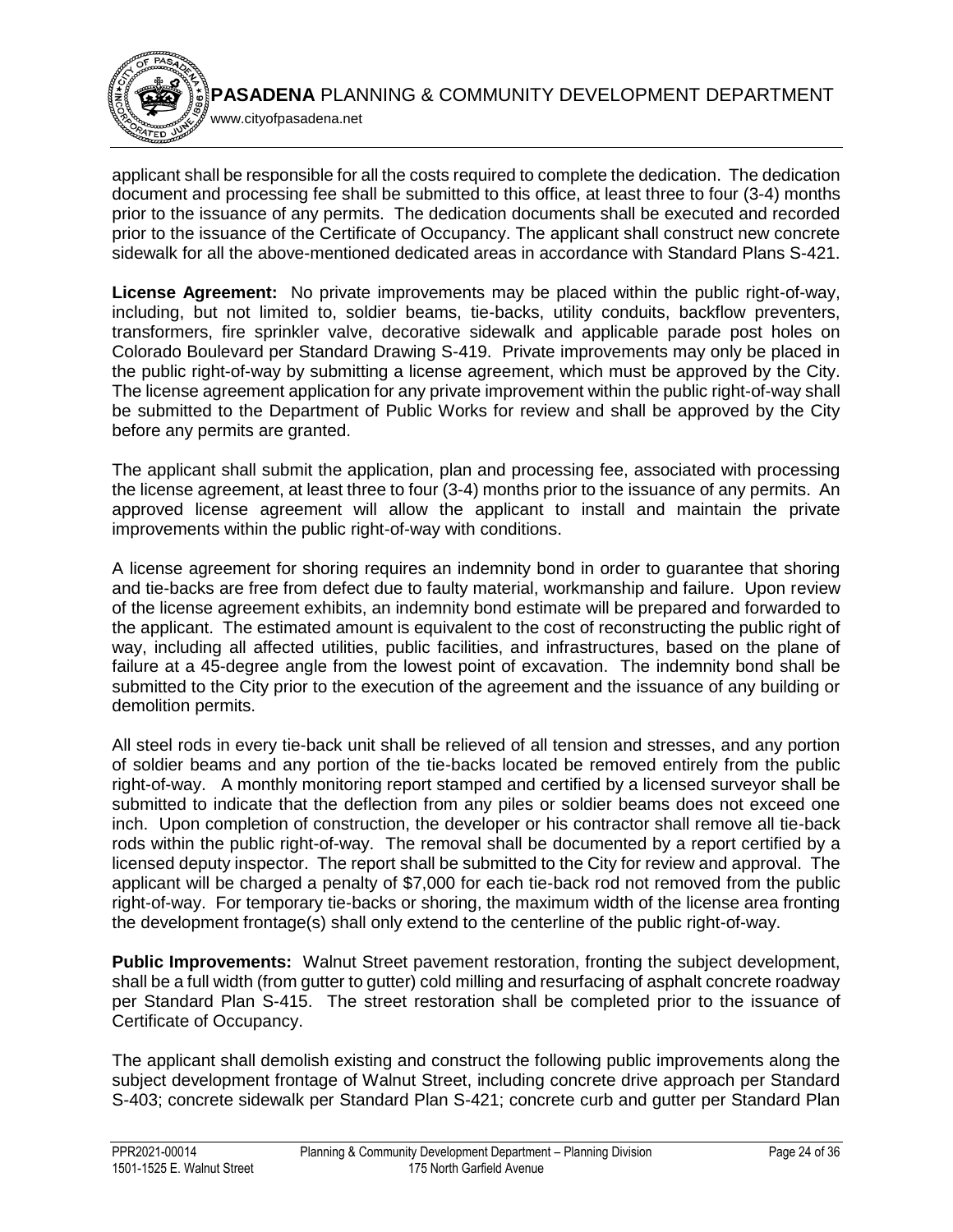

S-406. The public improvements shall be completed prior to the issuance of Certificate of Occupancy.

The proposed development shall connect to the public sewer with one or more new six-inch diameter house sewers laid at a minimum slope of two percent. In accordance with PMC Chapter 13.24.010, house sewer "means that part of the horizontal piping beginning 24 inches from the exterior wall of the building or structure and extending to its connection with the public sewer." The section of house sewers within the public right-of-way - from the property line to the public sewer, or within easement, shall be vitrified clay or cast iron pipe. The house sewer shall meet City Standards as determined by the Department of Public Works, and a permit issued by the Department of Public Works is required for work within the public right-of-way. The construction of all new house sewers shall be completed prior to the issuance of Certificate of Occupancy.

The applicant is responsible for the design, preparation of plans and specifications, and construction of all required public improvements. Plans for the above improvements shall be prepared by a civil engineer, registered in the State of California. Upon submittal of improvement plans to the Departments of Public Works for review, the applicant will be required to place a deposit with the department to cover the cost of plan checking and construction inspection of the improvements. The amount of deposit will be determined when the plans are submitted and will be based upon the estimated cost to the department for the work. Note that building plans approved by the City's Planning (Building) Department do not constitute approvals for work in the public right-of-way. Independent plans shall be submitted to the Department of Public Works – Engineering Division – at 175 North Garfield Avenue. The applicant is encouraged to submit these plans as early as possible to avoid delays in the issuance of Certificates of Occupancy.

If the existing street lighting system along the project frontage is in conflict with the proposed development/driveway, it is the responsibility of the applicant to relocate the affected street lights, including new LED lights, conduit(s), conductors, electrical services, pull boxes and miscellaneous appurtenant work in a manner that complies with the requirements and receives the approval of the Department of Public Works.

The existing street lighting along the Walnut Street frontage is substandard. In order to improve pedestrian and traffic safety, the applicant shall replace/renovate two existing street lighting, on the frontage of the subject property per the City requirements and current standards. The renovation shall include but not limited to new LED light(s), conductors, lamp socket, fuse, globe/lantern, globe holder, photo cell, and miscellaneous related parts.

In the event where the existing street light pole determined, by the City, to be deteriorated and/or damaged, the applicant shall replace the existing street light pole with a new street light pole in kind. The replacement shall include but not limited to new pole, new footing, new LED light(s), conduit, conductors, lamp socket, fuse, globe/lantern, globe holder, photo cell, and other miscellaneous related parts. The applicant shall schedule a street lighting pre-inspection with the Public Works inspector to determine the details/scope of the replacement/renovation of the existing street lighting. Please contact 626-744-4195 or via email: pwpermits@cityofpasadena.net to schedule a street lighting pre-inspection, prior to the issuance of any permits.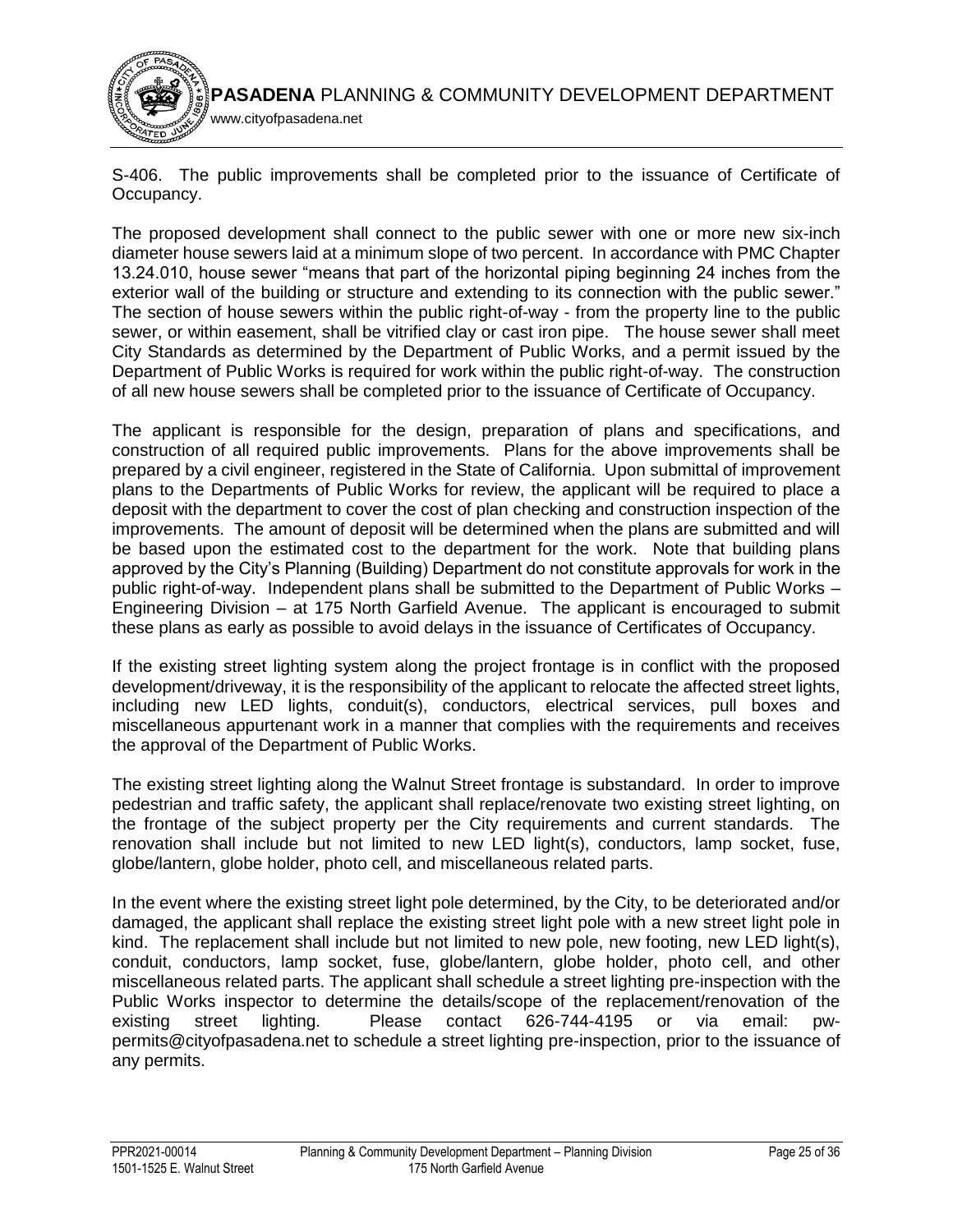

The applicant is responsible for the design, preparation of plans and specifications, and the construction of all required street light(s) and traffic signal modifications. Plans for the improvements shall be prepared by a civil engineer, registered in the State of California. Upon submission of improvement plans to the Departments of Public Works for checking, the applicant will be required to submit fees, per the current General Fee Schedule, to cover the cost of plan checking and construction inspection of the improvements. In addition, there is possibly considerable lead-time for the materials required for the construction and modification. In order to avoid delays in the development schedule, the applicant shall coordinate with this office at 626- 744-4195 regarding this street light/traffic signal condition at least six (6) months in advance of the anticipated issuance of Certificates of Occupancy.

**New Street Trees:** The applicant shall plant a maximum of four (4) Chinese Pistache, Pistacia chinensis trees spaced a minimum of 30' apart (center trunk-to-center trunk). All new tree locations must also be consistent with Standard Drawing S-640 New Tree Location, subject to final approval by City staff.

Trees planted by the applicant must meet the City's tree stock standards, be inspected by the City, and be planted according to the details provided by the Parks and Natural Resources (PNR) Division. Planting shall include the installation of the following per tree: no less than two tree stakes; one arbor guard; and the use of slow-release fertilizer tablets. The applicant shall contact PNR (626-744-3880) for tree planting approval, a minimum of two (2) months, prior to the issuance of a Certificate of Occupancy.

Trees planted by the applicant must be irrigated by either an existing or a new irrigation system constructed by the applicant. Plans for the irrigation system shall be prepared by a landscape architect registered in the State of California and submitted to PNR for review and approval. Irrigation facilities (main line, valve, pull box, timer, etc.) must be constructed within private property with the exception of the laterals and bubblers. The lateral shall be a minimum of 18" deep, and no above-ground structures are allowed.

Prior to issuance of the Certificate of Occupancy, the applicant shall submit a Tree Guarantee Deposit of \$6,000 which equals to the cost of all new trees planted to guarantee that newly planted trees are maintained by the applicant for a minimum of three calendar years. Tree maintenance during this period shall include the following: watering no less than once a week; weed removal; reconstruction of tree wells as needed; re-staking as needed; adjustment to grade of any trees that settle; and any other operations needed to assure normal tree growth. The applicant shall replace any newly planted trees which, for any reason, die or whose health is compromised, within the applicant's three-year establishment period. The three-year tree establishment period shall commence on the day that the Certificate of Occupancy is issued. PNR shall inspect all trees planted by the applicant at the end of the three-year establishment period, and if the trees are found to be in good health, the applicant's deposit will be released. If the trees are found to be in poor health, the establishment period may be extended by PNR and the applicant's deposit shall be held accordingly. Said deposit may be included as part of the construction guarantee if applicable, and is subject to partial refund or additional billing..

**Right-of-Way Guarantee Deposit:** In order to ensure that the developer maintains a clean and safe site during the construction phase of development, the applicant shall place a \$10,000 deposit with the Department of Public Works prior to the issuance of a building or grading permit.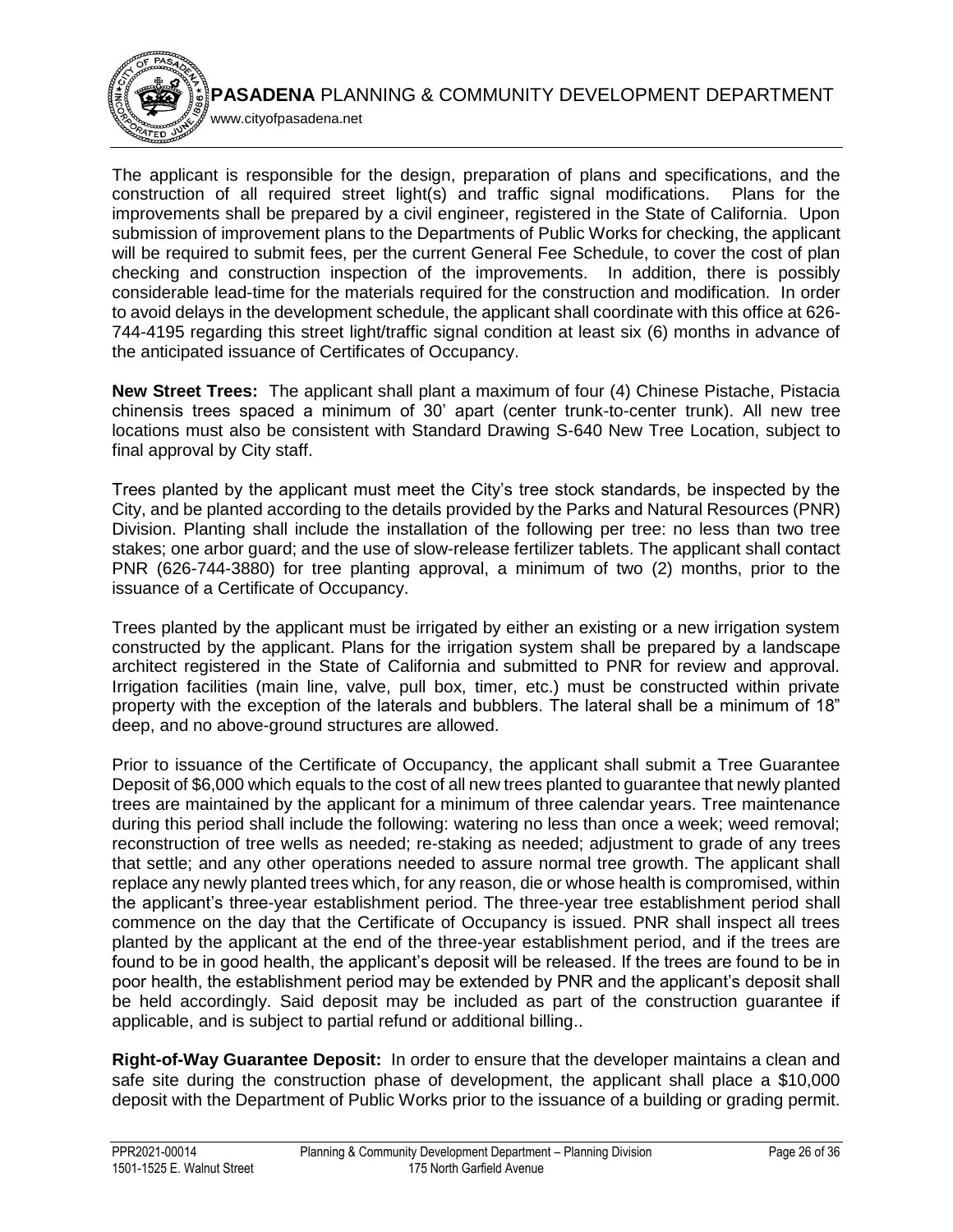

This deposit is a guarantee that the applicant will keep the site clean and safe, and will make permanent repairs to the abutting street improvements that are damaged, including striping, slurry seal/ resurfacing, street trees, curb, gutter, and sidewalk, either directly or indirectly, by the construction on this site. This deposit may also be used for charges due to damage to existing street trees and for City personnel to review traffic control plans and maintain traffic control.

**Construction Staging and Traffic Management Plan:** Prior to the start of construction or the issuance of any permits, the applicant shall submit a Construction Staging and Traffic Management Plan to the Department of Public Works for review and approval. The template for the Construction Staging and Traffic Management Plan can be obtained from the Department of Public Works webpage at: [https://www.cityofpasadena.net/public-works/engineering-and](https://www.cityofpasadena.net/public-works/engineering-and-construction/engineering/)[construction/engineering/.](https://www.cityofpasadena.net/public-works/engineering-and-construction/engineering/) A non-refundable flat fee, based on the current General Fee Schedule, is required for plan review and on-going monitoring during construction. This plan shall show the impact of the various construction stages on the public right-of-way (and the private street) including all street occupations, lane closures, detours, staging areas, and routes of construction vehicles entering and exiting the construction site. An occupancy permit shall be obtained from the department for the occupation of any traffic lane, parking lane, parkway, or any other public right-of-way. All lane closures shall be done in accordance with the Manual of Uniform Traffic Control Devices (MUTCD) and California Supplement. If the public right-of-way occupation requires a diagram that is not a part of the MUTCD or California Supplement, a separate traffic control plan must be submitted as part of the Construction Staging and Traffic Management Plan to the department for review and approval. No construction truck idling or staging, material storage, or construction trailer are allowed in the public right-of-way.

In addition, prior to the start of construction or issuance of any permits, the applicant shall conduct a field meeting with an inspector from the Department of Public Works for review and approval of construction staging, parking, delivery and storage of materials, final sign-off procedure, and any of the specifics that will affect the public right-of-way. An appointment can scheduled online through the City website.

All costs associated with these conditions shall be the applicant's responsibility. Unless otherwise noted in this memo, all costs are based on the General Fee Schedule that is in effect at the time these conditions are met.

In addition to the above conditions, the requirements of all applicable Pasadena Municipal Code (PMC) will apply and be implemented during the corresponding plan review and permitting. They may include but not limited to:

- Sidewalk Ordinance Chapter 12.04
- Sewer Facility Charge Chapter 4.53
- Residential Impact Fee Chapter 4.17
- City Trees and Tree Protection Ordinance Chapter 8.52
- Construction and Demolition Waste Ordinance Chapter 8.62
- Holiday Moratorium of activities within public right-of-way Chapter 12.24.100

**Estimated Fees:** All costs associated with these conditions shall be the applicant's responsibility. Unless otherwise noted in this memo, all costs are based on the General Fee Schedule that is in effect at the time these conditions are met. A processing fee will be charged against all deposits.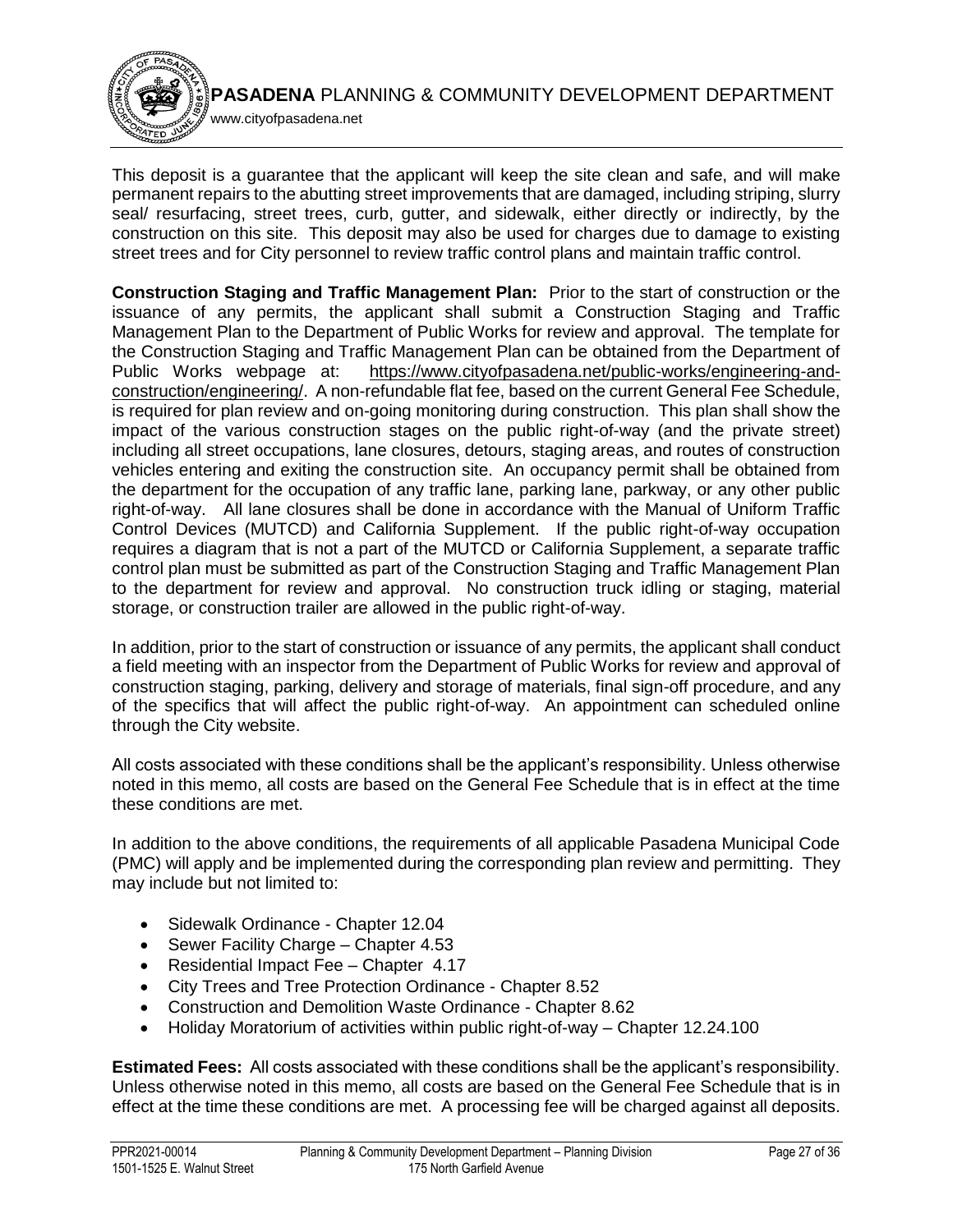

A Public Works permit is required for all construction and occupancies in the public right-of-way. If construction vehicles and equipment are parked off-site in the public right of way, the permit fee for street and sidewalk occupancy will be based on the area and duration corresponding to the current City's General Fee Schedule. For more information, please contact Yannie Wu-Bowman at 626-744-3762.

<span id="page-28-0"></span>

| <b>DEPARTMENT OF</b>   | Plan Reviewer: Conrad Viana, P.E. |
|------------------------|-----------------------------------|
| <b>TRANSPORTATION:</b> | Phone: (626) 744-7424             |
|                        | Email: cviana@cityofpasadena.net  |

The Department of Transportation received an application for the construction of a 4-story 80-unit SRO residential development with 1 caretaker unit at 1501 East Walnut Street. Existing commercial buildings will be demolished.

The following conditions are in response to the plan application review and intended to be preliminary. The conditions, as intended are general in nature and are to be used as points of general discussion. The following preliminary conditions are what will be required, at minimum:

**Traffic Analysis:** Based on the preliminary information provided in the Master Application form, a Category 1 and 2 traffic analysis shall be prepared for this project. When the applicant is ready to proceed, they shall contact Conrad Viana, P.E. at cviana@cityofpasadena.net to begin the invoice process. Additional conditions may be required after the completion of the analyses.

**Construction Staging & Traffic Management:** Prior to the start of construction or the issuance of any permits, the applicant shall submit a Construction Staging & Traffic Management Plan to the Department of Public Works for review and approval. This plan shall show the impact of the various construction stages on the public right-of-way including street occupations, parking space relocation agreements, closures, detours, staging areas, and routes of construction vehicles entering and exiting the construction site. Permitted hours for construction may be limited due to construction activities bordering the project site.

**Driveway Access:** If a gate will be placed at the parking garage entrance, the gate shall be installed at least 20' back from the property line.

DOT recommends inbound access to be from the easternmost driveway. Appropriate signage shall also be installed in private property to designate driveway access.

Red curb shall be installed on both sides of the two driveways to assist with sight visibility and access. Please contact the Mobility, Planning, Engineering, and Operations Division at (626) 744- 8723 for more information and submittal requirements.

**Visibility triangle:** Views adjoining both sides of the driveway at the property line shall not be obstructed with landscaping, block wall, or non-porous fencing greater than 2.5' in height.

**Parking Permits:** No permanent, on-street, overnight parking permits will be issued to future residents of this project. Future tenants shall be advised by the property management regarding the unavailability of permanent, on-street, overnight parking permits.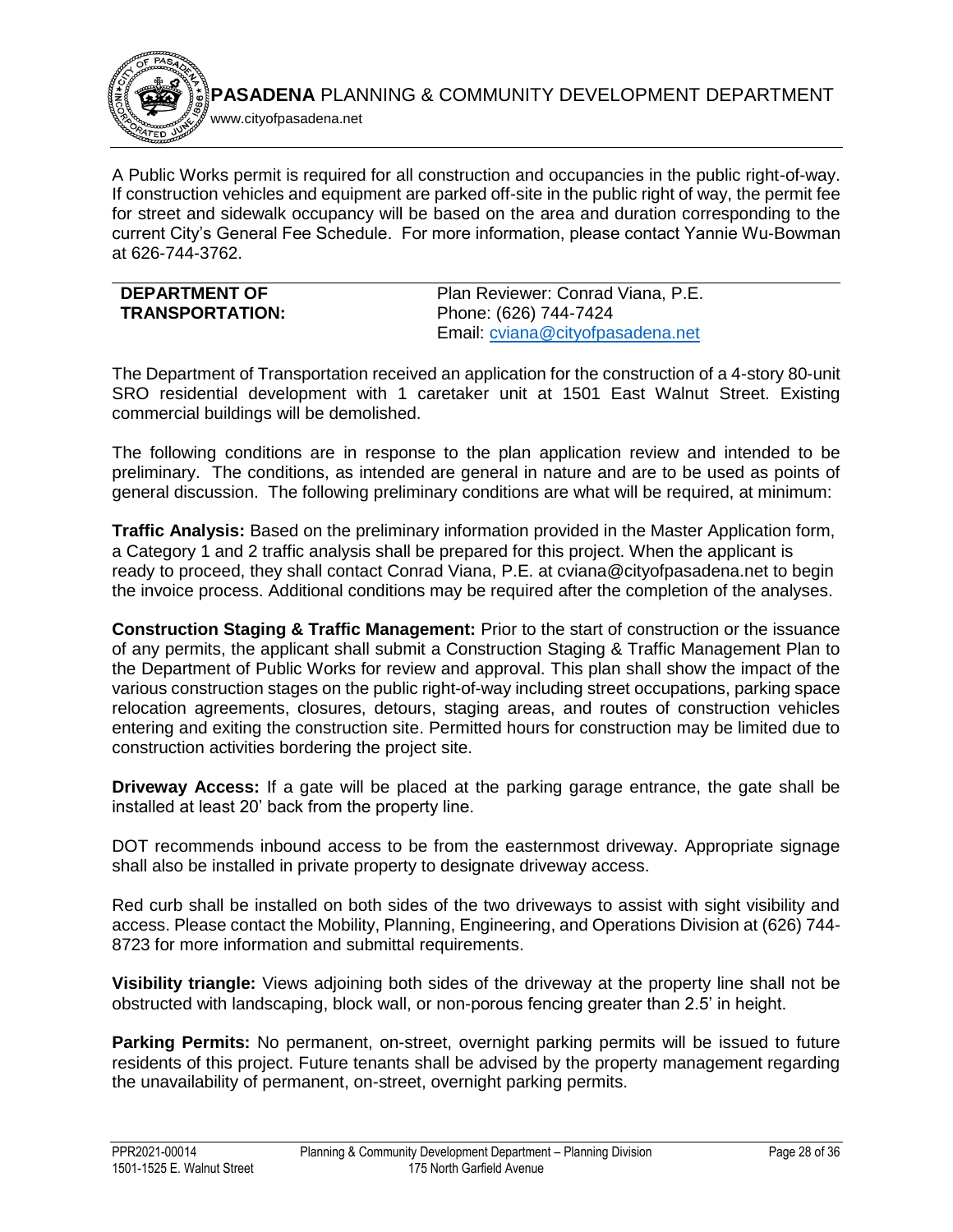

**Street Design Guidelines:** Pursuant to the adopted Street Design Guide, the applicant shall comply with the following:

• The existing sidewalk on Walnut Street is 7'. A 10' wide sidewalk shall be provided by dedicating an additional 3' strip of land along the project's frontage.

**Traffic Impact Fee:** The Traffic Reduction and Transportation Improvement Fee (Ordinance No. 7076). This fee will apply to all net new residential, retail, industrial, and office developments. For FY 2022 the fees are:

| <b>Land Use</b>                   | Fee (FY 2022) |
|-----------------------------------|---------------|
| New retail use per square foot    | \$11.57       |
| Multi-family (per dwelling units) | \$3,697.88    |

Affordable housing projects may receive fee credits with appropriate documentation from the Pasadena Housing Department.

<span id="page-29-0"></span>

| <b>WATER &amp; POWER DEPARTMENT -</b> | Plan Reviewer: Eduard Avakyan      |
|---------------------------------------|------------------------------------|
| <b>POWER DIVISION</b>                 | Phone: (626) 744-7826              |
|                                       | Email: eavakyan@cityofpasadena.net |

Pasadena Water & Power (PWP), Power Delivery shall provide electric service to the proposed development contingent upon satisfying all the requirements listed below:

### **Power Infrastructure:**

- There are existing 4KV overhead distribution facilities located in rear of property.
- Installation of underground pole riser to feed the proposed development will be at the expense of the developer.
- Overhead distribution system upgrades may be required to accommodate the new electrical service. System upgrades that are triggered by the development will be at the expense of the developer.
- Proposed power feed point for new electrical service is shown below (pole 15893MP).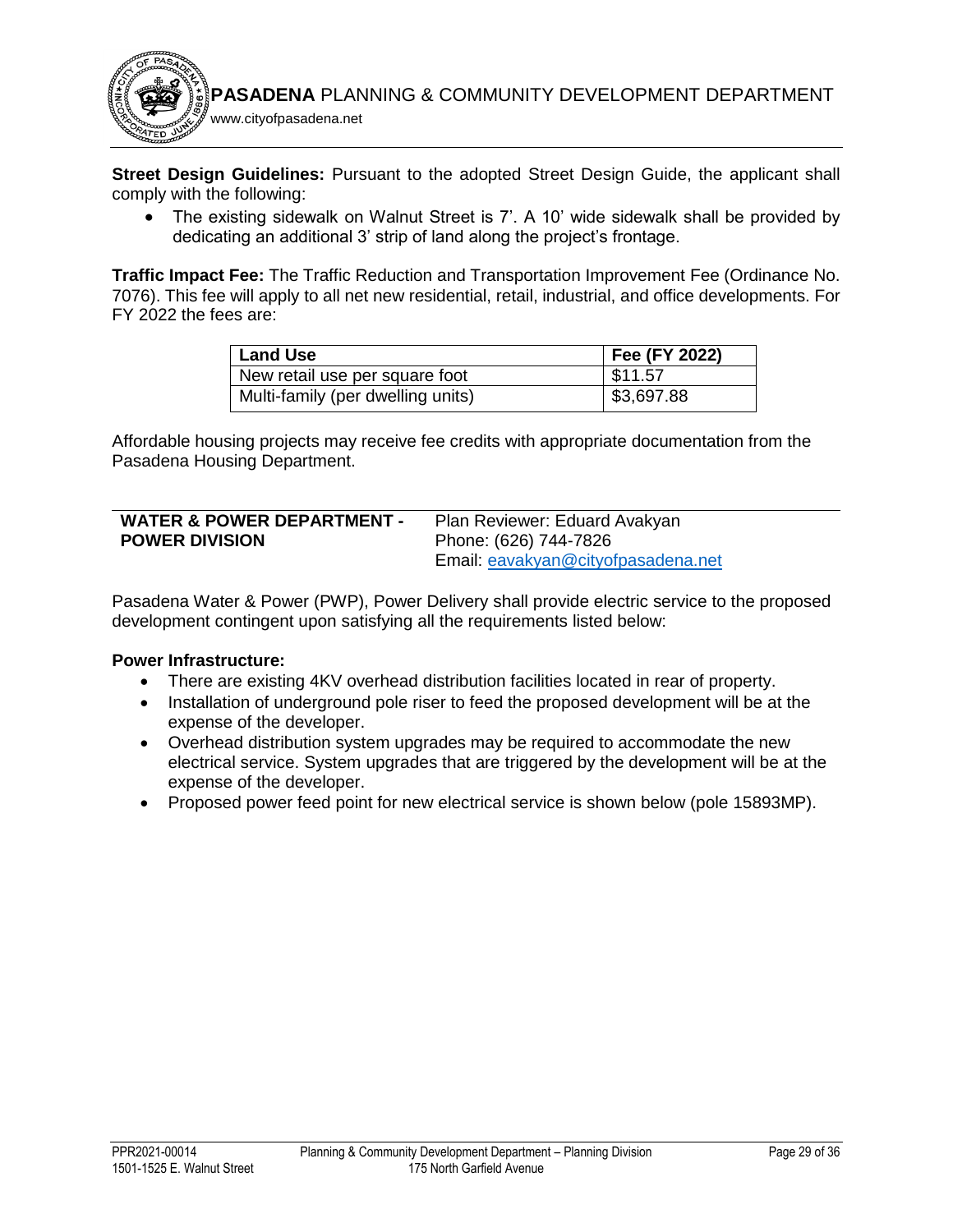



**Existing Electrical Services:** PWP records indicate two existing overhead services within the proposed development area.

- Developer shall notify PWP of any underground electrical conduits, transformer vaults, or overhead lines in conflict with construction.
- Developer shall submit a demo request to de-energize existing services prior to start of construction.
- A single existing electrical service may be utilized as temporary power for construction should it meet the needs of the developer (contingent upon PWP approval).

**Overhead Power Lines:** PWP records indicate one overhead power pole within the proposed development (15893MP).

 Owner/developer shall maintain existing ingress & egress access for overhead poles/lines. Proper clearances between proposed structure and overhead lines must be maintained at all times including construction scaffolding.

**Easements:** PWP records indicate three utility easements (E141, E142, E143) within the proposed development.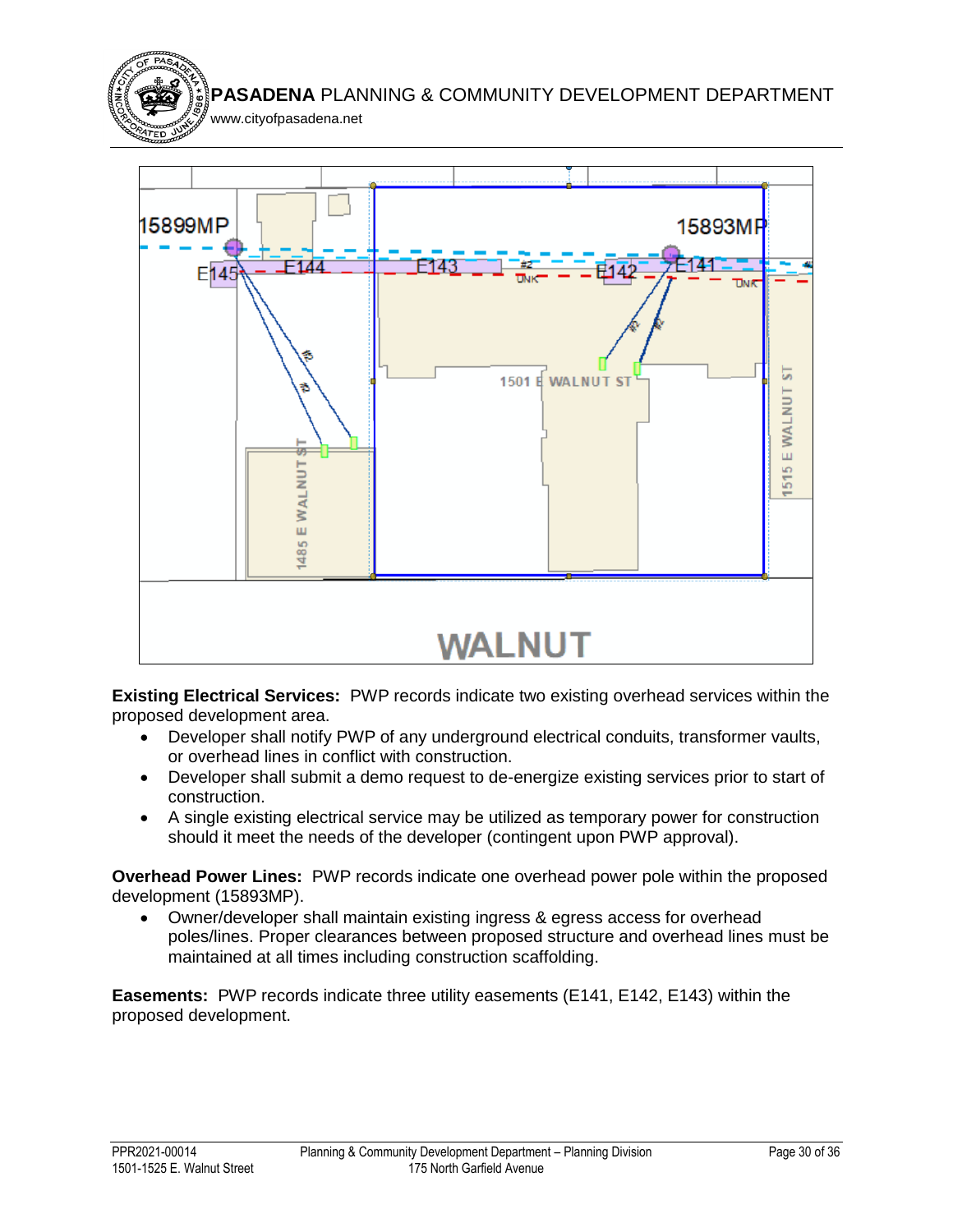

www.cityofpasadena.net

### **Power Delivery Requirements:**

- Owner/developer shall install private property transformer vault, room or enclosure within development area close to the street and in close proximity to PWP overhead distribution facilities.
- The size of vault shall be determined by PWP based on the size of electrical service.
- Transformer vault shall have an access hatch from above (open to sky) for equipment installation purposes and drivable PWP truck access.
- Transformer room(s) located within a building structure shall be rated for 4-hour fire separation and meet all local Building & Fire Department requirements related to room ventilation and alarming.
- Owner/developer shall be responsible for installing lighting, receptacles, ground rods, and air blowers inside transformer vault.
- Owner/developer shall be responsible for installing vent pipes from transformer vault/room to open air for proper air circulation.
- Owner/developer shall be responsible for the maintenance of the transformer vault, and allow access to the transformer room at all times to Department personnel and vehicles in accordance with the Department Electric Service Requirements Regulation 21.
- PWP shall install primary pole riser from back property pole at the developer's expense.
- Owner/developer shall be responsible for picking up and extending primary laterals from to transformer vault.
- Owner/developer shall install secondary service conduits from transformer vault to electrical room.
- PWP shall install electrical service transformers, cables, and electric meters.
- All PWP installation costs shall be paid by the developer prior to scheduling of any work.

**Distributed Generation:** Owner/developer installed distributed generation resources that will be interconnected to the Pasadena Electric Distribution System shall be installed in accordance with the Department Distributed Generation Interconnection Requirements Regulation 23. In addition, all customer installed solar photovoltaic (PV) resources shall meet all of the requirements of local building codes, Fire Department and the Pasadena Solar Initiative Program.

# **Coordination of Electric Service:**

- 1. In order to determine the specific requirements of the electrical service for this project and to begin the coordination of service, the following items will need to be included in the submittal:
	- Electric Service Application
	- Electrical Plans (single-line diagram, load calculations).
	- Site plan & elevation plan showing proposed transformer vault/room location & electrical switchgear/meter location.
	- \$5,000.00 Deposit
- 2. Total cost for providing electric service to this development will depend on service size and the extent of civil work required in the public right of way. A cost shall be provided to the owner/developer after the submittal is received and a PWP power design is finalized.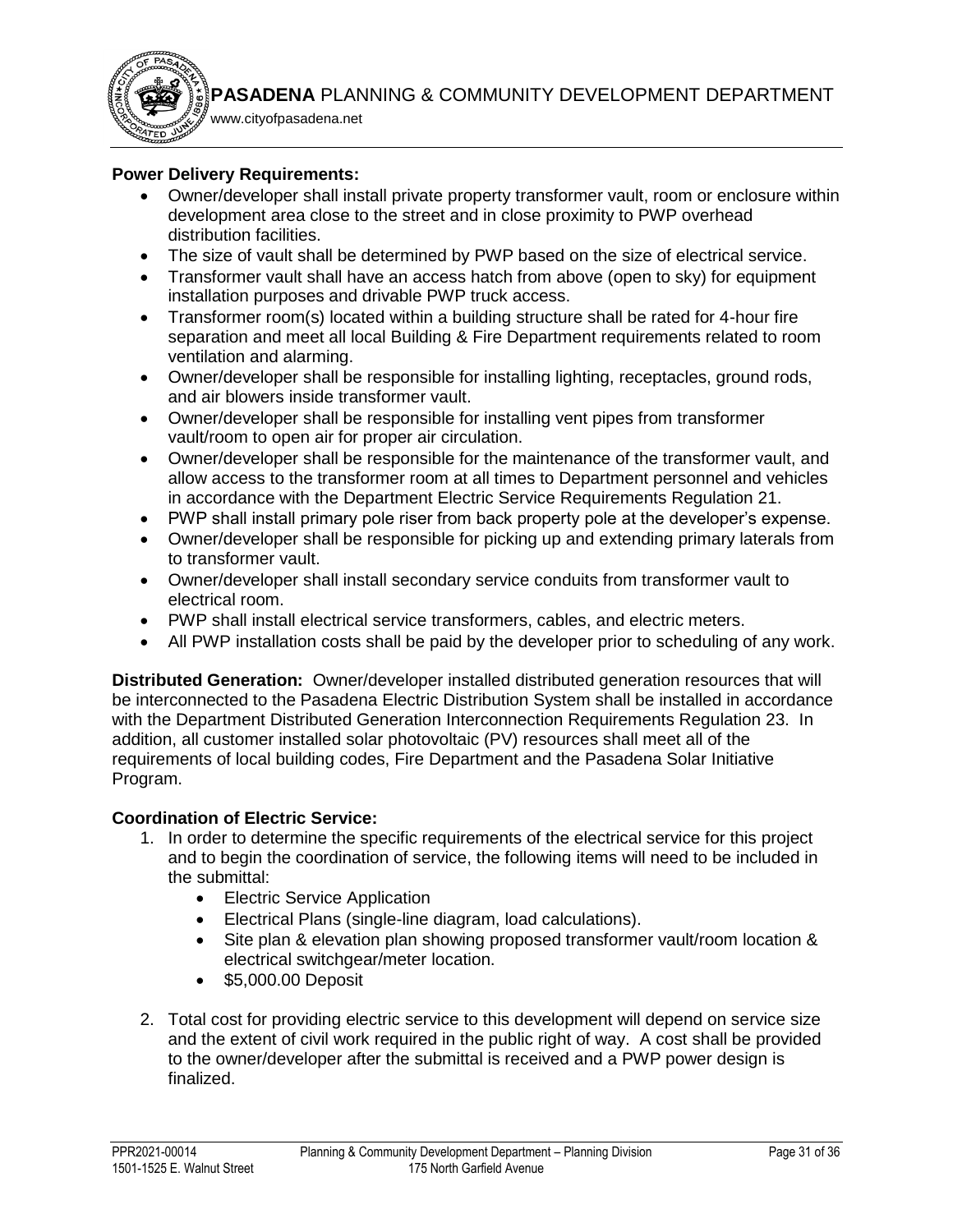

3. All comments are based on the limited description provided. Please arrange a meeting with Electric Service Planning personnel for further information and detailed requirements at (626) 744-4495.

<span id="page-32-0"></span>

| <b>WATER &amp; POWER DEPARTMENT - Plan Reviewer: Natalie Ouwersloot</b><br><b>WATER DIVISION</b> | Phone: (626) 744-7011                 |
|--------------------------------------------------------------------------------------------------|---------------------------------------|
|                                                                                                  | Email: nouwersloot@cityofpasadena.net |

**Water Mains:** Pasadena Water and Power (PWP), Water Division can serve water to this project. The following water mains serve the property:

 8-inch cast iron water main in Walnut Street, installed under Work Order 4833 in 1954. This water main is located approximately 16 feet south of the north property line of Walnut Street.

#### **Moratoriums:**

Verify with Public Works Department regarding any street construction moratorium affecting this project.

#### **Water Pressure:**

The approximate water pressure at this site is 60 psi.

#### **Water Service:**

PWP records reflect there are three (3) water services providing water to the properties:

- 3/-inch copper domestic service installed in 1958 (#14797) for 1501 East Walnut Street
- 1-inch copper domestic service installed in 1958 (#24423) for 1515 East Walnut Street
- ¾-inch copper domestic service installed in 1958 (#16112) for 1523 East Walnut Street

Any request for water service will be reviewed when the building plans are submitted. Services will be installed at actual cost and paid for by the owner/developer, pursuant to PWP Water Regulation Section XI. All service pipes shall be of suitable capacity as determined by applicable plumbing and fire codes. The minimum sized service installed by PWP is 1-inch and any services 50 years and older require abandonment.

### **Water Main Charge:**

If it is determined that a water main must be upgraded due to size, age, pressure deficiencies, and/or the integrity of the existing water main; the upgrade will be paid for by the owner/developer. A deposit will be requested for the water main design and a cost estimate will be provided to the owner/developer for the new water service installations, main design, and main construction. The owner/developer must be aware that the design of a new water main will take 3 to 4 months after the initial deposit is made by the owner/developer. Also, an additional 4 to 6 months will be needed for the construction of the water main after the balance of the estimate is paid in full by the owner/developer. The design and construction estimated time depends on the size and length of the water main and other mains in the queue. For this reason, it is imperative that the initial deposit be submitted promptly. Also, the owner/developer will pay in full any street restoration that is required by PWD. PWD determines the limits of the street restoration.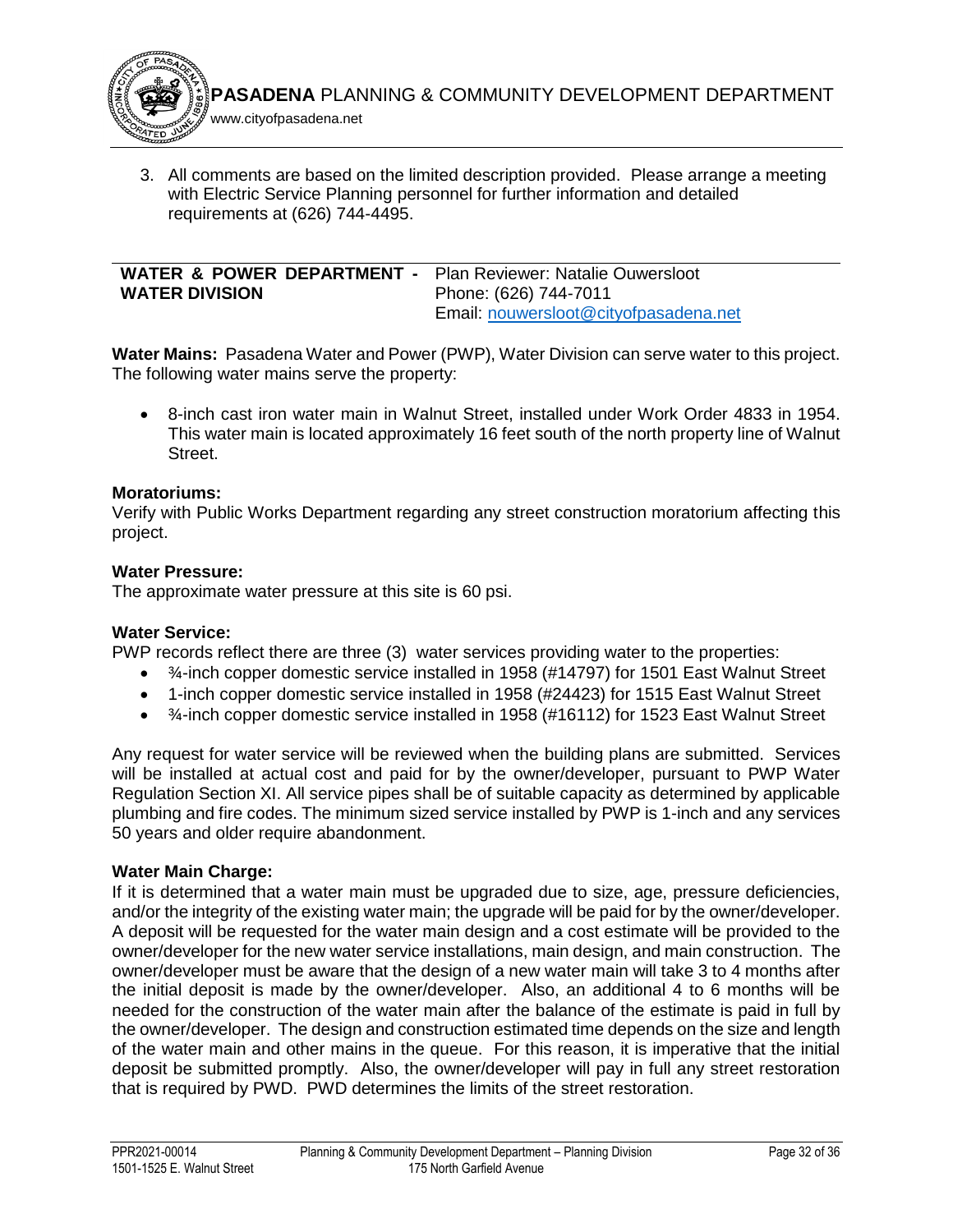

www.cityofpasadena.net

### **Water Division Requirements:**

- Water lines are not permitted to cross lot lines to serve adjoining lots without a utility easement; the Pasadena Water Division shall approve all proposed easements.
- The Water Division will install the service tap, lateral, water meter and designate the distribution main and service tap.
- All services not in use must be abandoned at the distribution main at the applicable rate.
- For subdivided lots with one unit behind the existing, show easement documentation and assessor parcel map showing the subdivision.

### **Cross Connection Requirements for Domestic Services:**

- All city cross-connection prevention policies must be adhered to. The developer is required to provide back-flow protection at all connections whereby the plan arrangement or configuration could potentially contaminate the domestic water system.
- There shall be no taps between the meter and the backflow assembly.
- The owner/developer shall provide and install an approved double check valve backflow prevention assembly at each water service if more than one water service serves property. The location of the back-flow prevention assembly shall be above ground within 20-feet of the property line.
- The property owner is responsible for the back-flow prevention assembly. The assembly will be registered and require an annual test certification. All manufacturer warranties shall be transferred upon installation and certification to the property owner.
- The owner/developer is responsible for certifying and testing the assembly after installation by a person that possesses a current and valid license, and must be certified by the County of Los Angeles Department of Health Services.
- The owner/developer shall submit the results of the test to the Water Utility Service Section for approval. Upon approval, the City will maintain domestic water to the property and will automatically register the assembly.
- All water services shall be protected from cross connections by means of approved backflow prevention techniques and assemblies.
- An administrative fee of \$180.94 will be charged for each backflow prevention assembly installed.

### **Cross Connection Requirements for Fire Service:**

- The fire service requires a detector meter and back-flow prevention assembly.
- The assembly shall be located in a readily accessible location for meter reading, test and maintenance.
- All fire sprinkler systems require installation of an approved double check valve backflow prevention assembly at the sprinkler lateral off the domestic system.
- Contract service other than PWP, providing the backflow prevention assembly shall contact the Water Utility Services Section to verify assembly approval or contact the University of Southern California foundation for Cross Connection Control and Hydraulic Research for an approve list of assemblies.
- All manufacturer warranties shall be transferred upon installation and certification to the property owner. The property owner shall assume ownership of the back-flow prevention assembly. The assembly will be registered and require an annual test certification.
- If PWP is to provide DCDA for fire service, PWP will install Wilkins, model 450 DA.
- Choose from one of the below listed options and incorporate into the fire sprinkler plans.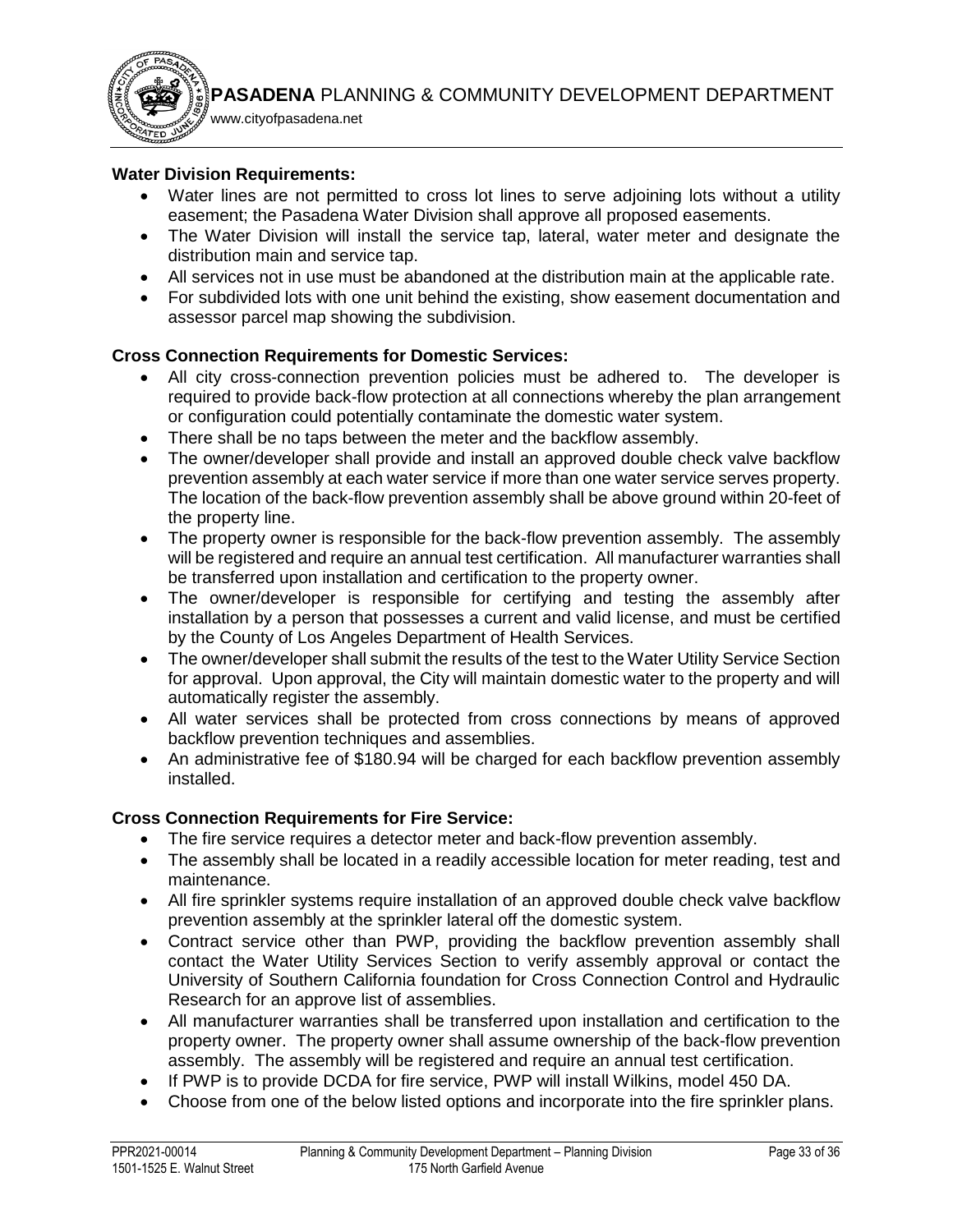o Option 1:

www.cityofpasadena.net

- Detector meter located on double check detector check assembly (DCDA) outside the structure on private property.
- The Water Division will install the service tap, lateral, DCDA (optional Wilkins, models 350 DA or 450 DA) and designate the distribution main and service tap.
- The location of the back-flow prevention assembly shall be a minimum of 12-inches above grade within 10-feet of the property line, on private property. Reference Water Division Plan Check for certification and registration.
- o Option 2:
	- Detector meter located in a vault within the public right of way with a double check valve backflow prevention assembly (DCA) provided and installed inside or outside the building by the owner/developer.
	- The Water Division will install the service tap, lateral, detector water meter and designate the distribution main and service tap.
	- The location of the back-flow prevention assembly shall be a minimum of 12-inches above grade within 20-feet of the property line on private property. Reference Water Division Plan Check for certification and registration.

**All Other Cross Connection Requirements:** The owner/developer is also responsible for additional cross connection requirements for irrigation system, swimming pool and/or spa, boiler / chilled water / cooling tower (using chemical additives), domestic water line at makeup to carbonation system, sewage ejector, decorative water fountain, and makeup water to reverse osmosis filtration equipment.

**Residential Water Metering Requirements:** Senate Bill No. 7 (Housing: water meter: multiunit structures) approved by the Governor September 25, 2016, requires that individual meters or submeters be installed on all new multifamily residential units. Per Senate Bill No. 7: Each water purveyor that sells, leases, rents, furnishes, or delivers water service to a newly constructed multiunit residential structure or newly constructed mixed-use residential and commercial structure for which an application for a water connection, or more than one connection, is submitted after January 1, 2018, shall require a measurement of the quantity of water supplied to each individual residential dwelling unit as a condition of new water service. The law exempts long-term health care facilities, low-income housing, residential care facilities, housing at a place of education, and time-share properties, as well as, other multiunit residential structures deemed infeasible by the Department of Housing and Community Development.

Per the Water Regulations adopted by City Council on June 4, 2012: "The water service will end at the curb, public right of way or property line at the option of PWP. Where the location of the meter box or vault on the City side of the property line is not practicable, the meter box or vault shall be located on the Customer's premises or such other location that may be agreed upon by PWP at its option. The Customer shall be responsible for the expense of installation and maintenance of the lines on the Customer's side of the property line connecting to PWP's service where construction of the Customer's facilities began."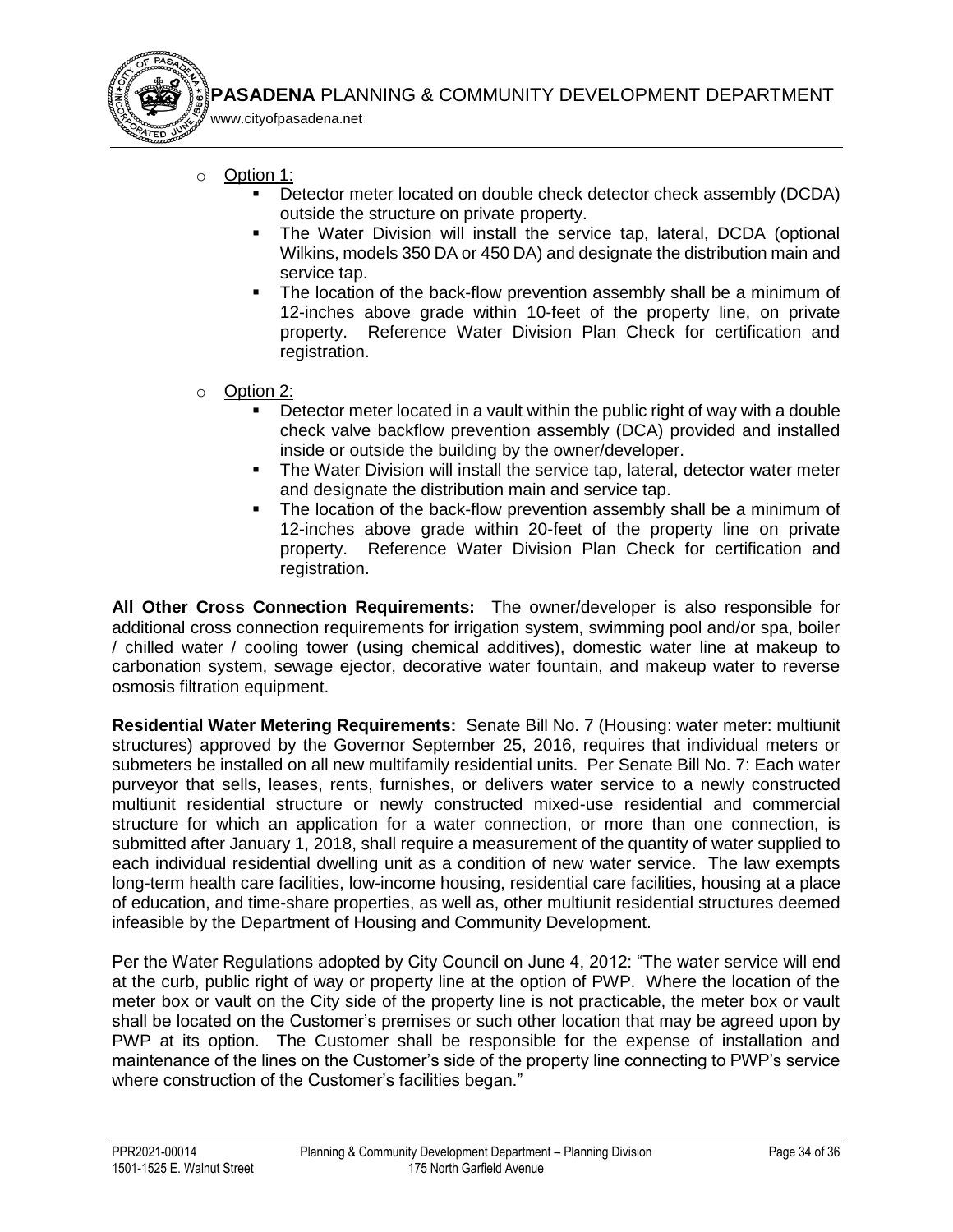

The following submetering options are available for PWP customers:

- Option 1: Individual metering located on the parkway.
	- $\circ$  The Water Division will install individual water meters on the parkway in front of the project site, if permitted by available space as per the General Requirements, for each residential unit. The owner/developer shall install an approved double check valve backflow prevention assembly at each domestic water service. All dedicated irrigation services must have a Reduced Pressure Zone Valve Assembly ("RP"). The location of the backflow prevention assemblies shall be above ground within 20-feet of the property line, and the assemblies require registration and annual test certifications. PWP's responsibility of service ends at the meter and PWP will bill each tenant directly.
- Option 2: Individual metering located on private property.
	- o The Water Division will install a service lateral up to the property line with a shut off valve. The owner/developer shall provide and install an approved double check valve backflow prevention assembly after the shut off valve and will install all piping behind the property line. The location of the backflow prevention assembly shall be above ground within 20-feet of the property line, and the assembly requires registration and an annual test certification. The owner/developer will pay for and install all water meters, provided by PWP, to each residential unit. Water meters must be installed horizontally and must be located in an open area or in a garage/parking area and must have a minimum 12-inch above grade in order for meter readers to have unrestricted access to them if needed. All dedicated irrigation services must have a RP. PWP will inspect the individual meters as a condition of providing service. PWP's responsibility of service ends at the property line and PWP will bill each tenant directly.
- Option 3: Submetering by third party vendor located on private property.
	- o The Water Division will install master water meter(s) on the parkway, in front of the project site. The owner/developer must submit a statement on letterhead stating that a Contractor licensed by the California State License Board will install submeters, per Senate Bill No. 7, to all residential units. The owner/developer shall install an approved double check valve backflow prevention assembly on each submeter. All dedicated irrigation services must have a RP. The backflow prevention assemblies require registration and annual test certifications. PWP will inspect the submeters as a condition of providing service. PWP's responsibility of service ends at the master meter and the owner/developer is responsible for billing each tenant per Senate Bill No. 7.

# **Fire Flow and Fire Hydrants:**

The Pasadena Fire Department (PFD) has jurisdiction and establishes the requirements for fire protection within the City of Pasadena. PFD must be consulted in this regard. Any cost incidental to providing adequate fire protection for the project must be paid for by the owner/developer.

There are three fire hydrants in close proximity to the project site:

 Fire hydrant 816-12 is located on the south curb of Walnut Street, approximately 50 feet west of Harkness Avenue.